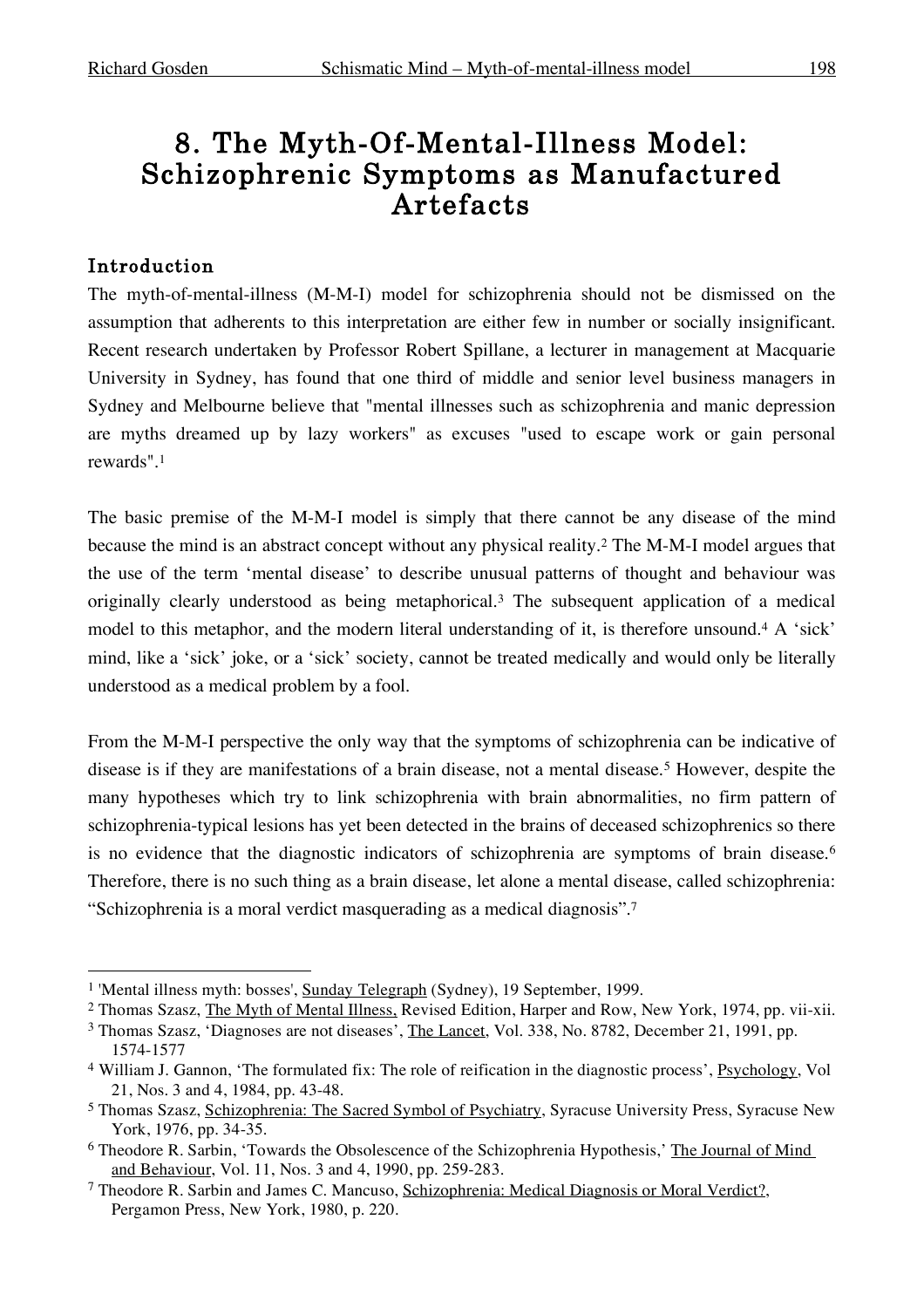The common incidence of people supposedly displaying schizophrenic indicators does not threaten the M-M-I argument. On the one hand it can be argued that schizophrenic indicators fall within the range of natural psychological and behavioural experience and they have only been defined in pathological terms because they fall outside the boundaries of cultural tolerance.8 As such there are social expectations that 'good citizens' will avoid these patterns of thought and behaviour. People who do not avoid them are subsequently identified as deviants because, in a metaphorical sense, they have 'sick' minds. 9

On the other hand it can also be argued that a provision by the medical profession of an otherwise non-existent category of human types called schizophrenics has required that individuals of this type be manufactured to fill it. To describe how this manufacturing process takes place analogies are drawn between modern schizophrenics and medieval witches.10 Just as it is now thought to be unlikely that people with magical powers of communication, and a compulsive desire to corrupt Christian citizens, actually existed in late-medieval Europe, so it is also thought unlikely that people actually manifest the extraordinary mental contortions, and compulsive forms of dangerous behaviour, attributed to modern schizophrenics.<sup>11</sup>

What brings these types of people into existence is the human imagination. Belief in their existence is a kind of shared collective delusion, which fulfils transitory cultural needs, and which can be initiated when the holders of epistemological authority categorically assert that such things are true. <sup>12</sup> In other words, these culturally-based delusions are initiated when transmission of the false belief is from the top down.

In the case of late-medieval witches this occurred with the publication of the Malleus Maleficarum in 1486. The Malleus Maleficarum was a precise diagnostic manual for witch-hunters13 and it was published specifically to implement a papal bull empowering Inquisitors "to proceed to the just correction, imprisonment, and punishment"14 of heretics who corrupted the Catholic faith by

<sup>8</sup> Seth Farber, Madness, Heresy, and the Rumor of Angels: Revolt Against the Mental Health System, Open Court, Chicago, 1993, pp. 1-3.

<sup>9</sup> Ariel Stravynski and Kieron O'Connor, 'Understanding and managing abnormal behaviour: the need for a new clinical science', The Journal of Psychology, Vol. 129, No. 6, pp. 605-621.

<sup>&</sup>lt;sup>10</sup> Thomas Szasz, The Manufacture of Madness: A Comparative Study of the Inquisition and the Mental Health Movement, Paladin, St Albans, 1973.

<sup>11</sup> D. L. Penn, K. Guynan, T. Daily, W. D. Spaulding, C. P. Garbin, M. Sullivan, 'Dispelling the Stigma of Schizophrenia: What Sort of Information is Best?', Schizophrenia Bulletin, Vol. 20, No. 3, 1994, pp. 567- 78.

<sup>12</sup> Stravynski and O'Connor, op.cit., pp. 605-621.

<sup>&</sup>lt;sup>13</sup> G. Zilboorg, <u>A History of Medical Psychology</u>, Norton, New York, 1967, pp. 144-174.

<sup>&</sup>lt;sup>14</sup> Malleus Malificarum, quoted in Szasz, The Manufacture of Madness, op.cit., p. 35.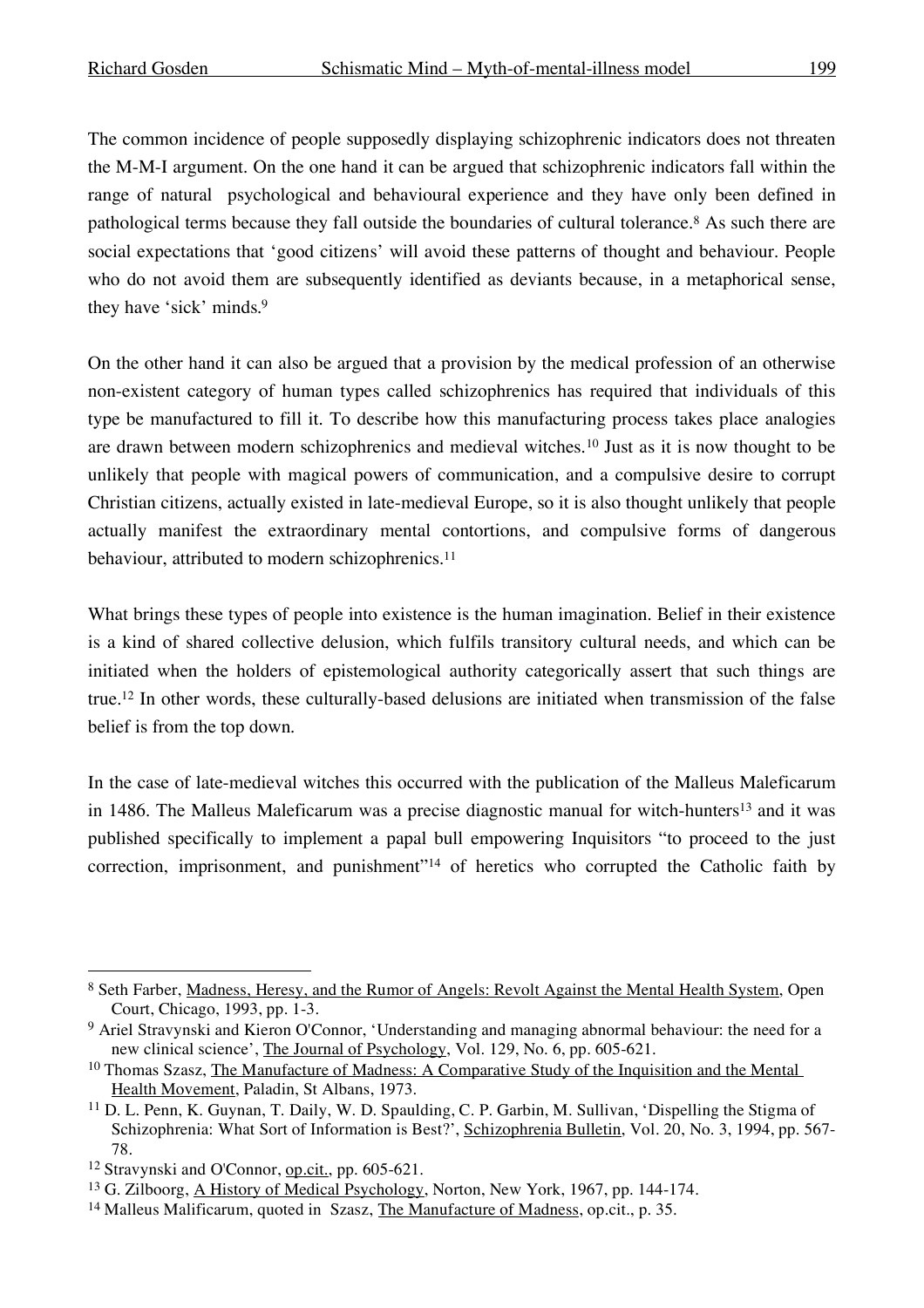conversing with devils. After its publication "there soon followed an epidemic of Witchcraft"15 and people manifesting the malignant signs were discovered everywhere.

In the case of modern schizophrenics the official declaration of their imagined existence can not be so easily dated to a single publication. Kraepelin's and Bleuler's seminal works were part of an evolving definition of pathology to which many other researchers had contributed before them.<sup>16</sup> The evolution of the medical model for schizophrenia has already been discussed and, as befits a scientific enterprise, the exact details of the definition of schizophrenia shift as new knowledge is negotiated into existence.17 To be valuable as scientific knowledge the belief in schizophrenia must support on-going scientific research. Ongoing scientific research inevitably keeps the definition moving. This movement gives rise to the illusion that progress is being made in the discovery of knowledge about the subject and that break-throughs are imminent.<sup>18</sup>

From the M-M-I perspective schizophrenia research is highly doubtful since it can only be founded on false assumptions. If the indicators of schizophrenia are actually quite natural forms of human expression, which are only made abnormal by cultural restrictions, nothing more can be discovered about schizophrenics beyond what is already self-apparent: i.e. that they are people who do not conform with unwritten codes of behaviour. On the other hand, if the supposed signs and symptoms are truly extraordinary, like the ones that were supposed to identify witches, then they actually exist in the minds of the observers of schizophrenia, not in the minds of the schizophrenics. If this is the case then we are confronted with the paradox that the minds which are routinely distorting reality are, in response to these distortions, researching into a non-existent disease by examining and deliberately modifying minds which would otherwise be quite normal. Once again the persecution of witches by the Inquisition is a useful analogy.

Some of the M-M-I case-studies of schizophrenics demonstrate the persuasive power of both these points of view. <sup>19</sup> That is, although some people might have a perfectly rational explanation for being the way they are, they might be diagnosed with schizophrenia when they antagonise other

 <sup>15</sup> Szasz, ibid.

<sup>&</sup>lt;sup>16</sup> Anthony Clare, Psychiatry in Dissent: Controversial issues in thought and practice, Second Edition, Tavistock, London, 1980, pp. 120-168.

 $17$  For a discussion on the way in which scientific knowledge is negotiated into existence see, H. Tristram Engelhardt, Jr., and Arthur L. Caplan, 'Patterns of controversy and closure: the interplay of knowledge, values, and political forces', in H. Tristram Engelhardt, Jr., and Arthur L. Caplan, eds., Scientific Controversies: Case studies in the resolution and closure of disputes in science and technology, Cambridge University Press, Cambridge, 1987, pp. 1-23.

<sup>&</sup>lt;sup>18</sup> Daniel R. Weinberger, 'From neuropathology to neurodevelopment: Schizophrenia, Part 2', The Lancet, Vol. 346, No. 8974, August 26, 1995, pp. 552-558.

<sup>&</sup>lt;sup>19</sup> See for example, Seth Farber, Madness, Heresy, and the Rumor of Angels: Revolt Against the Mental Health System, Open Court, Chicago, 1993.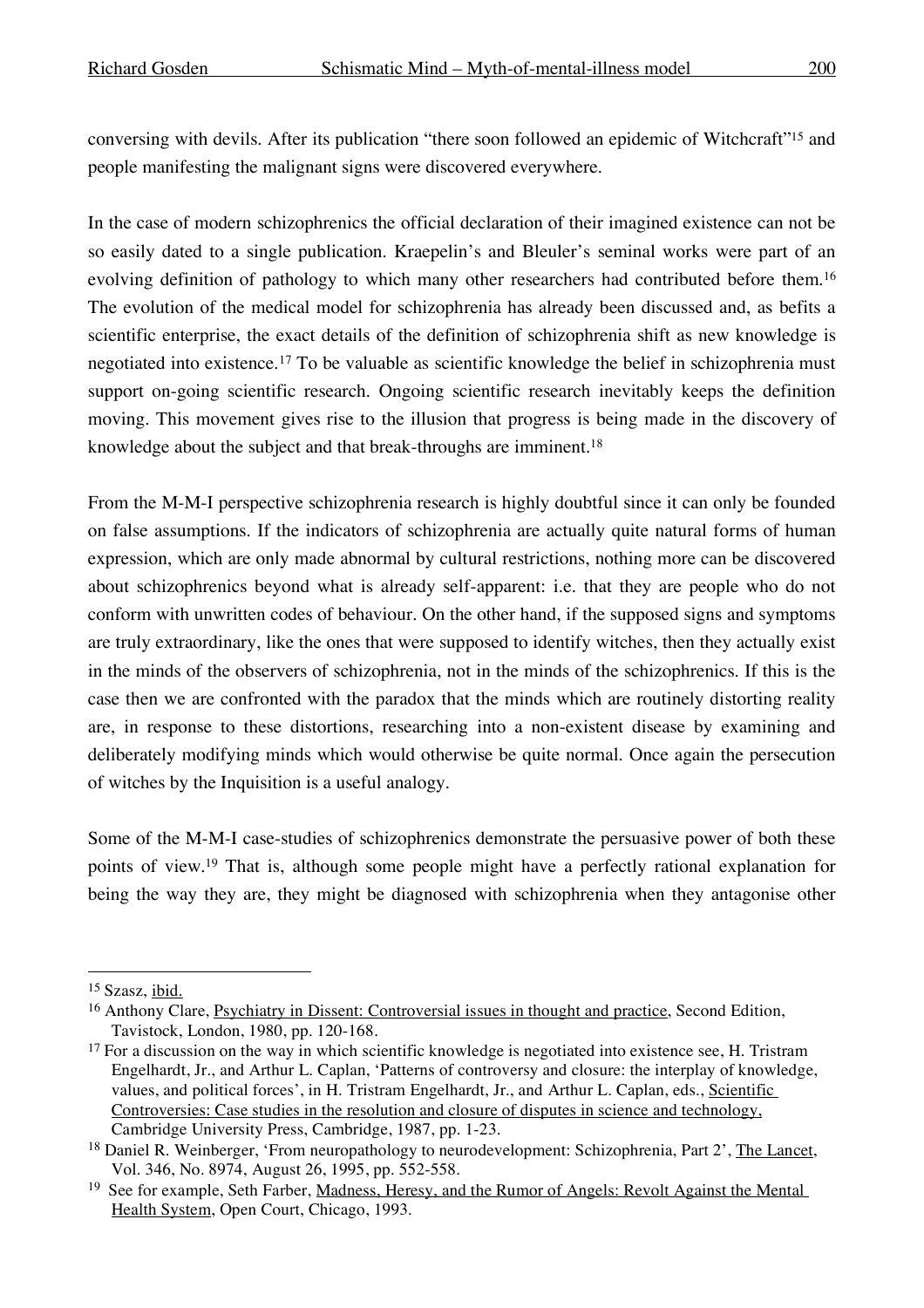people by being deliberately and defiantly different. <sup>20</sup> As well as this, seemingly ordinary people, who demonstrably want to be normal and well-liked by others, can also be diagnosed.<sup>21</sup> This might happen when too much stress builds up in a group, particularly a family,  $2^2$  and it is necessary to nominate a convenient scape-goat. When this happens these otherwise ordinary individuals become the target for group disdain or group condescension.23 By sacrificing one member to the mental health system the group might be able to relieve its collective stress and preserve its unity.

These kinds of M-M-I arguments are not particularly threatening to mainstream psychiatry. The medical model of schizophrenia has widespread community support $24$  and, as a consequence, consensus within the profession is strong.25 The few mental health professionals who question it have been easily marginalised.<sup>26</sup> But perhaps, paradoxically, the strength of this professional/community solidarity can be attributed to the fact that schizophrenia is indeed a myth. If the M-M-I argument is actually correct, and the process of diagnosis and treatment for schizophrenia is no more than a system for disposing of unwanted scapegoats and social deviants, then a vital social function is still being performed and one could expect it would meet with little opposition beyond the victims themselves. This could well be the reason why the M-M-I argument now appears to have very little appeal to either psychiatric professionals or ordinary people.<sup>27</sup>

Nor can the M-M-I argument make any headway by demonstrating the inappropriateness of the schizophrenia label in individual cases. Where it can be convincingly demonstrated that a particular schizophrenic had a perfectly well-ordered mind at the time of diagnosis,<sup>28</sup> the psychiatric defence is simply to argue that here is an example of false-positive diagnosis, and that although medicine is not a perfect science, even so, the precision of psychiatric diagnosis is improving all the time.<sup>29</sup>

 <sup>20</sup> Kathleen Smith, Muriel W. Pumphrey, and Julian C. Hall, 'The "Last Straw": The Decisive Incident Resulting in the Request for Hospitalisation in 100 Schizophrenic Patients', in Richard H. Price and Bruce Denner, eds., The Making of a Mental Patient, Holt, Rinehart and Winston, New York, 1973, pp. 70-78.

<sup>21</sup> See for example, Harvey Currell, Peter Bruton, and Sidney Katz, 'Psychiatric Justice in Canada', in Thomas S. Szasz, ed., The Age of Madness, Routledge and Kegan Paul, London, 1973, pp. 216-230.

<sup>&</sup>lt;sup>22</sup> R. D. Laing and A. Esterson, Sanity, Madness and the Family, Penguin, Harmondsworth, 1964.

<sup>&</sup>lt;sup>23</sup> Irit Shimrat, 'Psychiatry: not all it's cracked up to be', Canadian Dimension, Vol. 29, No. 5, October-November 1995, pp. 10-12.

<sup>&</sup>lt;sup>24</sup> See for example, National Association for the Mentally Ill (NAMI), Schizophrenia, Information Pamphlet, June 1990.

<sup>&</sup>lt;sup>25</sup> Melvin Sabshin, Prepared Statement for the American Psychiatric Association, before the House Appropriations Committee Labor, Health and Human Services and Education Subcommittee, Wednesday, April 16, 1997, Federal News Service - Congressional Hearing Testimonies.

<sup>&</sup>lt;sup>26</sup> Genevieve Stuttaford, 'Madness in the Streets: How Psychiatry and the Law Abandoned the Mentally Ill (Book Review)', Publishers Weekly, Vol. 237, No. 28, July 13, 1990, p48.

<sup>&</sup>lt;sup>27</sup> E. Fuller Torrey, 'The mental-health mess', National Review, Vol. 44, No. 25, Dec 28, 1992, pp. 22-26.

<sup>28</sup> Seth Farber, 'From Victim to Revolutionary: An Interview with Leonard Frank', in Seth Farber, op.cit., pp. 190-240.

<sup>&</sup>lt;sup>29</sup> Samuel I Cohen, 'Overdiagnosis of schizophrenia: role of alcohol and drug misuse', The Lancet, Vol. 346, No. 8989, Dec 9, 1995, pp. 1541-1543.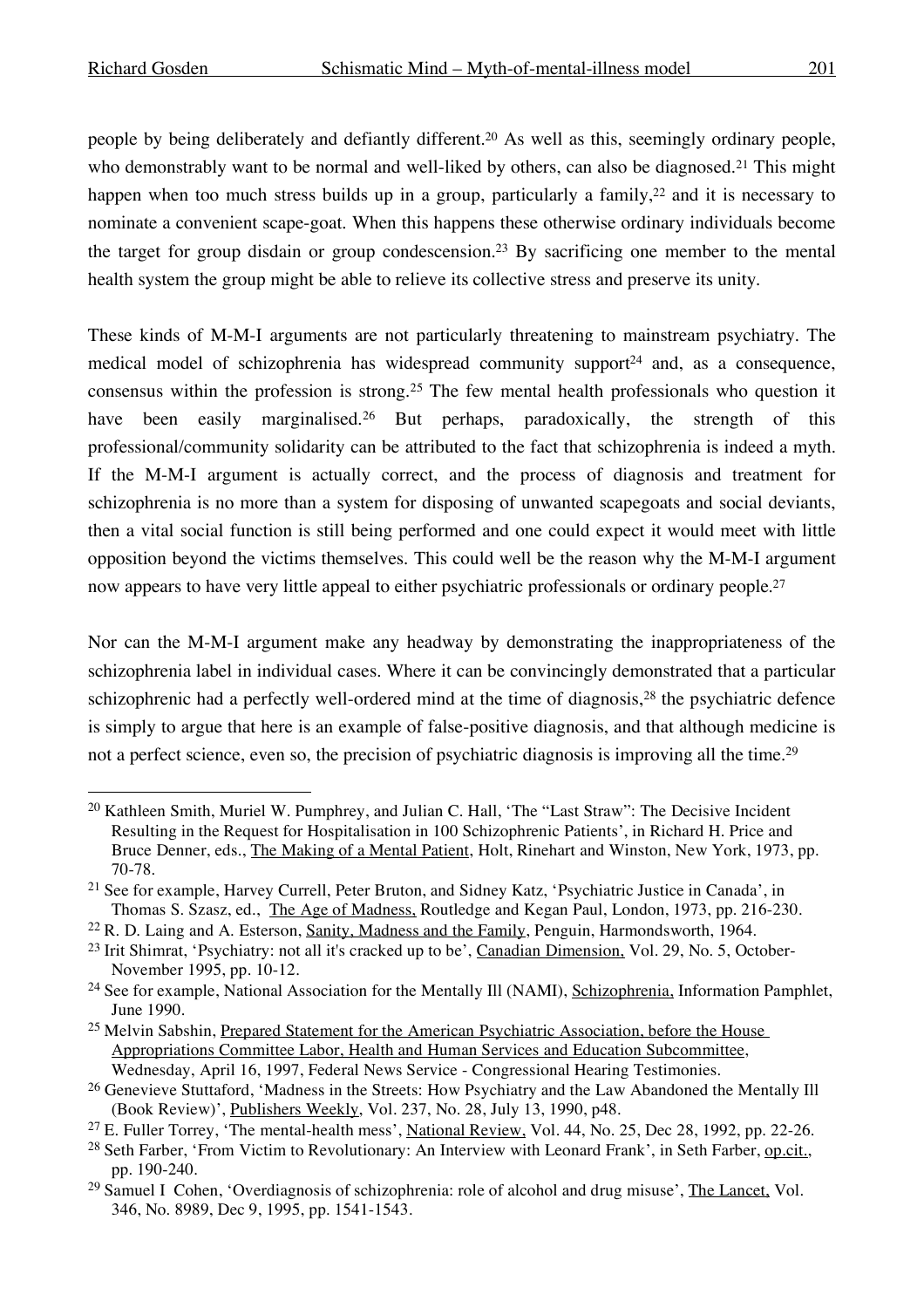An often-cited weakness in M-M-I argument is that a large fraction of the people designated as schizophrenics are willing to accept the label.<sup>30</sup> If schizophrenia is a myth why are so many of the supposed social deviants and scape-goats willing to identify themselves as schizophrenics, thereby endorsing their own alienation? The M-M-I response is to argue that these apparently willing schizophrenics are involved in a type of role-playing.<sup>31</sup>

In order to explore the soundness of the M-M-I model it is proposed in this chapter to divide the model into three sub-types. The first sub-type is the **schizophrenic-as-cultural-outsider** and is concerned with whether the signs and symptoms of schizophrenia are anything more than a transgression of the boundaries of culturally acceptable thinking and behaviour. Schizophrenics of this type are, by definition, different from normal people, but only marginally so. Sometimes they might be aware of their difference, and deliberately cultivate it,<sup>32</sup> and sometimes they might be surprised to discover that other people perceive them as abnormal.<sup>33</sup> The invention of schizophrenia, and the application of its diagnoses, are seen from this angle as a method of dealing with people who have wandered outside the cultural envelope.<sup>34</sup> To test this theory the DSM-IV diagnostic criteria for schizophrenia will be examined as if they are designed to represent boundary markers of cultural tolerance.

The second sub-type will deal with the **schizophrenic-as-scapegoat**. Here the person designated as schizophrenic is himself or herself quite normal, and would otherwise be content to live within the cultural boundaries, but has the misfortune to belong to a group that is under stress. The group might be a company, a neighbourhood, or even a nation, but most frequently it is a nuclear family.

The third sub-type involves **schizophrenia-as-role-play.** This is where the symptoms of schizophrenia are simulated. The simulation might be initiated by either the patient or the diagnostician. When it is initiated by the patient it could be motivated by the desire to adopt the schizophrenic role as a career. When the role-playing is initiated by the diagnostician it might involve the maintenance of professional norms. Either way the result can be that the person who receives the diagnosis also receives a detailed script describing how to think and behave like a

<sup>&</sup>lt;sup>30</sup> See for example, Jim Read and Jill Reynolds, eds., Speaking Our Minds: An Anthology of Personal Experiences of Mental Distress and its Consequences, The Open University, London, 1996.

<sup>&</sup>lt;sup>31</sup> Thomas Szasz, 'Idleness and Lawlessness in the Therapeutic State', Society, Vol. 32, No. 4, 1995, p. 30-36.

<sup>32</sup> See for example, Vaslav Nijinsky, 'The Doctors Don't Believe Me', in James Fadiman and Donald Kewman, eds., Exploring Madness: Experience, Theory, and Research, Brooks/Cole, Monterey, Calif., 1973, pp. 54-60.

<sup>33</sup> Sue Williams, 'Whistleblowers sacked as 'mad',' Sun-Herald, Sydney, 21 September, 1997, p. 23.

<sup>34</sup> Benjamin M. Braginsky, Dorothea D. Braginsky and Kenneth Ring, 'The Search for a New Paradigm', in James Fadiman and Donald Kewman, eds., Exploring Madness: Experience, Theory, and Research, Brooks/Cole, Monterey, Calif., 1973, pp. 69-76.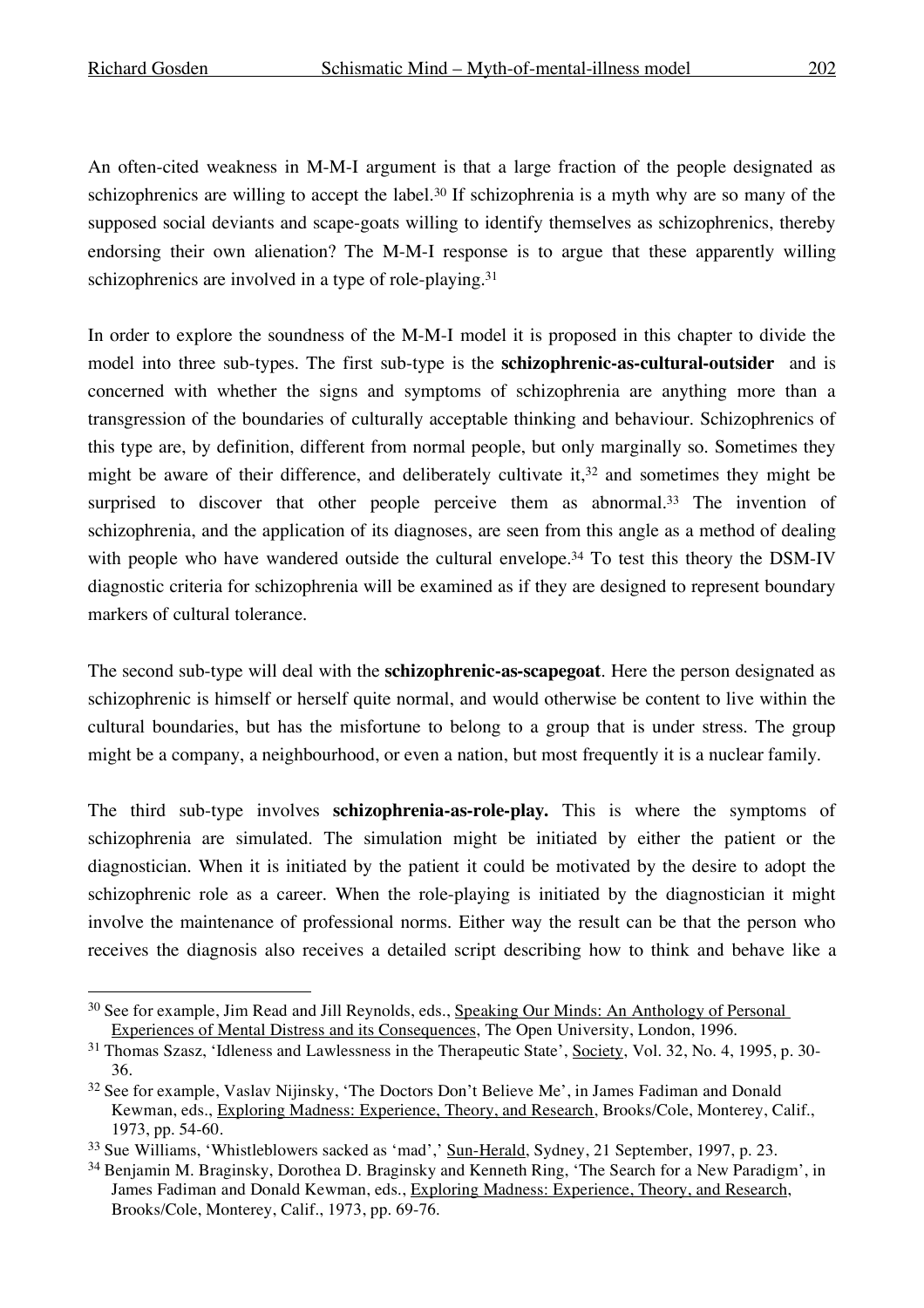schizophrenic. A person who receives this script is thenceforth compelled by social expectations to rigidly adhere to it. This scripting of the schizophrenic role by diagnosis is often referred to as 'labelling'. 35

# Sub-Type 1: Schizophrenic-as-Cultural-Outsider

In considering the question of whether schizophrenics are actually normal in terms of their intrinsic humanity, and are only outsiders because they are abnormal in relation to cultural standards, it might be useful to look again at some of the main indicators of the condition in the light of the M-M-I arguments. DSM-IV specifies these indicators as being positive symptoms like delusions, hallucinations, disorganised speech, and disorganised or catatonic behaviour;<sup>36</sup> and/or negative symptoms like affective flattening, alogia and avolition.<sup>37</sup> These are the Criterion A symptoms<sup>38</sup> and if any one 'bizarre' example of these symptoms, or any two examples if they are non-bizarre, correlate with a Criterion B symptom<sup>39</sup>  $-$  i.e. a social/occupational dysfunction concerning matters like work, interpersonal relations or self-care — then a diagnosis of schizophrenia can be made. It should be pointed out once again that there are no laboratory tests available to confirm a diagnosis and nothing more needs to be done to make a definitive diagnosis than to follow the DSM-IV (or ICD-10)40 guidelines.

Let us begin with delusions. In its Glossary of Technical Terms DSM-IV describes a delusion as:

A false belief based on incorrect inference about external reality that is firmly sustained despite what almost everyone else believes and despite what constitutes incontrovertible and obvious proof or evidence to the contrary. The belief is not one ordinarily accepted by other members of the person's culture or subculture (e.g., it is not an article of religious faith). 41

A delusion is said to have the additional pathology of 'bizarre' attached to it when it "involves a phenomenon that the person's culture would regard as totally implausible".<sup>42</sup>

The first thing that is evident here is that there is no substantial difference between bizarre and nonbizarre delusions and what seems to differentiate a delusion from a false belief is simply a matter of

<sup>&</sup>lt;sup>35</sup> See for example, Thomas Scheff, Labelling Madness, Prentice-Hall, Englewood Cliffs, N.J., 1975.

<sup>36</sup> American Psychiatric Association, Diagnostic and Statistical Manual of Mental Disorders, Fourth Edition, (DSM-IV), American Psychiatric Association, Washington, 1994, p. 274-277.

<sup>37</sup> Ibid., p. 277.

<sup>38</sup> Ibid., p. 285.

<sup>39</sup> Ibid.

<sup>40</sup> World Health Organisation, The ICD-10 Classification of Mental Disorders and Behavioural Disorders: Clinical Descriptions and Diagnostic Guidelines, World Health Organisation, Geneva, 1992.

<sup>41</sup> American Psychiatric Association, op.cit., p. 765.

<sup>42</sup> Ibid.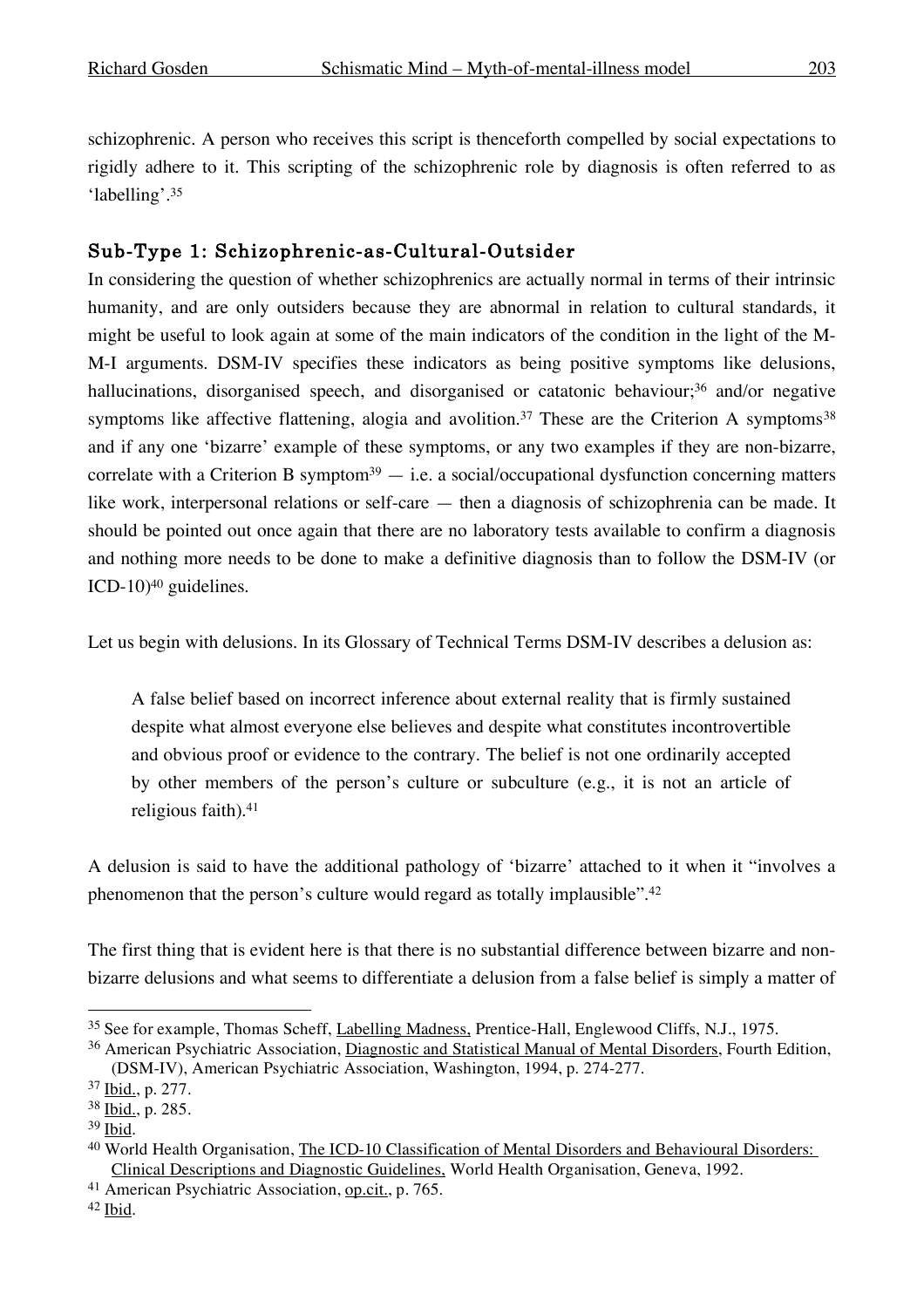cultural acceptance. This distinction between a false belief and a delusion, by cross-checking for cultural acceptance, is a special psychiatric interpretation of the word 'delusion'. <sup>43</sup> In normal lay usage a 'delusion' can be any kind of false belief whether it is accepted by the person's culture or not. 44

There are two interesting implications that can be drawn from this DSM-IV definition of delusion. Both concern the beliefs of the psychiatrists who have compiled the manual. The first is that culturally-based beliefs can be false. The second is that, although the compilers believe that religious beliefs can be false beliefs, religious beliefs are not delusions so long as they are culturally-based.

If normal people and schizophrenics both have false beliefs, with the only difference between them being that the normal peoples' beliefs are culturally acceptable, while those of schizophrenics are culturally unacceptable, then it is hard to avoid the conclusion that the use of delusions as a symptom supports the argument that schizophrenics are no more than cultural outsiders. The requirement to correlate delusions with a disturbance in social functioning (Criterion B) only strengthens this line of thinking.

The DSM-IV Glossary of Technical Terms also defines hallucinations, which is the second Criterion A symptom.

**hallucination** A sensory perception that has the compelling sense of reality of a true perception but that occurs without external stimulation of the relevant sensory organ. Hallucinations should be distinguished from *illusions*, in which an actual external stimulus is misperceived or misinterpreted. The person may or may not have insight into the fact that he or she is having a hallucination. One person with auditory hallucinations may recognise that he or she is having a false sensory experience, whereas another may be convinced that the source of the sensory experience has an independent physical reality. The term *hallucination* is not ordinarily applied to the false perceptions that occur during dreaming, while falling asleep *(hypnagogic)*, or when awakening *(hypnopompic)*. Transient hallucinatory experiences may occur in people without a mental disorder.

Types of hallucinations include

**auditory** A hallucination involving the perception of sound, most commonly of voices. Some clinicians and investigators would not include those experiences perceived as

 <sup>43</sup> R. W. Butler and D. L. Braff, 'Delusions: <sup>A</sup> Review and Integration', Schizophrenia Bulletin, Vol. 17, No. 4, 1991, 633-647.

<sup>44</sup> See for example, Virginia S. Thatcher, ed., The New Webster Encylopedic Dictionary of The English Language, Consolidated Book Publishers, Chicago, 1970, p. 227.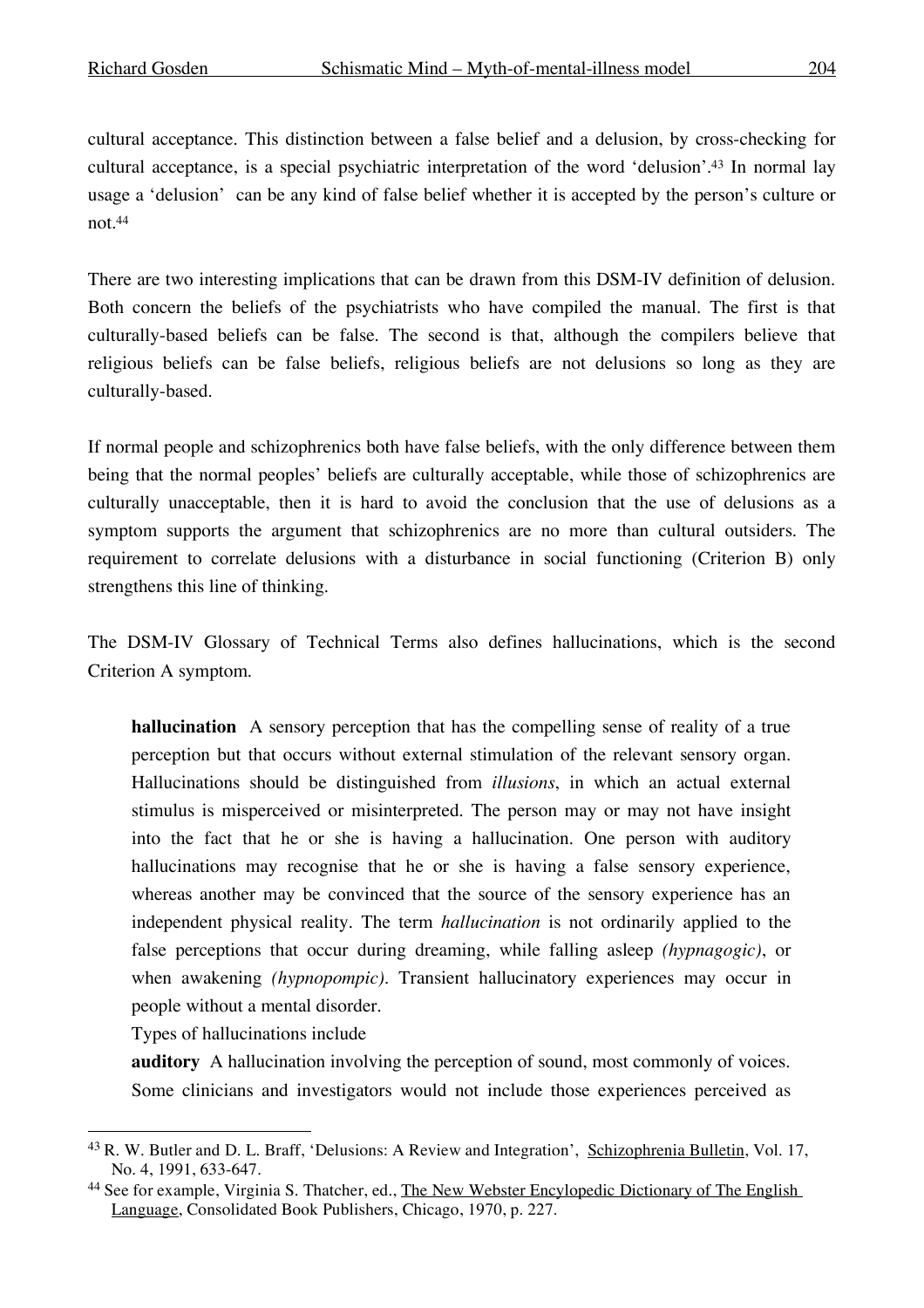coming from inside that head and would instead limit the concept of true auditory hallucinations to those sounds whose source is perceived as being external. However, as used in DSM-IV, no distinction is made as to whether the source of the voices is perceived as being inside or outside the head.

**gustatory** A hallucination involving the perception of taste (usually unpleasant). 45

The list of hallucination sub-types further extends to include; mood-congruent, mood incongruent, olfactory, somatic, tactile, and visual hallucination. It is significant that the above definition of 'hallucination' specifies that "[t]ransient hallucinatory experiences may occur in people without a mental disorder". This means that hallucinations, in themselves, are not necessarily indicative of abnormality.

To be an indicator of schizophrenia a hallucinatory experience must be beyond the range of normal experience. <sup>46</sup> Certainly it must be more unusual than the common experience where a person who is distracted, or who is in a noisy environment, imagines the voice of an accompanying person and asks, "did you say something?" When this happens there is usually no suspicion that it might be a symptom of mental disorder.

Exactly how different and unusual a hallucinatory experience has to be to qualify as a symptom of schizophrenia is not specified.<sup>47</sup> But it is implied by the diagnostic criteria that the "did you say something?" type of hallucination, although seemingly harmless to lay people, might be close to a schizophrenic marker. The observation in the DSM-IV quotation above that some clinicians are only interested in hallucinations of external voices, and ignore those perceived as being inside the head, clearly suggests that the "did you say something?" kind of hallucination, being concerned with an imagined external source, is of the more serious kind.

In its diagnostic overview of schizophrenia DSM-IV specifies that of all the types of hallucination possible, auditory hallucinations experienced as voices "are by far the most common and characteristic of Schizophrenia"48. This is repeatedly confirmed in the psychiatric literature.49 So it seems that imagined external voices are the most positive of the hallucinatory indicators for schizophrenia, even though these are demonstrably common experiences.

 <sup>45</sup> American Psychiatric Association, op.cit., p. 767.

<sup>&</sup>lt;sup>46</sup> N. A. Rector and M. V. Seeman, 'Auditory Hallucinations in Women and Men', Schizophrenia Research, Vol. 7, No. 3, 1992, pp. 233-236.

<sup>47</sup> For a discussion on the use of a scale of assessment for evaluating hallucinations see, J. de Leon, M. J. Cuesta and V. Peralta, 'Delusions and Hallucinations in Schizophrenic Patients', Psychopathology, Vol. 26, Nos. 5 and 6, 1993, pp. 286-291.

<sup>48</sup> American Psychiatric Association, op.cit., p. 275.

<sup>49</sup> See for example, P. Chadwick and M. Birchwood, 'The Omnipotence of Voices: A Cognitive Approach to Auditory Hallucination', British Journal of Psychiatry, Vol. 164, No. 2, 1994, pp. 190-201.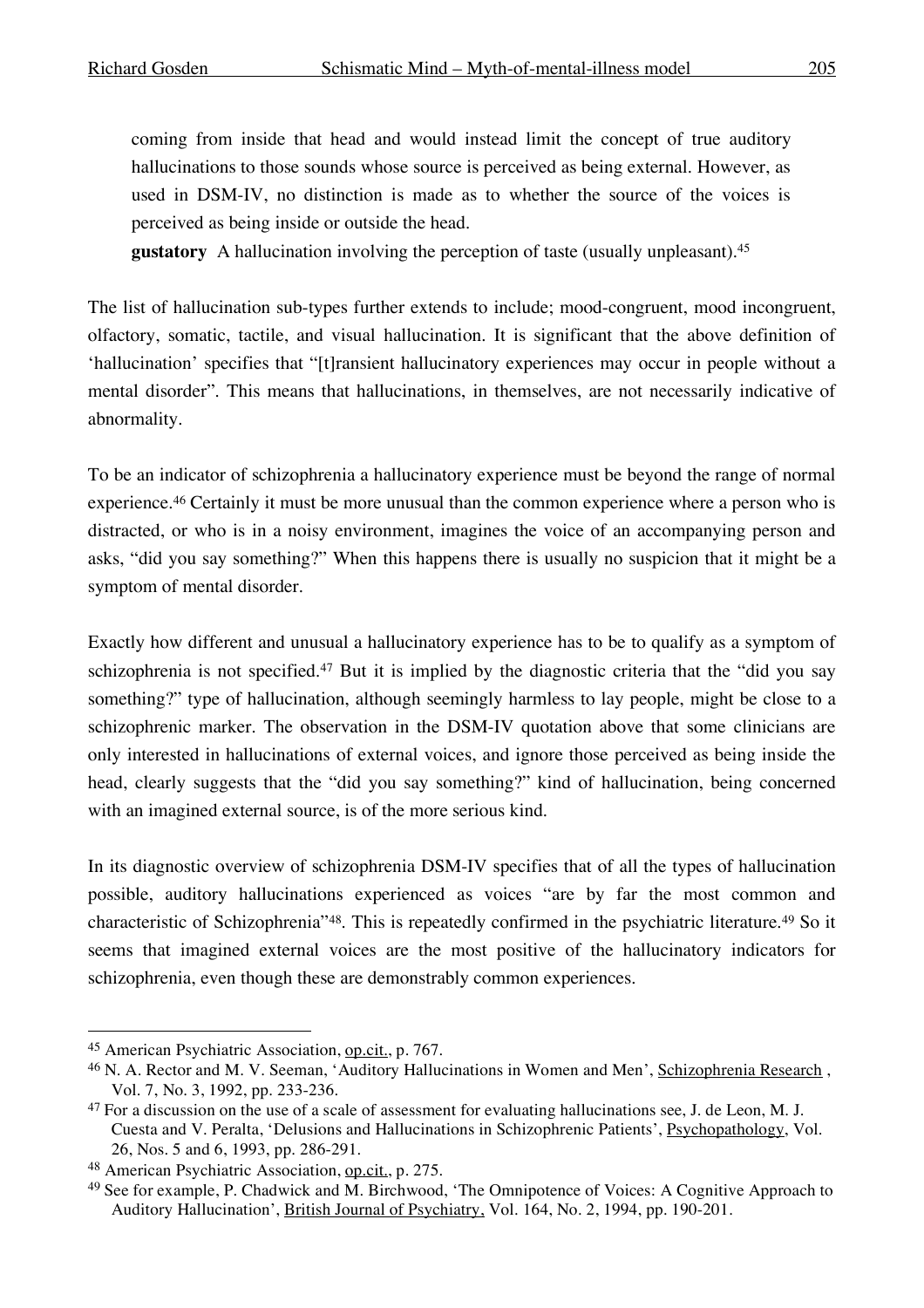This lack of positive distinction between the normal and the pathological tends to shift the diagnostic emphasis in regard to hallucinations onto the cross-referencing criterion of social/occupational dysfunction. In other words hallucinations alone might not properly distinguish a schizophrenic from a normal person<sup>50</sup> but if a person is observed to hallucinate, and also to have a disturbance in their social functioning,<sup>51</sup> then the hallucination might indicate schizophrenia. When the diagnostic criteria are interpreted this way it would seem that social functioning is exposed as a key determinant of schizophrenia<sup>52</sup> and so there is some evidence supporting the schizophrenia-asoutsider argument.

The third symptom in the DSM-IV Criterion A for schizophrenia is disorganised speech. Examples of disorganised speech are given as being 'derailment' or 'incoherence'. <sup>53</sup> In the discussion about these symptoms the manual makes it clear that disorganised speech is used as an indicator for an underlying disorganisation in the person's thinking "because in a clinical setting inferences about thought are based primarily on the individual's speech."54 This means that for diagnostic purposes the level of organisation apparent in a person's speech is assumed to represent their level of mental organisation as well. 55

However, having specified that speech is only meant to be an indicator of a person's mental state, in a further discussion about varieties of disorganised speech to watch out for, the manual goes on to advise that "[b]ecause mildly disorganised speech is common and nonspecific, the symptom must be severe enough to substantially impair effective communication". <sup>56</sup> This means that the compilers of the manual recognise that normal people can have mildly disorganised thoughts, as is sometimes indicated by their speech, and that, in relation to this symptom, the threshold of mental illness is only crossed when a person's mind is so disorganised that the ability to communicate through speech is impaired.

 <sup>50</sup> N. M. Docherty, W. H. Sledge and B. E. Wexler, 'Affective Reactivity of Language in Stable Schizophrenic Outpatients and Their Parents', Journal of Nervous and Mental Disease, Vol. 182, No. 6, 1994, pp. 313-318.

<sup>51</sup> L. A. Opler, C. L. Caton, P. Shrout, B. Dominguez and F. I. Kass, 'Symptom Profiles and Homelessness in Schizophrenia', Journal of Nervous and Mental Disease, Vol. 182, No. 3, 1994, pp. 174-178.

<sup>52</sup> G. Thornicroft, G. Bisoffi, D. De Salvia and M. Tansella, 'Urban-Rural Differences in the Associations Between Social Deprivation and Psychiatric Service, Utilisation in Schizophrenia and all Diagnoses: A Case-Register Study in Northern Italy', Psychological Medicine, Vol. 23, No. 2, 1993, pp. 487-496.

<sup>&</sup>lt;sup>53</sup> For a discussion on a method of assessing deviant verbalisations characteristic of schizophrenia see, F. Leichsenring, 'Discriminating Schizophrenics from Borderline Patients: Study with the Holtzman Inkblot Technique', Psychopathology, Vol. 24, No. 4, 1991, pp. 225-231.

<sup>54</sup> American Psychiatric Association, op.cit., p. 276.

<sup>55</sup> H. A. Allen, P. F. Liddle and C. D. Frith, 'Negative Features, Retrieval Processes and Verbal Fluency in Schizophrenia', British Journal of Psychiatry, Vol. 163, 1993, 769-775.

<sup>56</sup> American Psychiatric Association, op.cit., p. 276.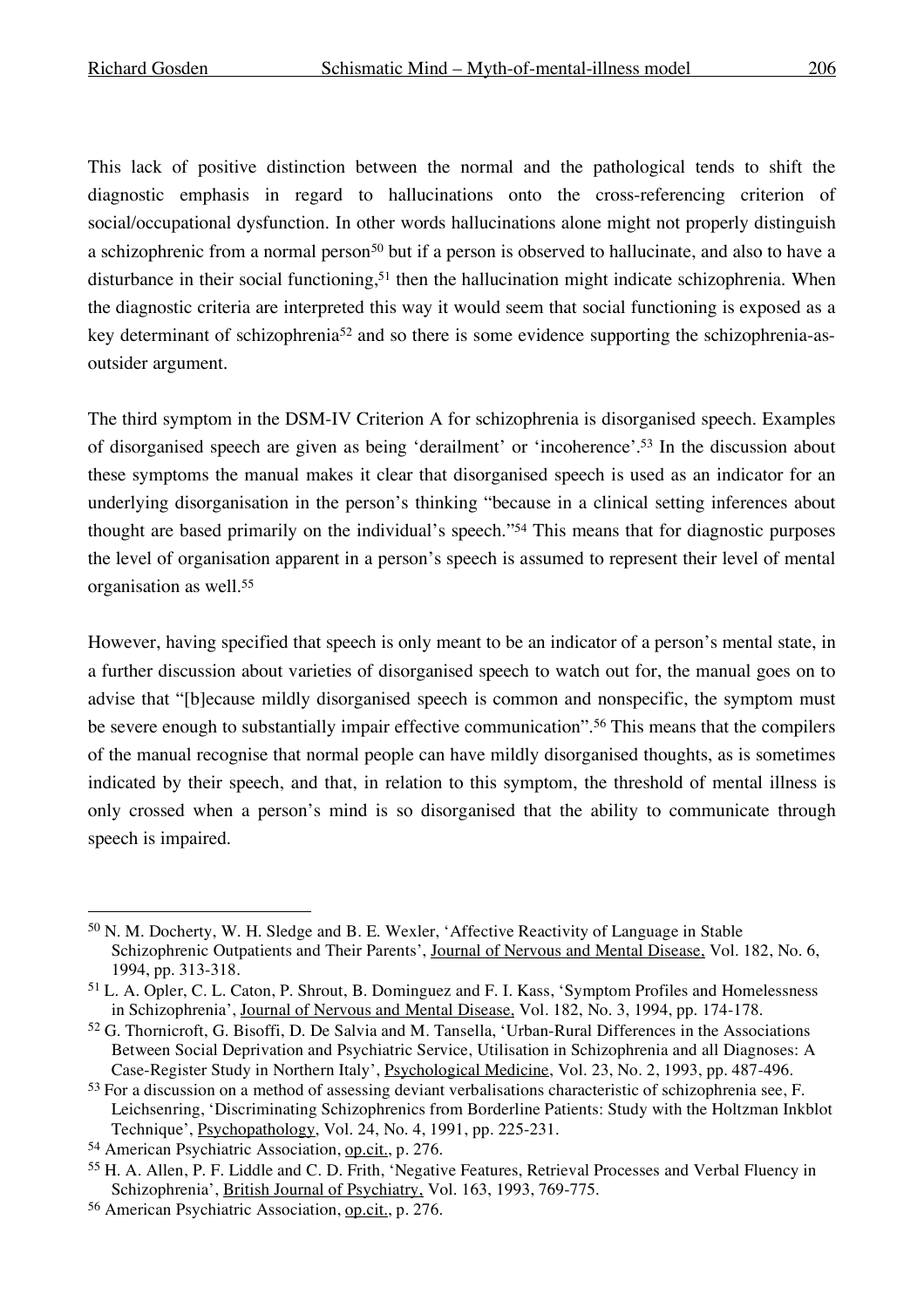In using this particular indicator to identify schizophrenia it is the inability to communicate effectively with other people that is the key.57 Yet if a person can be diagnosed with schizophrenia simply because his or her speech has been judged in a diagnostic situation to be too disorganised to communicate effectively,<sup>58</sup> and this has been combined with a perception that the person is also socially or occupationally dysfunctional (Criterion B) — which may be for the same or perhaps some other reason — then this would seem to provide particularly strong evidence that schizophrenia can be culturally determined.

A person who is diagnosed with schizophrenia in this way might simply lack sufficient interest in other people, or perhaps lack the social skills, to easily make themselves understood by others, and as a result has social/occupational difficulties. It is conceivable that the mental functioning of this person might otherwise be quite normal.

Nor does it follow that an impairment in communication necessarily indicates a short-coming in the person who is doing the speaking. In a clinical setting the inability of the diagnostician to understand the patient should perhaps be also taken into account. The essential feature of this particular diagnostic tool is one where the ability of the diagnostician to comprehend the speech of the patient is assumed to be a standard test of sanity. But this begs the question as to whether diagnosticians' minds are calibrated to make standard measurements in this regard. And, if they are, whether that standard is concerned with the measurement of mind or with cultural adaptation. If the latter is indeed the case then it offers strong support to the view of schizophrenic-as-outsider.

The fourth group of Criterion A symptoms is "grossly disorganised or catatonic behaviour". The DSM-IV guidelines for recognising these symptoms are the following:

Grossly disorganised behaviour (Criterion A4) may manifest itself in a variety of ways, ranging from childlike silliness to unpredictable agitation. Problems may be noted in any form of goal-directed behaviour, leading to difficulties in performing activities of daily living such as organising meals or maintaining hygiene. The person may appear markedly dishevelled, may dress in an unusual manner (e.g., wearing multiple overcoats, scarves, and gloves on a hot day), or may display clearly inappropriate sexual behaviour (e.g., public masturbation) or unpredictable and untriggered agitation (e.g., shouting or swearing). Care should be taken not to apply this criterion too broadly. Grossly disorganised behaviour must be distinguished from behaviour that is merely

 <sup>57</sup> Nancy M. Docherty, 'Communication disturbances in schizophrenia and mania', Journal of the American Medical Association, Vol. 276, No. 1, July 3, 1996, p. 4B.

<sup>58</sup> For an analysis of why schizophrenic speech is unpredictable see, T. C. Manschreck, B. Maher, M. T. Celada, M. Schneyer, and R. Fernandez, 'Object Chaining and Thought Disorder in Schizophrenic Speech', Psychological Medicine, 1991; Vol. 21, No. 2, 1991, pp. 443-446.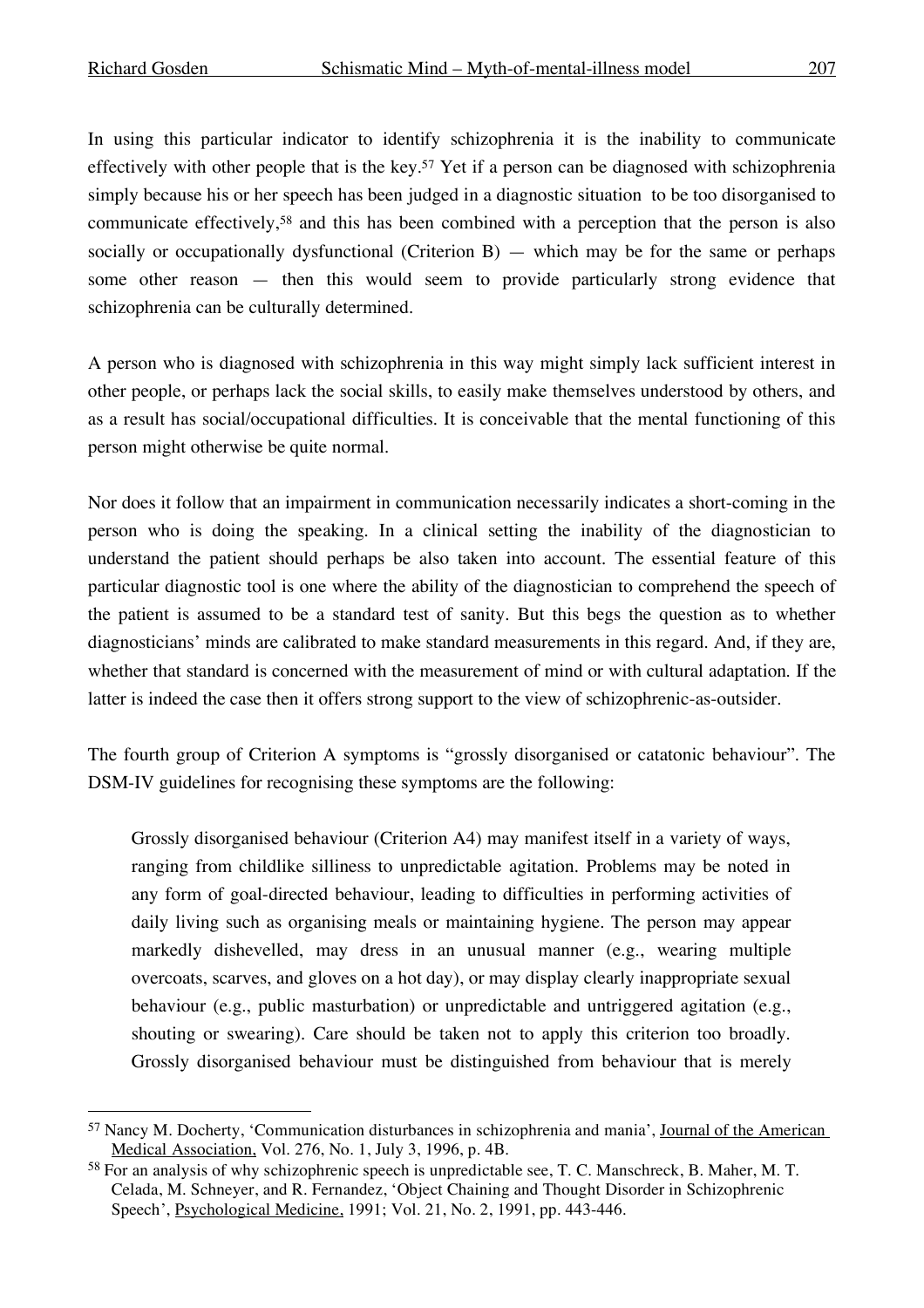aimless or generally unpurposeful and from organised behaviour that is motivated by delusional beliefs. Similarly, a few instances of restless, angry, or agitated behaviour should not be considered to be evidence of Schizophrenia, especially if the motivation is understandable.59

Whereas the instructions regarding the previously discussed symptom, disorganised speech, specifically make the point that this symptom is only an external indicator of internal mental disorganisation, there is no similar instruction concerning "grossly disorganised behaviour". This may be an omission on the part of the manual<sup>60</sup> or it might mean that disorganised behaviour is not meant to be read as an indicator of a corresponding level of inner mental disorganisation. If the latter is the case then the types of disorganised behaviours listed above are merely some of the things schizophrenics have been observed doing and the behaviours do not directly reflect inner mental activity.61 This would mean then that the wearing of multiple overcoats, or public masturbation, would have the same kind of relationship to schizophrenia as the wearing of a woollen beanie might have to baldness. Both bald and hirsute people might wear beanies. But when a bald person wears one, baldness can serve as a convenient, though not necessarily correct, explanation for why the beanie is worn.

Similarly, schizophrenia might serve as a convenient explanation for why a person might "dress in an unusual manner", providing the observer has already been informed that a person is indeed schizophrenic.<sup>62</sup> But to use unusual dress as a diagnostic indicator of mental disorder seems as doubtful as assuming that any person wearing a beanie is bald.

This symptom seems to be so transparently loaded with cultural bias that it does not really require any argument to prove the schizophrenic-as-outsider case. Even so, it is worth noting that although private masturbation is no longer considered to be either a cause or a symptom of madness, as it once was,63 public masturbation is clearly listed as an indicator of schizophrenia. What makes the difference here, apparently, is whether the setting of the behaviour, rather than the behaviour itself, is culturally acceptable.

 <sup>59</sup> American Psychiatric Association, op.cit., p. 276.

 $60$  For a discussion on chaos theory as a method of analysing disorganisation in schizophrenics see, G. B. Schmid, 'Chaos Theory and Schizophrenia: Elementary Aspects', Psychopathology, Vol. 24, No. 4, 1991, pp. 185-198.

<sup>&</sup>lt;sup>61</sup> It is interesting to note that some of the examples given in the DSM-IV description, like wearing multiple overcoats in hot weather and public masturbation, only appear in the psychiatric literature as anecdotes and do not appear to have been subjected to any kind of extensive scientific investigation. It is possible that these forms of behaviour might have more to do with homelessness than with schizophrenia.

<sup>62</sup> Richard E. Gallagher and John Nazarian, 'A Comprehensive Cognitive-Behavioural/Educational Program for Schizophrenic Patients', Bulletin of the Menninger Clinic, Vol. 59, No. 3, 1995, pp. 357-372.

<sup>63</sup> Szasz, The Manufacture of Madness, op.cit., p. 213.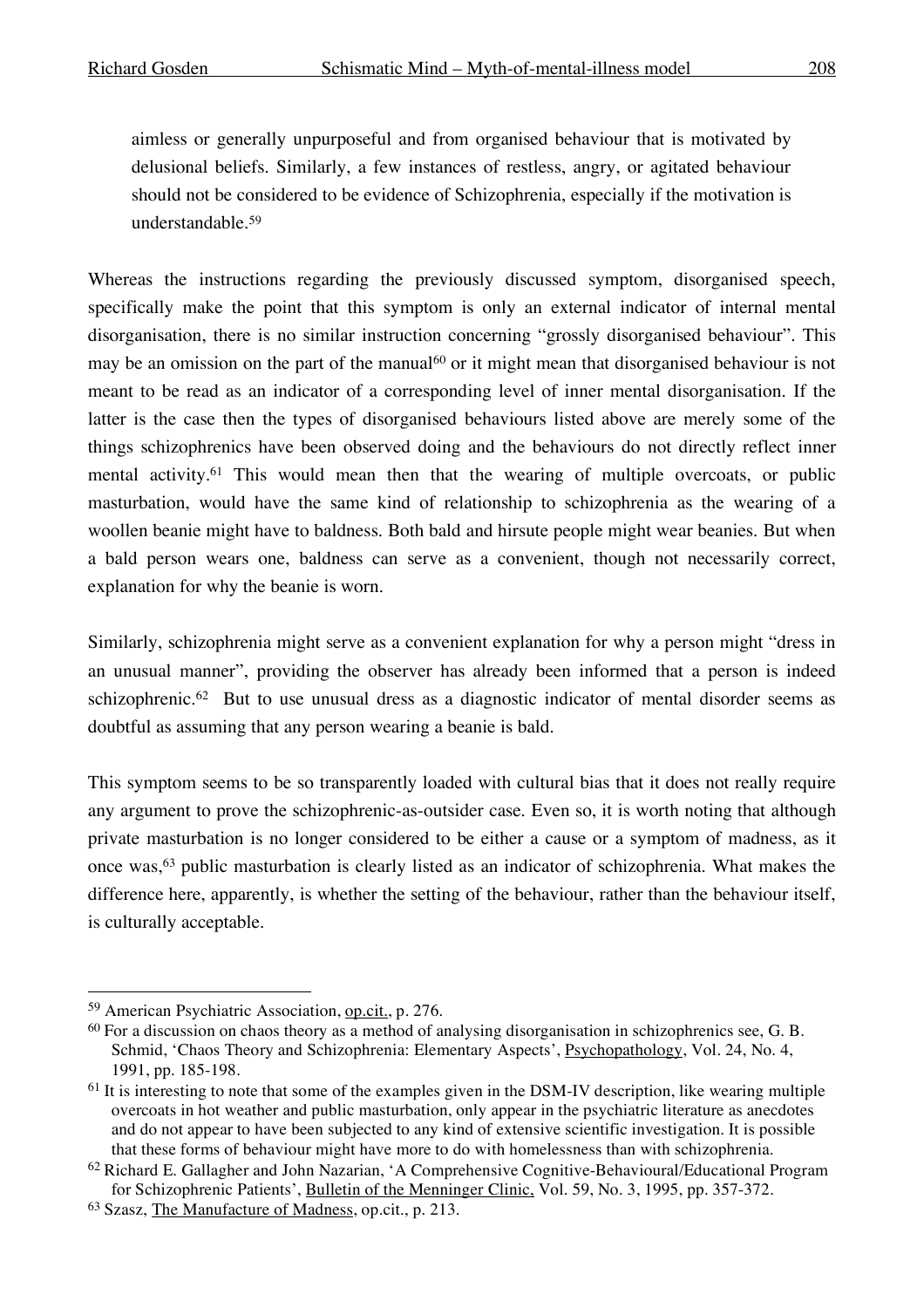#### Negative Symptoms

The fifth and final group of symptoms in Criterion A are the negative symptoms like affective flattening,<sup>64</sup> alogia,<sup>65</sup> and avolition.<sup>66</sup> As the name suggests the negative symptoms are the opposite of the positive symptoms. Positive symptoms are indicated by forms of deviant behavioural activity and they are meant to disclose a commensurate level of inner mental deviance. Negative symptoms, on the other hand, are descriptions of behavioural inactivity,67 or lack of activity, and they are supposed to indicate a commensurate level of inner mental inactivity.<sup>68</sup> If a person does not speak, or speaks as little as possible, (alogia) it is assumed it is because there is insufficient thinking going on to generate communication.

The observed presence of both positive and negative symptoms for schizophrenia indicates that it is a mental disorder with an extraordinary variety of complications. <sup>69</sup> A schizophrenic might be a person in a highly active delusional state, conversing incoherently with inner voices, wearing multiple overcoats and masturbating in public or, alternatively, it could also be a person who says, and feels, and does, and presumably thinks, next to nothing. It is important to note at this point that the negative symptoms have equal status as diagnostic criteria to the positive symptoms. This means that a person manifesting negative symptoms<sup>70</sup> is not thought to be in remission, or in an inactive phase of the disease, but is at the time a full-blown schizophrenic and diagnosable.

This range of symptoms is one of the elements that makes schizophrenia so enigmatic, and which makes scientific research into the condition so problematic. Medical model researchers have so far been unable to uncover an underlying common denominator amongst schizophrenics.<sup>71</sup> This is not surprising when the types of people presented to them as subjects are so variable because of the range from negative to positive in the diagnostic criteria. Indeed, much doubt abounds amongst

 <sup>64</sup> R. H. Dworkin, B. A. Cornblatt, R. Friedmann, L. M. Kaplansky, J. A. Lewis, A. Rinaldi, C. Shilliday, and L. Erlenmeyer-Kimling, 'Childhood Precursors of Affective Versus Social Deficits in Adolescents at Risk for Schizophrenia', Schizophrenia Bulletin, Vol. 19, No. 3, 1993, pp. 563-577.

<sup>65</sup> D. D. Miller, S. Arndt, and N. C. Andreasen, 'Alogia, Attentional Impairment, and Inappropriate Affect: Their Status in the Dimensions of Schizophrenia', Comprehensive Psychiatry, Vol. 34, No. 4, 1993, pp. 221-226.

<sup>66</sup> S. Oke, R. Saatchi, E. Allen, N. R. Hudson, and B. W. Jervis, 'The Contingent Negative Variation in Positive and Negative Types of Schizophrenia', American Journal of Psychiatry, Vol. 151, No. 3, 1994, pp. 432-433.

<sup>67</sup> K. T. Mueser, M. S. Douglas, A. S. Bellack, and R. L. Morrison, 'Assessment of Enduring Deficit and Negative Symptoms Subtypes in Schizophrenia', Schizophrenia Bulletin, Vol. 17, No. 4, 1991, pp. 565- 582.

<sup>68</sup> W. S. Fenton, and T. H. McGlashan, "Natural History of Schizophrenia Subtypes: Positive and Negative Symptoms and Long-Term Course', Archives of General Psychiatry, Vol. 48, No. 11, 1991, pp. 978-986.

<sup>69</sup> R. C. Bell, L. H. Low, H. J. Jackson, P. L. Dudgeon, D. L. Copolov, and B. S. Singh, 'Latent Trait Modelling of Symptoms of Schizophrenia', Psychological Medicine, Vol. 24, No. 2, 1994, pp. 335-345.

<sup>70</sup> J. P. Selten, N. E. Sijben, R. J. van den Bosch, J. Omloo-Visser, and H. Warmerdam, 'The Subjective Experience of Negative Symptoms: A Self-Rating Scale', Comprehensive Psychiatry, Vol. 34, No. 3, 1993, pp. 192-197.

<sup>71</sup> Anon., 'Imaging clues to schizophrenia', Science News, Vol. 146, No. 18, Oct 29, 1994, p. 284.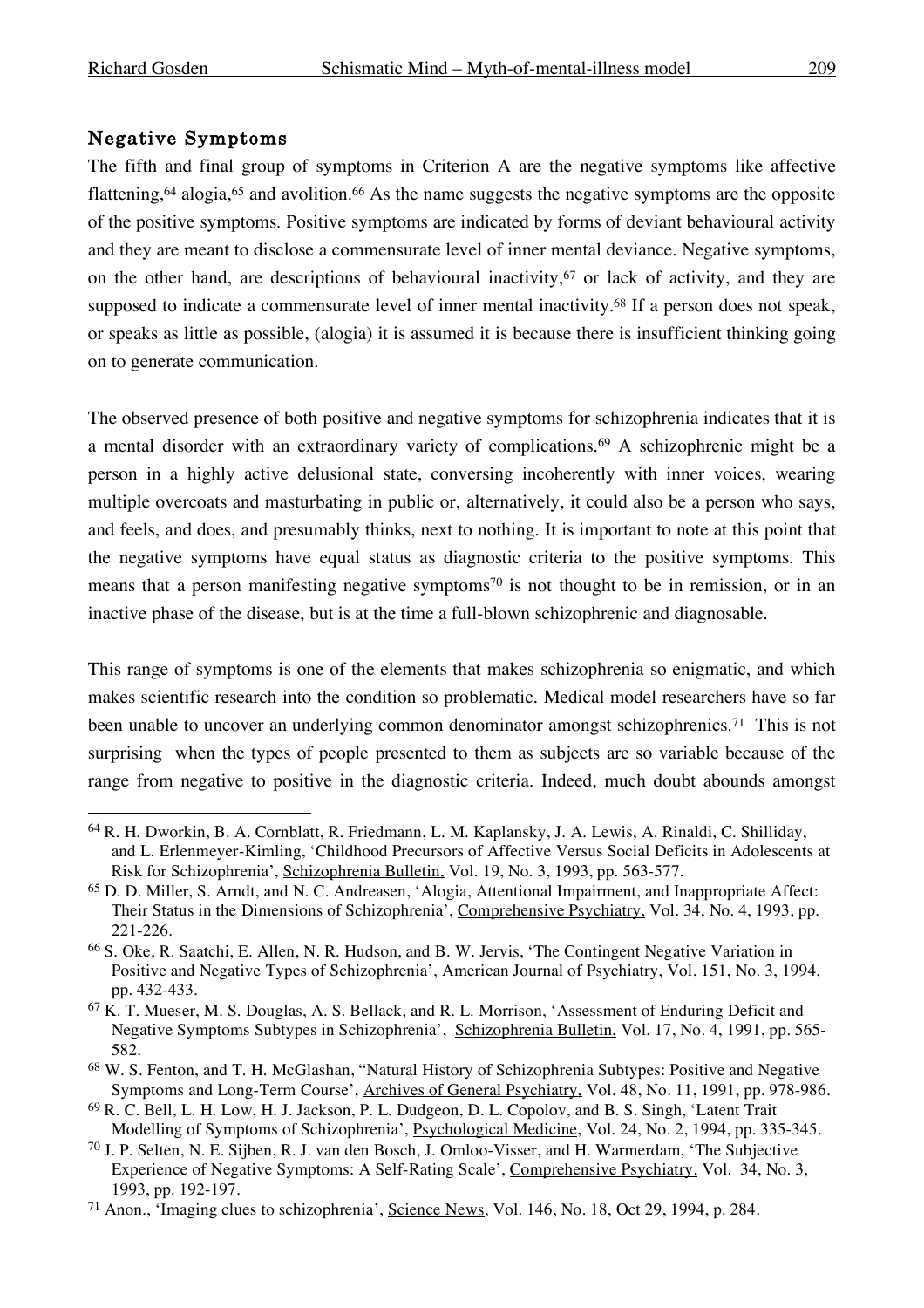psychiatric researchers as to whether schizophrenics are in fact all of a single type: "Although the symptoms resemble various neurological disorders in various ways, its organic basis remains uncertain. There might be a single underlying process or several processes leading to similar results; some experts prefer to speak of 'the schizophrenias' instead of 'schizophrenia'."<sup>72</sup> These doubts, however, do not arise with the schizophrenic-as-cultural-outsider perspective and the use of negative symptoms for diagnosis only makes this argument easier.

Bearing in mind the diagnostic setting, which from the schizophrenic-as-cultural-outsider point of view is a kind of interrogation session in which all power is transferred to the diagnostician,73 it is worth considering the DSM-IV definition of alogia, which is one of the principle negative symptoms:

**alogia** An impoverishment in thinking that is inferred from observing speech and language behaviour. There may be brief and concrete replies to questions and restrictions in the amount of spontaneous speech (poverty of speech). Sometimes the speech is adequate in amount but conveys little information because it is overconcrete, over-abstract, repetitive, or stereotyped (poverty of content). 74

"Concrete" is a key term and it is used here to describe "poverty" in both the quantity and quality of speech. In psychiatric literature concrete is used variously to describe the opposite of metaphorical thinking and speech,75 as well as to describe the opposite of abstract thinking and speech.76 The inclusion of both extremes, overconcrete and over-abstract, in the above definition, indicates that mentally healthy people stick to the middle ground.

Yet even though concreteness is viewed by psychiatric diagnosticians as indicative of schizophrenia in their patients, strangely, it is also viewed as being a quality that therapists should develop in themselves, for working with schizophrenics:

The development of a therapeutic relationship is critically important in work with persons with schizophrenia (Frank & Gunderson, 1990; Lamb, 1982). Core skills of

 <sup>72</sup> Anon., 'Schizophrenia update', Harvard Mental Health Letter, Vol. 11, No. 12, June 1995, pp. 1-5.

<sup>73</sup> Thomas Szasz, 'Psychiatric diagnosis, psychiatric power and psychiatric abuse', Journal of Medical Ethics, Vol. 20, No. 3, 1994, pp. 135-138,

<sup>74</sup> American Psychiatric Association, op.cit., p. 764.

<sup>75</sup> M. Spitze, M. Lukas, S. Maier and L. Hermle, 'Comprehension of metaphoric speech by healthy probands and schizophrenic patients: An experimental psychopathologic contribution to concretism', Nervenarzt, Vol. 65, No. 5, May 1994, pp. 282-92.

<sup>76</sup> P. W. Corrigan, R. Silverman, J. Stephenson, J. Nugent-Hirschbeck and B. J. Buican, 'Situational familiarity and feature recognition in schizophrenia', Schizophrenia Bulletin, Vol. 22, No. 1, 1996, pp. 153-161.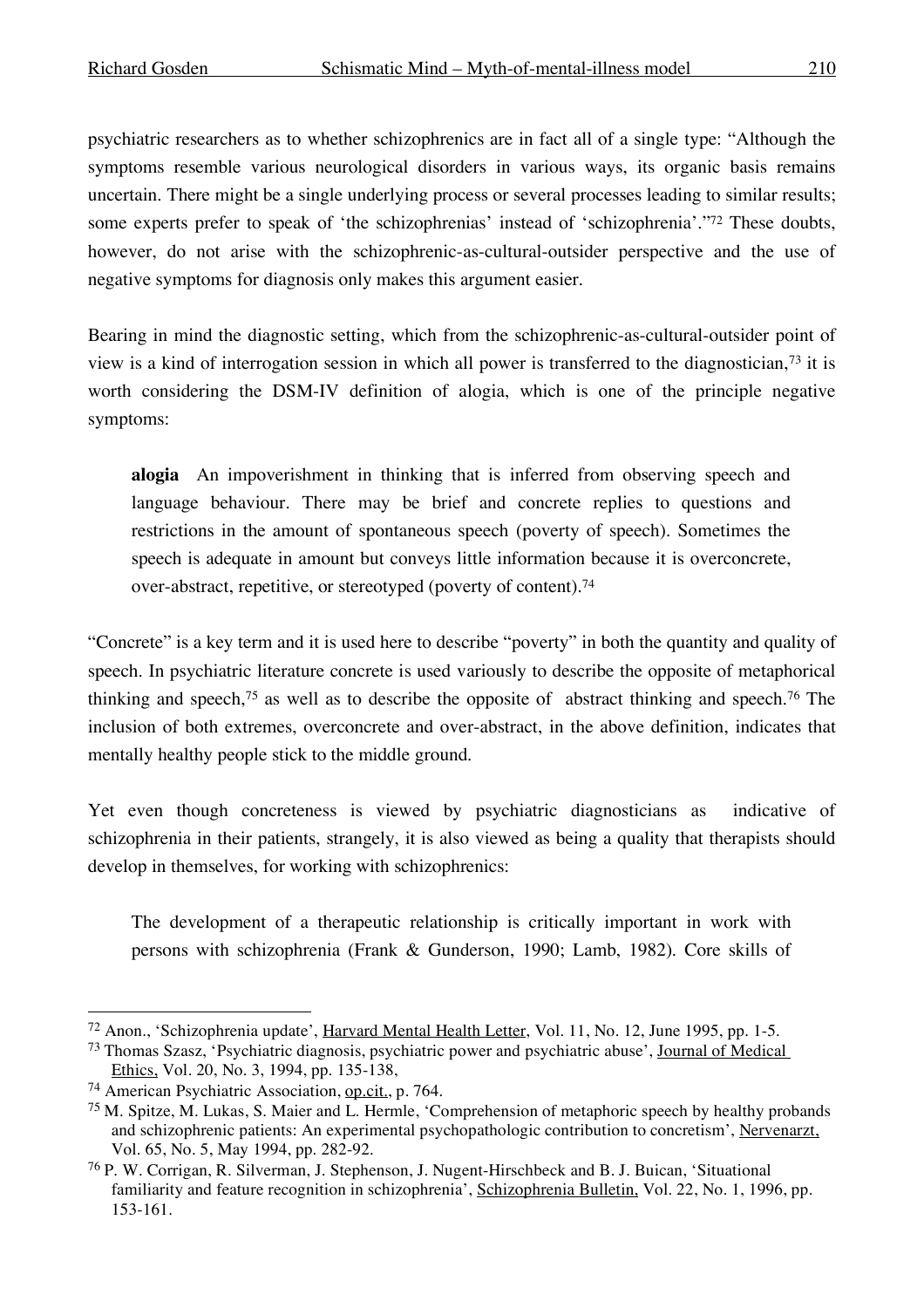empathic attunement, warmth, genuineness, and concreteness were used to establish a supportive relationship (Anthony, 1980; Elson, 1986; Hepworth & Larsen, 1993). 77

What can this contrariness mean? Why is concreteness associated with qualities like "empathic attunement, warmth, genuineness" when it is found in the therapists of schizophrenics, and with a pathological impoverishment of thinking when it is found in the schizophrenics themselves? Can there be anything wrong with concreteness if it is actually recommended as a therapeutic tool? Or, does a therapist who deliberately develops concreteness in speech for therapeutic purposes also run the risk of being diagnosed with schizophrenia?

Perhaps it could be seen as a demonstration of overconcrete thinking to question, in this way, the words used to describe schizophrenic symptoms. But within the M-M-I model there is assumed to be nothing more to schizophrenia than the supposed symptoms themselves.<sup>78</sup> This means that the words which describe the symptoms are all important because from this perspective it is only a linguistic consensus<sup>79</sup> amongst psychiatrists that brings schizophrenia into existence. If that linguistic consensus fails, then the current epidemic of schizophrenia could conceivably dissipate.

Quite frequently people are involuntary participants in the clinical procedures that lead to a diagnosis of schizophrenia. <sup>80</sup> When considered from this perspective psychiatrists can be seen as interrogators who have been retained by a third party to ask probing questions about the person's private thoughts and beliefs, for the transparent purpose of acquiring damaging evidence.<sup>81</sup> Under these circumstances it might not be surprising if a perceptive and wary person seems concrete in their responses, and gives other evidence of DSM-IV negative symptoms like "brief, laconic, empty replies".82 In fact, when schizophrenia diagnosis is viewed from the schizophrenic-as-outsider angle, the specification of negative symptoms like these appear to be no more than a 'Catch-22' anything the person says about themselves can be used against them, and if nothing of substance is said, that can be used too.

Avolition is another of the negative symptoms:

 <sup>77</sup> William Bradshaw, 'Evaluating Cognitive-Behavioural Treatment of Schizophrenia: Four Single-Case Studies', Research on Social Work Practice, Vol. 7, No. 4, October, 1997, p. 419.

<sup>78</sup> For a discussion on the practice of interpreting signs as pathological indicators in the absence of diseases see, Thomas Szasz, 'Diagnoses are not diseases', op.cit., pp. 1574-1577.

<sup>79</sup> N. C. Andreasen, and W. T. Carpenter Jr, 'Diagnosis and Classification of Schizophrenia', Schizophrenia Bulletin, Vol. 19, No. 2, 1993, pp. 199-214.

<sup>80</sup> Thomas Szasz, 'The Case Against Psychiatric Coercion', The Independent Review, Vol. I, No. 4, Spring 1997, pp. 1086-1653.

<sup>81</sup> Lara Jefferson, 'I Have Kept a Lone Death Watch with Madness When Reason Was Dying', in James Fadiman and Donald Kewman, eds., Exploring Madness: Experience, Theory, and Research, Brooks/Cole, Monterey, Calif., 1973, pp. 14-23.

<sup>82</sup> American Psychiatric Association, op.cit., p. 276.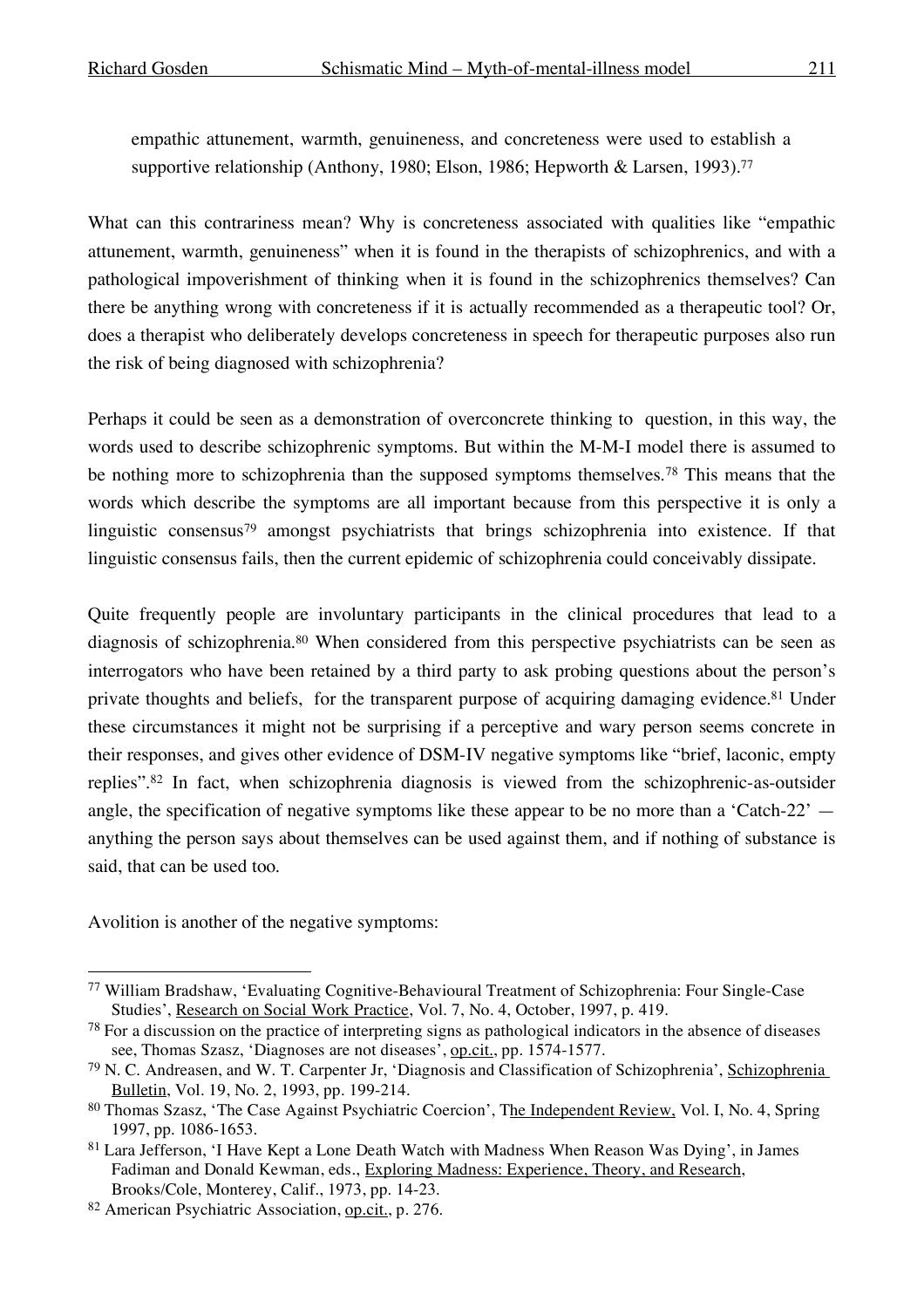**avolition** An inability to initiate and persist in goal-directed activities. When severe enough to be considered pathological, avolition is pervasive and prevents the person from completing many different types of activities (e.g., work, intellectual pursuits, self care). 83

Consider a person who does not share with other people an appropriate level of culturally-acquired goal-direction for specific activities like formal education and career.84 This kind of person is often referred to as a loser, a drop-out, a bum, a hopeless case, or a never-do-well. The specification of avolition as a symptom makes it apparent that 'schizophrenic' can also be added to this list of pejoratives.

In discussing the negative symptoms DSM-IV warns: "Although quite ubiquitous in Schizophrenia, negative symptoms are difficult to evaluate because they occur on a continuum with normality .... ". But this "continuum with normality" is exactly what the schizophrenic-as-outsider model argues. Alogia might be no more than a disinclination for conversation in situations where such a disinclination is culturally unacceptable.85 Similarly, avolition might be no more than a disinclination to participate in normal social intercourse.<sup>86</sup> If these disinclinations are indeed on a continuum with normality, then in relation to the negative symptoms at least, the schizophrenic-asoutsider case is very strong.

Criterion B is the second group of diagnostic indicators which are concerned with social or occupational dysfunction in the areas of interpersonal relations, work or education, or self-care. If Criterion A symptoms have been identified the diagnostician cross-checks to see whether there is any evidence of social or occupational dysfunction:

Typically, functioning is clearly below that which had been achieved before the onset of symptoms. If the disturbance begins in childhood or adolescence, however, there may

 <sup>83</sup> Ibid., p. 764.

<sup>&</sup>lt;sup>84</sup> For a discussion on establishment concerns about a perceived general decline of the work ethic in the United States see, Chuck Colson and Jack Eckerd, Why America Doesn't Work, Word Publishing, Dallas, 1991.

<sup>85</sup> For an insight into the way rating scales are used to identify this symptom see, R. H. Dworkin, G. Bernstein, L. M. Kaplansky, J. D. Lipsitz, A. Rinaldi, S. L. Slater, B. A. Cornblatt, and L. Erlenmeyer-Kimling, 'Social Competence and Positive and Negative Symptoms: A Longitudinal Study of Children and Adolescents at Risk for Schizophrenia and Affective Disorder', American Journal of Psychiatry, Vol. 148, No. 9, 1991, pp. 1182-1188.

<sup>&</sup>lt;sup>86</sup> For a demonstration of how psychiatrists deal with patients who dispute with them on this matter, by claiming they lack insight, see, J. P. McEvoy, N. R. Schooler, E. Friedman, S. Steingard, and M. Allen, 'Use of Psychopathology Vignettes by Patients with Schizophrenia or Schizoaffective Disorder and by Mental Health Professionals to Judge Patient's Insight', American Journal of Psychiatry, Vol. 150, No. 11, 1993, pp. 1649-1653.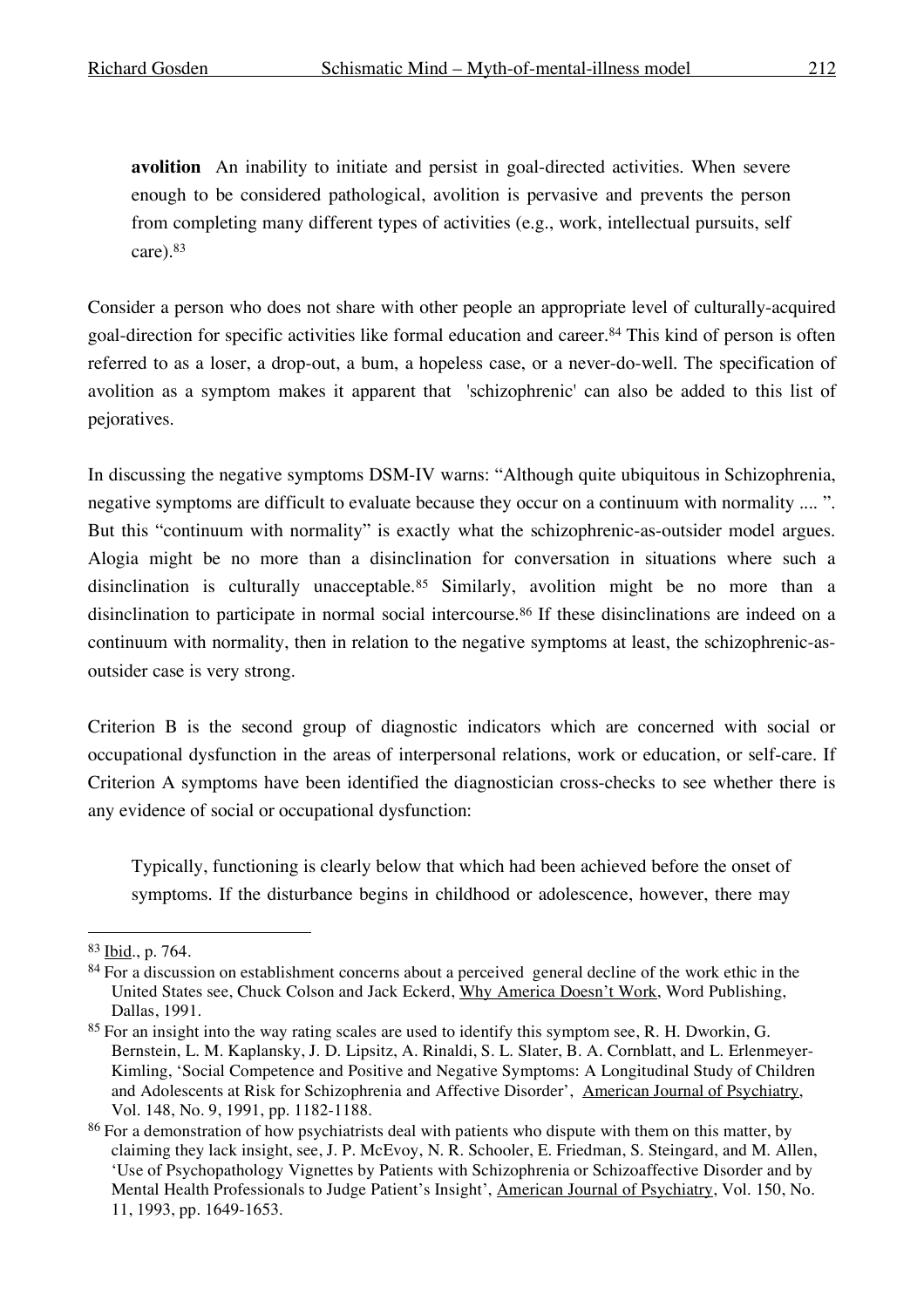be failure to achieve what would have been expected for the individual rather than a deterioration in functioning. Comparing the individual with unaffected siblings may be helpful in making this determination. Educational progress is frequently disrupted, and the individual may be unable to finish school. Many individuals are unable to hold a job for sustained periods of time and are employed at a lower level than their parents ("downward drift"). The majority (60%-70%) of individuals with schizophrenia do not marry, and most have relatively limited social contacts.<sup>87</sup>

There seems to be some overlap here with avolition. A loss of interest in activities of social value, or a loss of interest in climbing the ladder of social status, or even failure to satisfy the status expectations of others, are all deemed to be indications of mental pathology. Ostensibly Criterion B indicators are used as a cross-reference to evaluate the level of disability a person incurs from the presence of one or more Criterion A symptoms. As such it might not be expected they would be used as symptoms themselves. That is, occupational dysfunction, as it relates to Criterion B, is only significant as a measure of the detrimental effect of a Criteria A symptom like delusions. A delusional person is not schizophrenic if a cross-check finds there is no interference with his or her social or occupational functioning.

If the corollary is true, i.e. that, for instance, an occupationally dysfunctional (unemployed) person is not schizophrenic in the absence of Criterion A symptoms, then there is not much of a case to make for the schizophrenic-as-cultural-outsider out of Criterion B indicators. This is despite the fact that these indicators are concerned with failure in normal social activities — and to interpret such failure as a sign of pathology would be clear evidence of the schizophrenic-as-cultural-outsider.

However, although Criterion B indicators are supposedly only intended to give secondary confirmation of pathology, by way of a cross-check for social and occupational incompetence, references can be found in the literature of mental health professionals arguing that "[i]mpairment in the ability to work is a defining characteristic of schizophrenia".88 Thomas Szasz has written emphatically about the way occupational dysfunction in young people can lead to a diagnosis of schizophrenia. <sup>89</sup>

Further DSM-IV diagnostic instructions in Criterion C give advice that confirms Criterion B symptoms might sometimes be used as primary indicators of schizophrenia. Criterion C defines schizophrenia by the length of time that Criterion A and B indicators have been present:

 <sup>87</sup> American Psychiatric Association, op.cit., p. 278.

<sup>88</sup> Paul Lysaker and Morris Bell, 'Work Performance Over Time for People With Schizophrenia', Psychosocial Rehabilitation Journal, Vol. 18, No. 3, 1995, pp. 141-146.

<sup>89</sup> Thomas Szasz, Cruel Compassion: Psychiatric Control of Society's Unwanted John Wiley and Sons, New York, 1994, p. 145.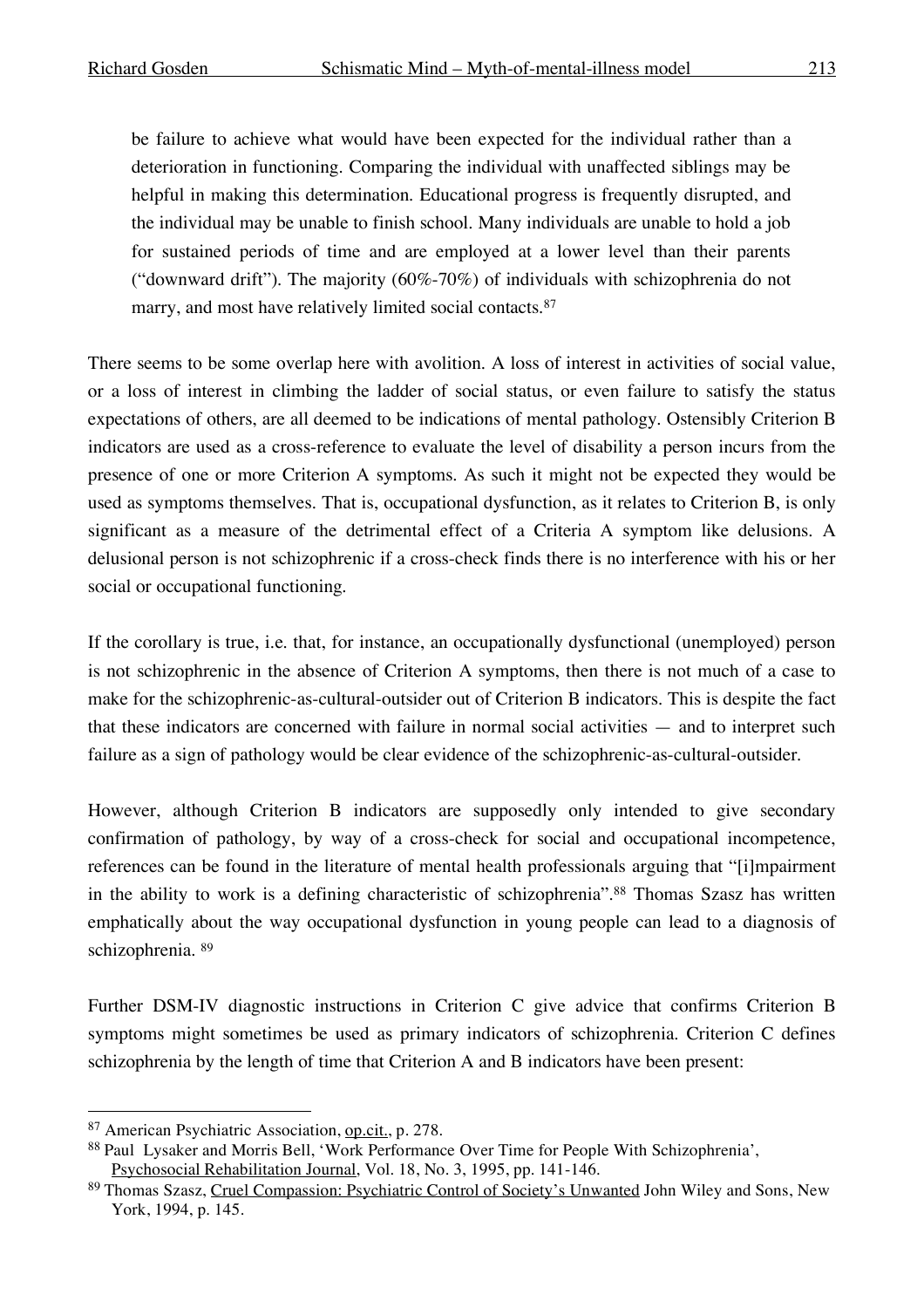C. *Duration:* Continuous signs of the disturbance persist for at least 6 months. This 6 month period must include at least 1 month of symptoms (or less if successfully treated) that meet Criterion A (i.e., active-phase symptoms) and may include periods of prodromal or residual symptoms. During these prodromal or residual periods, the signs of the disturbance may be manifested by only negative symptoms or two or more symptoms listed in Criterion A present in an attenuated form (e.g., odd beliefs, unusual perceptual experiences).90

What is apparent here is that Criterion B indicators can be used as the primary symptoms while Criterion A indicators can be used as the secondary symptoms. If, for instance, a person has been occupationally dysfunctional i.e. unemployed (Criterion B) for six months prior to a diagnostic encounter, and over that period had stopped looking for work for at least a month (Criterion A5, avolition), then all that is required to fix the person with a label of schizophrenia is one other Criterion A indicator that was also present for one month out of the previous six months. An obvious example that might confirm the schizophrenic-as-cultural-outsider picture, given the financial circumstances of unemployment, would be a dishevelled appearance, or unusual dress (Criterion A4).

It is clear from an examination of these three sets of DSM-IV diagnostic criteria that it is not necessary for a person to have an abnormally functioning mind in order to be diagnosed with schizophrenia. Theoretically, it is quite obvious that people can be diagnosed, even though their thinking and behaviour might be on a continuum with that of normal people, simply because a psychiatrist observes personal attributes that are outside the boundary of cultural acceptance.<sup>91</sup>

#### Outsider Case Studies

There are numerous case studies in the literature of psychiatric survivors that confirm this contention. A particularly compelling story of this kind about personal diagnosis and treatment for schizophrenia is told by Leonard Roy Frank in an interview with Seth Farber. Frank is the author of a number of articles<sup>92</sup> and books<sup>93</sup> which argue against coercive psychiatry and particular psychiatric practices.

 <sup>90</sup> American Psychiatric Association, op.cit., p. 285.

<sup>&</sup>lt;sup>91</sup> For an example of how some psychiatrists are campaigning to link homelessness with schizophrenia see, E. Fuller Torrey, 'Stop the Madness', The Wall Street Journal, 18 July, 1997.

<sup>&</sup>lt;sup>92</sup> Leonard Roy Frank, 'Electroshock: Death, Brain Damage, Memory Loss, and Brainwashing', The Journal of Mind and Behavior, Vol. 11, Nos. 3 and 4, 1990, pp. 489-512.

<sup>93</sup> Leonard Roy Frank, ed., The History of Shock Treatment, Leonard Roy Frank, San Francisco, 1978.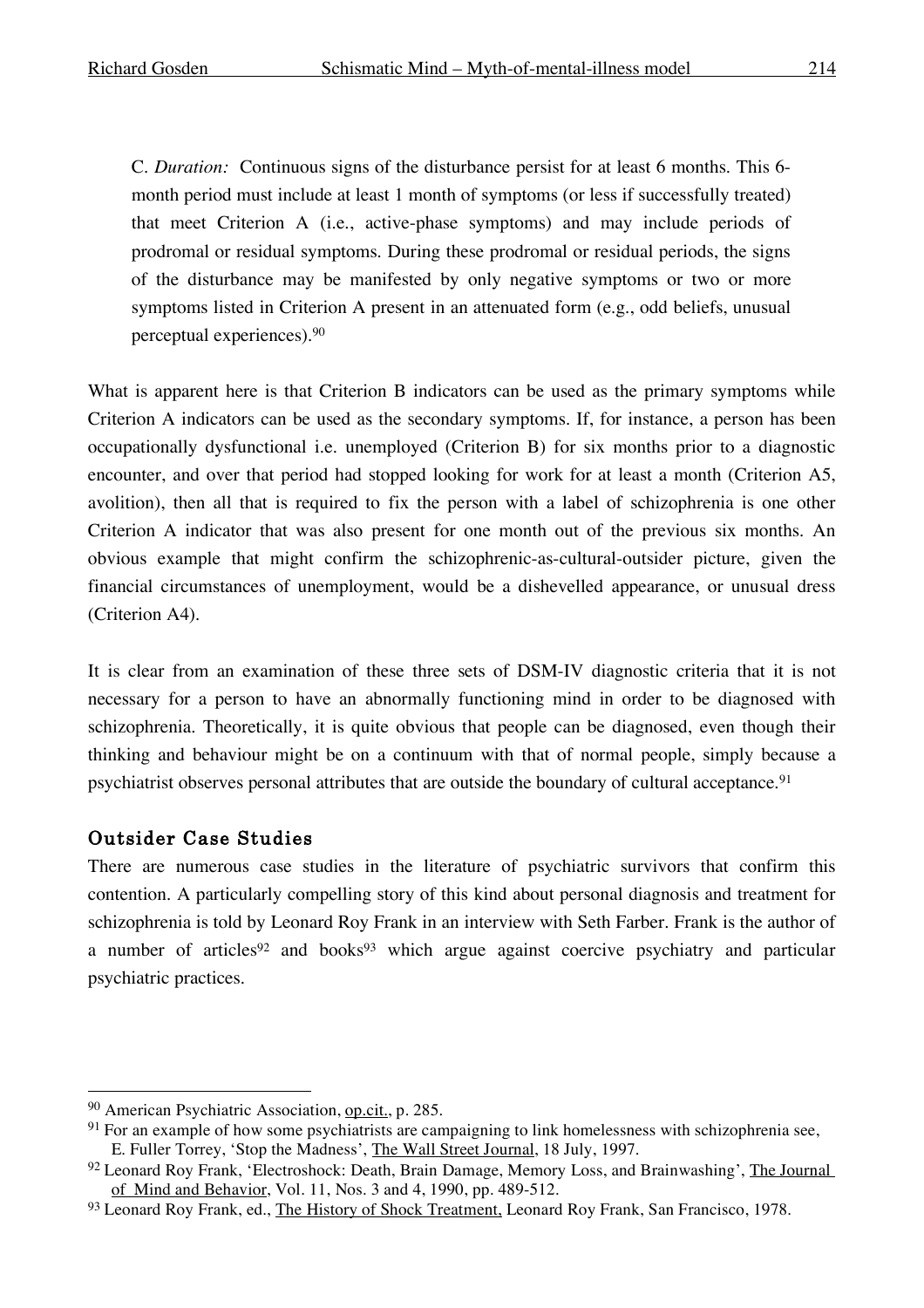In the interview with Farber, Frank recounts how he began a promising career in real estate sales in Florida and San Francisco. At a certain point, however, he decided to quit his job and take some time off to read books and follow an interest in philosophy. When his parents heard about his new life-style they went to visit him and, dismayed at his lack of interest in continuing his career in real estate, they advised him to see a psychiatrist. When he refused they signed the necessary papers to have him involuntarily committed to a mental hospital. He was diagnosed with paranoid schizophrenia and given 85 shock treatments. When he finally obtained his psychiatric records 12 years later he discovered the symptoms that had been identified to justify the diagnosis and treatment included: "not working, withdrawal, growing a beard, becoming a vegetarian, 'bizarre behaviour', 'negativism', 'strong beliefs', 'piecing eyes', and 'religious preoccupations'. The medical examiner's initial report said that I was living the 'life of a beatnik — to a certain extent'."94

But testimonials about personal experience like this from people who have been diagnosed with schizophrenia, and who say there was actually nothing wrong with them, do not carry much weight with either the psychiatric profession<sup>95</sup> or the public in general. This is because any person who has ever been diagnosed with schizophrenia is generally assumed to only have, at best, a tenuous grip on reality. This means that anything such a person says about themselves or their experiences can easily be, and often is, dismissed as delusions.

In the long run the case for the schizophrenic-as-outsider largely rests on evidence supplied by sources which support mainstream psychiatry. The schizophrenic-as-outsider argument is best made as a re-interpretation of the many descriptions of schizophrenia and schizophrenics that appear in the mainstream psychiatric literature.96 A good example of the sort of description that can be subjected to this type of re-interpretation can be found in the 1996 Annual Report of the NSW Mental Health Review Tribunal.

The Mental Health Review Tribunal is constituted under the NSW Mental Health Act to make determinations in individual cases about psychiatric treatment, the continuation of prolonged commitment and the issuing of community treatment orders. The Tribunal appears to be conducting a campaign to extend the net of psychiatric coercion by using an assortment of arguments. One argument is that the criteria of mental illness for involuntary treatment should be expanded beyond psychosis to include DSM-IV prescribed Personality Disorders "because mental illnesses and

<sup>94</sup> Leonard Roy Frank, Interview, in Seth Farber, Madness Heresy, and the Rumor of Angels: The Revolt Against the Mental Health System, op.cit., p. 193.

<sup>95</sup> M. J. Cuesta, and V. Peralta, 'Lack of Insight in Schizophrenia', Schizophrenia Bulletin, Vol. 20, No. 2, 1994, pp. 359-366.

<sup>&</sup>lt;sup>96</sup> See for example, J. M. Eagles, 'The Relationship Between Schizophrenia and Immigration. Are There Alternatives to the Psychosocial Hypotheses?', British Journal of Psychiatry, Vol. 159, 1991, pp. 783- 789.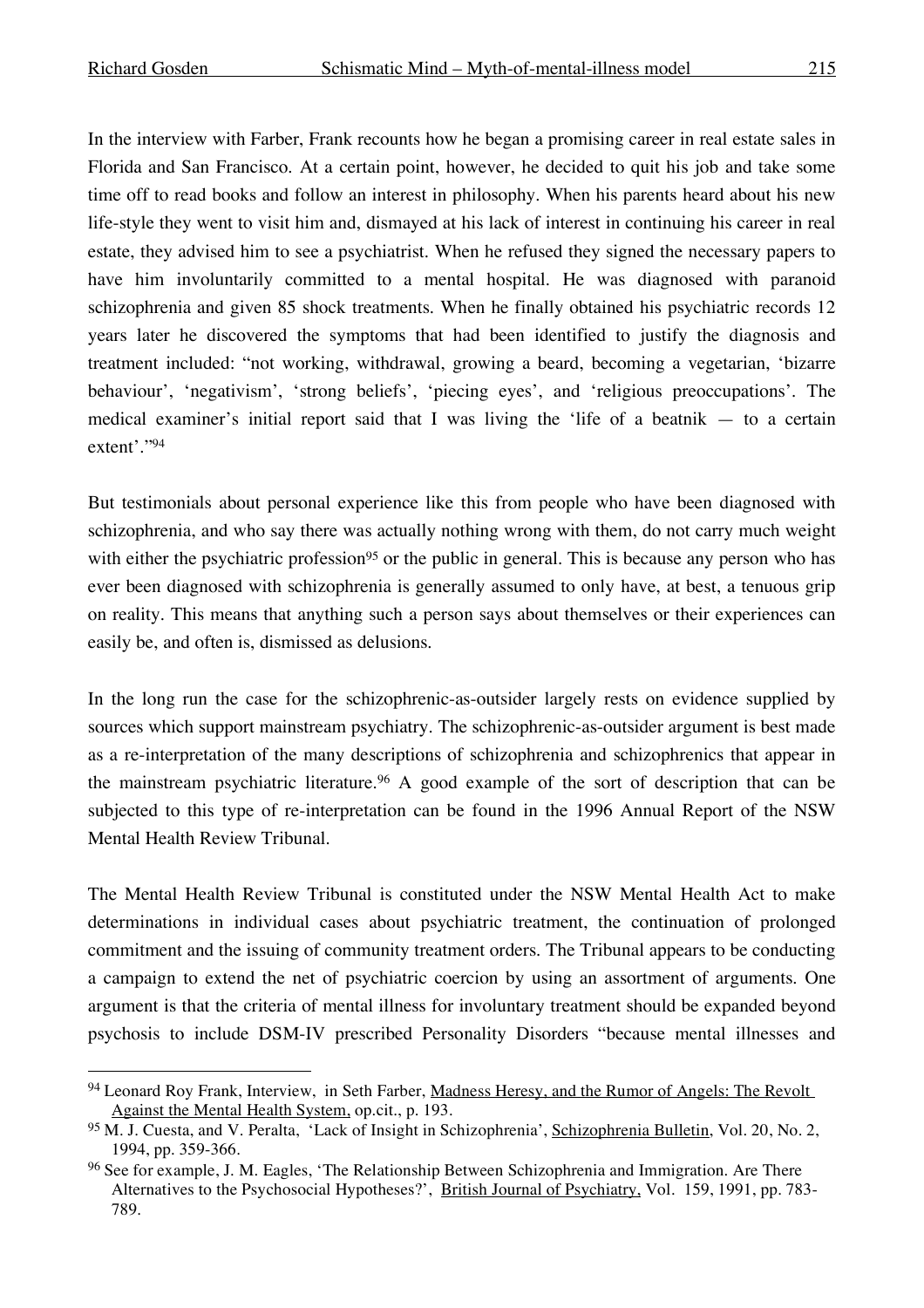personality disorders both probably have a genetic component".97 Another of the Tribunal's arguments is that homeless people, who are thought to be diagnosable with schizophrenia, should be forced into treatment. A fictitious case study is given of a generic homeless man called Max who illustrates the type of person the Tribunal wants to incarcerate:

*Max is a homeless middle-aged resident of the streets of Central Sydney. He drops in daily to an inner city hostel, for a meal, and very occasionally, a wash. Max never showers. He never changes his clothes. He is dressed permanently in an incongruous outfit, far too hot for the summer months, loaded up, in its numerous pockets and cavities, with pens, and scraps of writing paper. Max has, for as long as the hostel workers have known him, suffered from the delusion that he is a high-powered corporate lawyer, working with the banks to protect corporate Australia from incursions of the Mafia. If the Mental Health Act 1990 could be brought to bear in Max's case, he could be hospitalised for a period and his delusion addressed through psychotropic medication. A protected estates order could be obtained, so that an application could be made on Max's behalf for a social security benefit. He could be required under a community treatment order, to live in public housing, with the rent being paid on his behalf, out of the Social Security Benefit, which could be sought on his behalf, by the protective Commissioner. Max's life could, in other words, be taken over by a group of public officials, and mental health professionals, and he could, with the assistance of medication, be re-made. But Max literally runs very quickly in the other direction if anyone, particularly a lawyer, approaches him with an offer of help.*

The Tribunal goes on:

The current definition of "mentally ill person" for the purposes of civil commitment under the Mental Health Act 1990 could conceivably be interpreted to cover Max. But, if recent media publicity is true, threatened cutbacks in services for the homeless inner city mentally ill might mean that there would be no bed for Max even if the police could be persuaded to pick him up off the street take him to a psychiatric unit for assessment.98

In describing Max in this way, as an example of the type of supposedly schizophrenic person who is currently slipping through the net of coercive psychiatry, the Tribunal is apparently targeting homelessness as an area in need of attention. Homeless people are certainly cultural outsiders, and a

 <sup>97</sup> Mental Health Review Tribunal, Annual Report 1996, NSW Government, p. 15.

<sup>98</sup> Ibid., p. 55.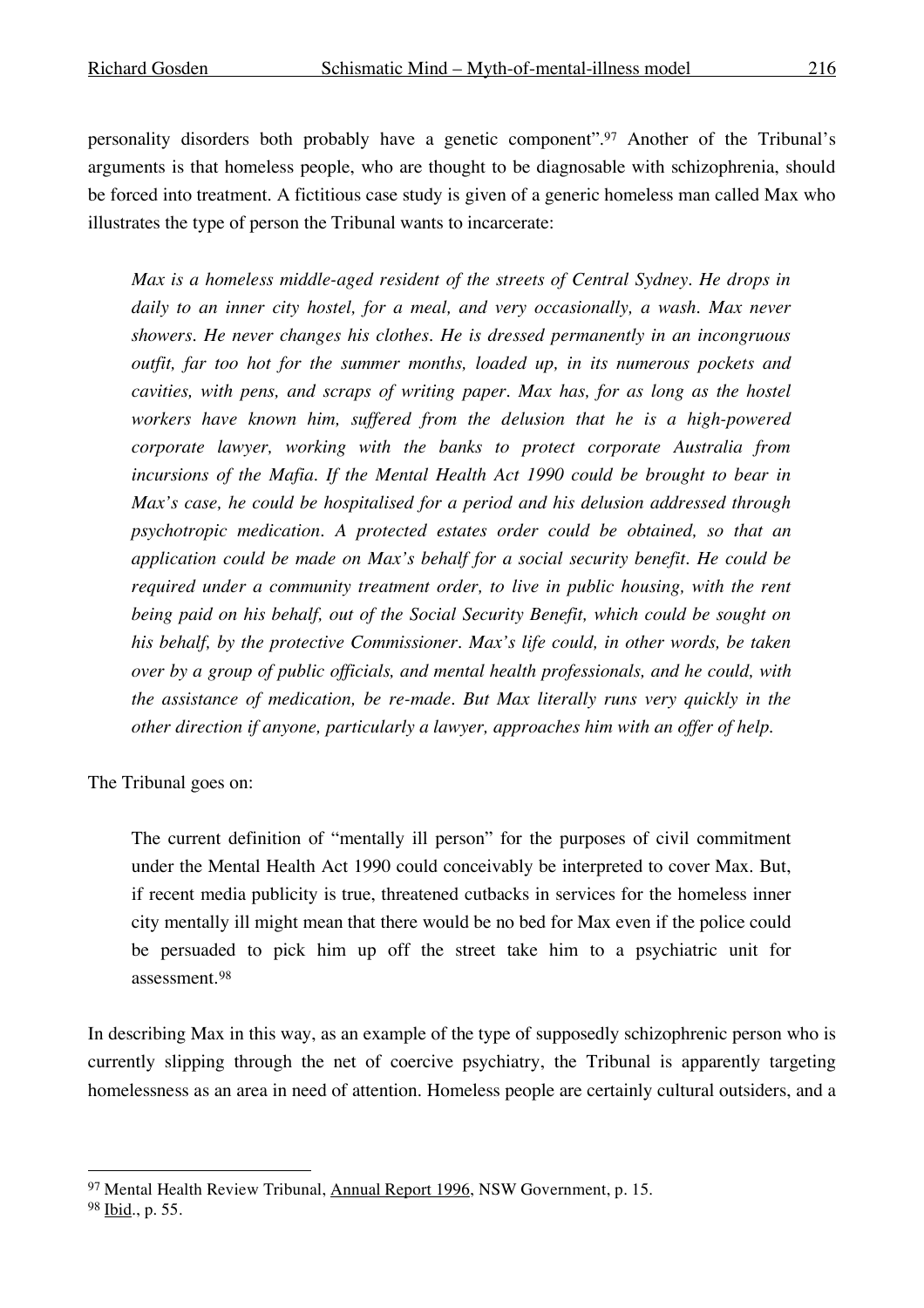close association is claimed in psychiatric literature between homelessness and schizophrenia: "an estimated 33%-50% of homeless Americans are schizophrenic".99

However, it is not always easy to establish whether homeless people are thought to be schizophrenic because of their homelessness, or alternatively, whether schizophrenics are thought to become homeless because of their mental disorganisation:

They generally refuse to have contact with the authorities or those who can provide treatment. They experience delusions, deep anxiety and considerable suffering. And even though there are exceptions, they are usually homeless - at least to the extent that they do not feel that they belong to the community in which they live. They have a miserable life, as social outcasts. 100

Certainly the Tribunal seems to be as much concerned about getting treatment for Max's Criteria B symptom of homelessness, by arranging accommodation for him, as it is to get his Criteria A delusions treated with medication.

#### Sub-type 2: Schizophrenic-as-Scapegoat

Acting as scapegoat for a group appears to be a role some schizophrenics are repeatedly forced to play. In psychotherapeutic situations, where schizophrenics are placed into heterogeneous groups containing patients who are not schizophrenic, it has been observed that the schizophrenics readily become the scapegoats for the group:

the schizophrenic being the prime candidate in the group for the role of the scapegoat .... other members can deny their fears of intimacy and project them on to the scapegoat. The scapegoat acts as a safety valve that protects the group from the imagined dangers of closeness. Shifting attention away from the scapegoat can reduce his or her anxiety.101

From the schizophrenic-as-scapegoat angle, if a schizophrenic is observed, after diagnosis, to fill the role of scapegoat in a psychotherapeutic group of non-schizophrenics, it is only because, prior to diagnosis, the schizophrenic had already learned to play that role in another over-stressed group

<sup>99</sup> Anon., 'Schizophrenia and the D2, 5-HT2 receptors: maximizing drug efficacy', Medical Sciences Bulletin, Vol. 19., No. 3, 1996, p. 8.

<sup>100</sup> Phillip W. Long, 'Schizophrenia and Homelessness: Our demand for efficiency will turn the hardest hit into outcasts', Prelapse Magazine, No. 2, September 1995.

<sup>&</sup>lt;sup>101</sup> Alan R. Beeber, 'Psychotherapy with Schizophrenics in Team Groups: A Systems Model', American Journal of Psychotherapy, Vol. 45, No. 1, 1991, pp. 78-87.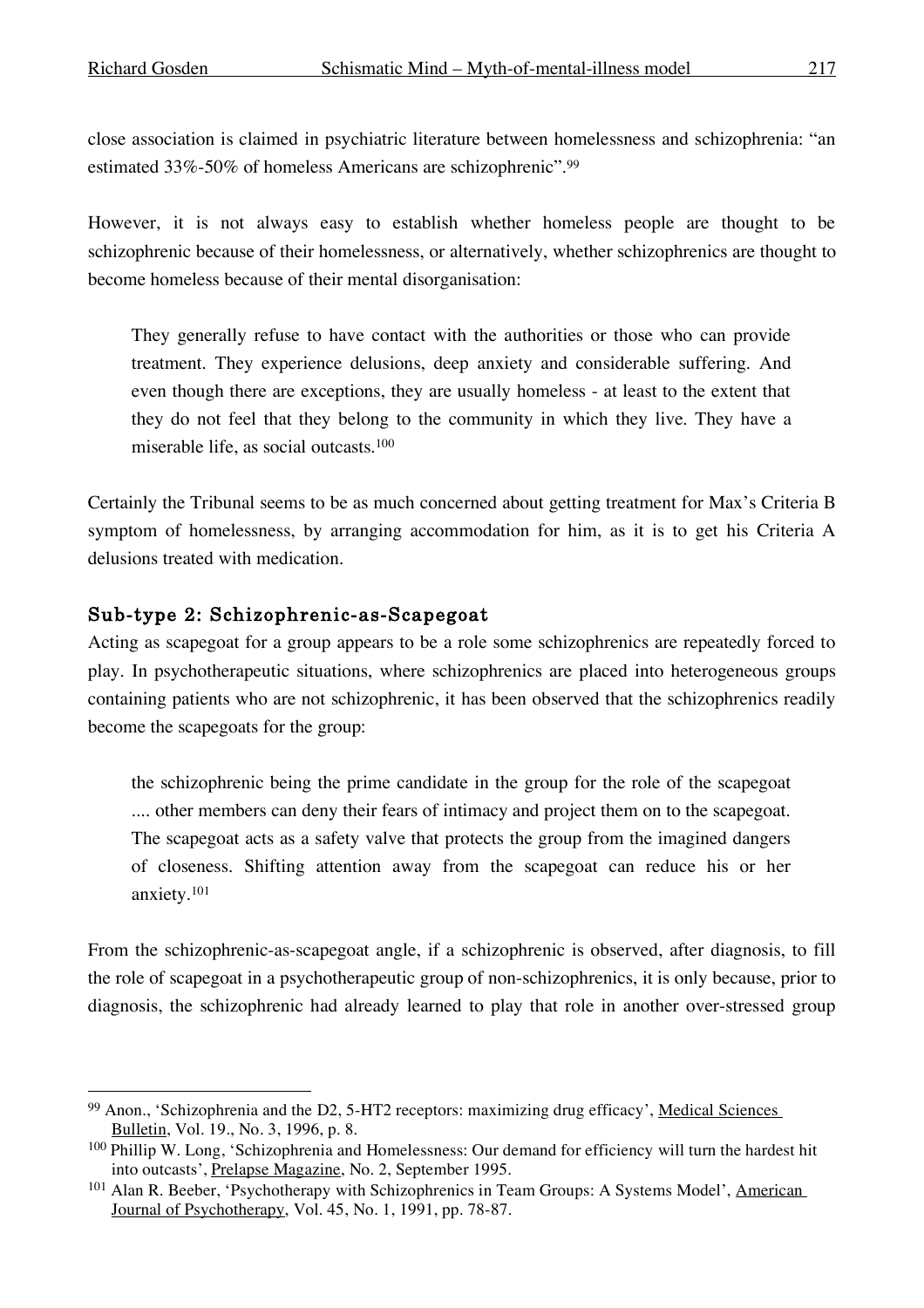with similar problems.<sup>102</sup> From the schizophrenic-as-scapegoat perspective, the ability to fill the role of scapegoat for a therapeutic group demonstrates the single essential feature of schizophrenia. The diagnostic criteria discussed in the previous section are largely irrelevant from this perspective and any alleged distinguishing indicators, like delusions and hallucinations, are only artefacts of imagination manufactured by members of the over-stressed group and/or the diagnostician.<sup>103</sup>

The over-stressed group from which the schizophrenic/scapegoat has come before diagnosis is most commonly a nuclear family, but groups and organisations of other types also sometimes need scapegoats too: "the scape-goat selector — whether inquisitor or psychiatrist — does not work in a social vacuum. The persecution of a minority group is not imposed on a resistant population, but, on the contrary, grows out of bitter social conflicts."104

In the Manufacture of Madness Thomas Szasz undertakes the definitive analysis of the schizophrenic-as-scapegoat. Psychiatric historians normally assert that witches who fell victim to the Inquisition were mentally ill people who were victimised on account of their mental illness.105 Szasz turns this conventional historical understanding on its head. He asserts that modern people diagnosed with mental illness are made scapegoats, in the same way as witches were in earlier times, by falsely labelling them with an imaginary form of deviance:

the basic function of the medical theory of witchcraft  $-$  and, in my opinion, its basic immorality as well — lies in distracting from the persecutory practices of the institutional psychiatrists, and focussing it instead on the alleged disorders of the institutionalised mental patients. 106

Szasz argues that the tendency for humans to be social and to always live in groups has a strong influence on shaping human nature.<sup>107</sup> Membership of a group has a price and sometimes members are required to attack non-members as a means of further integrating themselves into the group, and also as a way of adding cohesion to the group itself. Group dynamics can also require that a member be selected for conversion into a non-member for the purpose of being sacrificed. When this happens any members who do not participate in the scapegoating might themselves risk alienation and sacrifice.

<sup>&</sup>lt;sup>102</sup> See for example, John Modrow, How To Become A Schizophrenic: The Case Against Biological Psychiatry, Appollyon Press, Seattle, 1992.

<sup>103</sup> Szasz, Schizophrenia: The Sacred Symbol of Psychiatry, op.cit., p. 87.

<sup>104</sup> Szasz, The Manufacture of Madness, op.cit., p. 136.

<sup>105</sup> H. P. Greenberg, 'Historical Perspectives', in Pierre J. Beumont and R. B. Hampshire, Textbook of Psychiatry, Blackwell, Melbourne, 1989, p. 19.

<sup>106</sup> Szasz, The Manufacture of Madness, op.cit., pp. 127-128.

<sup>107</sup> Ibid., p. 316.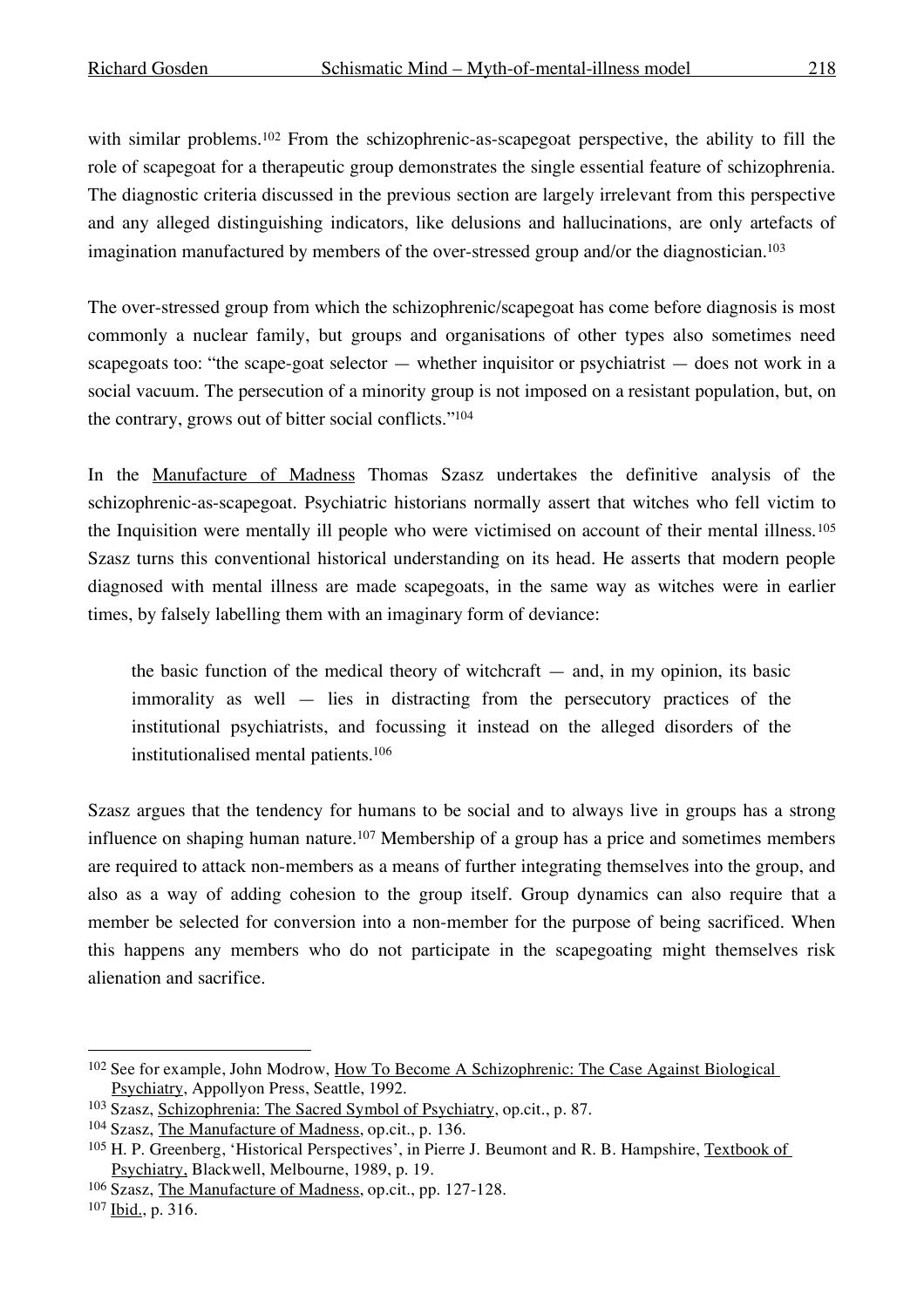The explanation for why this happens concerns the need for self-validation. By declaring an enemy, either internal or external, as invalid, and therefore bad, a person by implication declares themselves to be valid and good: "Typically, we confirm our loyalty to our group by asserting the disloyalty of others (in or outside the group) to it; we thus purchase membership in the community by excluding others from it."108

Modern people have acquired a habit of attributing sub-human status to classes of people who are selected for scapegoating. This attitude was applied to witches during the Inquisition, Jews in Nazi Germany and regularly happens to people who are ethnically affiliated with the enemy in times of war. Similarly, when family groups find the need to sacrifice a member, a convenient modern method is to declare that the person has a dysfunctional brain.

In European folklore a changeling was a stupid or deformed child who was said to have been secretly changed for another, true child of the family, by fairies. The identification of a changeling was a way of disowning a child by declaring it a non-member of the family. Szasz utilises a powerful changeling-like metaphor by citing a novel written by Jerzy Kosinski called The Painted Bird.<sup>109</sup> In the novel a Polish peasant makes a practice of painting captured birds brilliant colours and then releasing them. After they are released the birds attempt to join others of their own kind but are invariably attacked and killed for being different.

The painted bird is the perfect symbol of the Other, the Stranger, The Scapegoat. With inimitable skill, Kosinski shows us both faces of this phenomenon; if the other is unlike the members of the herd, he is cast out of the group and destroyed: if he is like them, man intervenes and makes him appear different, so that he may be cast out of the group and destroyed. As Lekh paints his raven, so psychiatrists discolour their patients, and society as a whole taints its citizens.<sup>110</sup>

The schizophrenic-as-scapegoat model is sometimes most readily recognised by people who have themselves been declared schizophrenics. Indeed, the dynamics of selecting and out-casting a scapegoat usually mean that only the victims, or other outsiders of the group, are in a position to consciously observe the process. There are a number of personal accounts of schizophrenia told by people who see themselves as scapegoats. A particularly lucid story is told by John Modrow in How To Become A Schizophrenic. 111

 <sup>108</sup> Ibid.

<sup>109</sup> Jerzy Kosinski, The Painted Bird, Houghton Mifflin, Boston, 1965.

<sup>110</sup> Szasz, The Manufacture of Madness, op.cit., p. 321.

<sup>111</sup> Modrow, op.cit.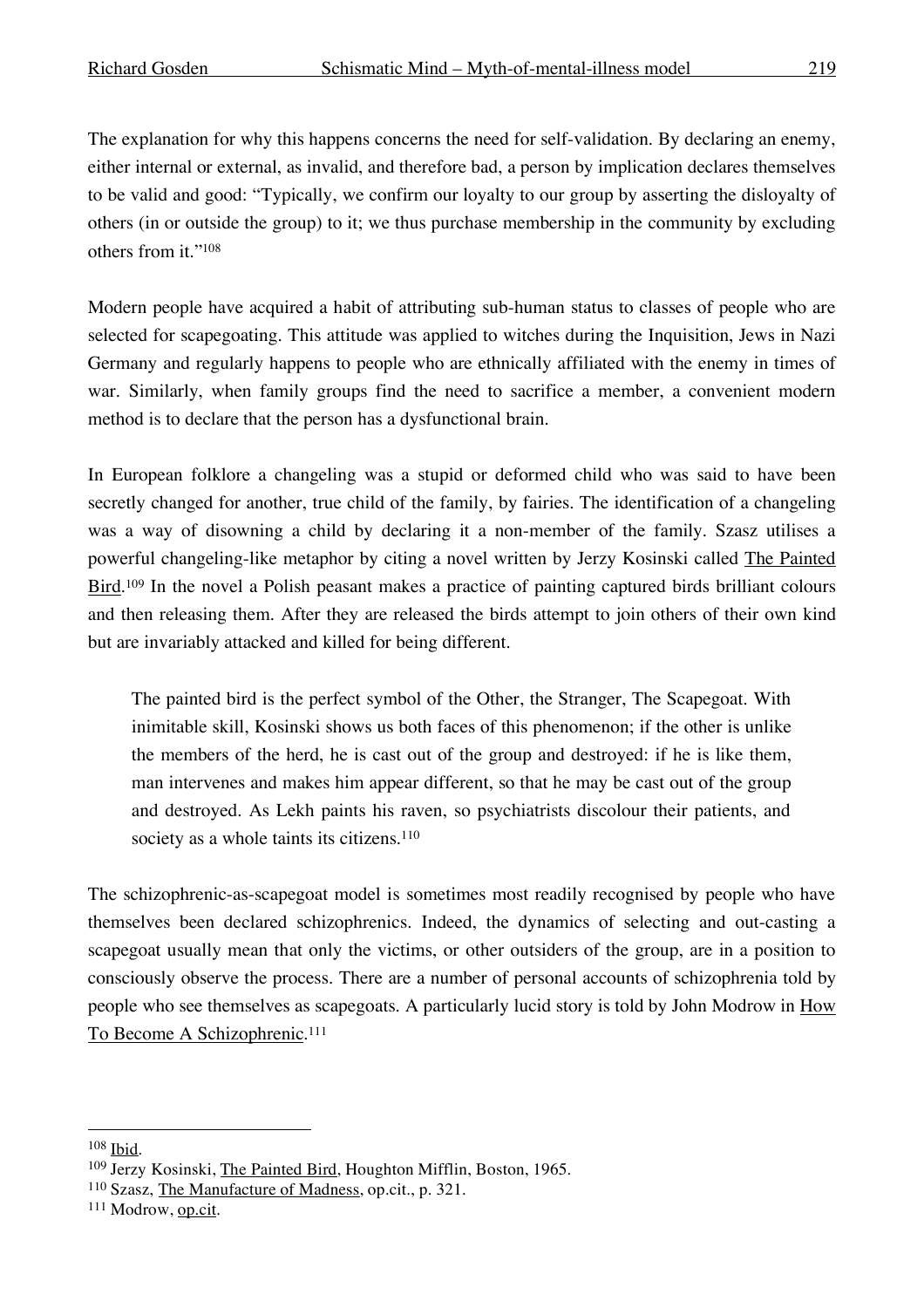Modrow recounts growing up in a family riddled with stress fractures inherited from previous generations. His mother was the daughter of Norwegian immigrants to the United States and, after her father died, had been forced to play the role of surrogate mother to her siblings, while her own mother worked sixteen hours a day.112

On Modrow's father's side of the family his great-grand mother had died in an insane asylum providing grounds for whispered expectations of a family curse that would surface once again.113 A story told to Modrow by his sister, who in turn had heard it from his mother shortly before she died, is critical to his story of selection as the family scapegoat. When he was very young his mother and paternal grand mother were chatting in the kitchen while he was sitting outside in the sun, rocking back and forth, absorbed in thought. His mother, seeing him through the door, and thinking he looked cute, smiled and drew her mother-in-law's attention to him. The mother-in-law, however, misunderstood his mother's meaning and angrily jumped to the defence of the child, accusing his mother of mocking him. The result, deduced by Modrow as an adult, was a life-long accusation levelled at Modrow by his mother that he would never let her love him. 114

After this incident, when Modrow was six, his mother decided he was in need of a psychiatric examination.115 There was apparently a minor incident involving Modrow and a man in a wheelchair which triggered this unusual course of action but the first psychiatrist he was taken to was so unconcerned about it that he declined to make the examination. When Modrow asked his mother many years later why she thought he needed to be examined she told him it was because, "You would never let me love you" and "Other people made you ill."116 These were two accusations Modrow had been hearing all his life and although the first could be traced to a plausible genesis in the misunderstanding between his mother and grand-mother, the second never made any sense to him and seemed to be something his mother might have made up.<sup>117</sup>

Six weeks after the first attempt to put a psychiatric label on him Modrow's mother took him to be examined by a psychiatric team at the University of Washington. According to his mother the psychiatrists told her: "We don't know exactly what is wrong with your son, but whatever it is, it is

 <sup>112</sup> Ibid., p. 31.

<sup>113</sup> Ibid., p. 2.

<sup>114</sup> Ibid., p. 34.

<sup>115</sup> Ibid., p. 38.

<sup>116</sup> Ibid., p. 33.

<sup>&</sup>lt;sup>117</sup> It is possible that "social withdrawal" was a symptom his mother had been warned by psychiatrists to look out for. For a discussion on the symptoms of childhood schizophrenia see, Kenneth E. Towbin, Elisabeth M. Dykens, Geraldine S. Pearson, and Donald J. Cohen, 'Conceptualizing "borderline syndrome of childhood" and "childhood schizophrenia" as a developmental disorder', Journal of the American Academy of Child and Adolescent Psychiatry, Vol. 32, No. 4, July 1993, pp. 775-783.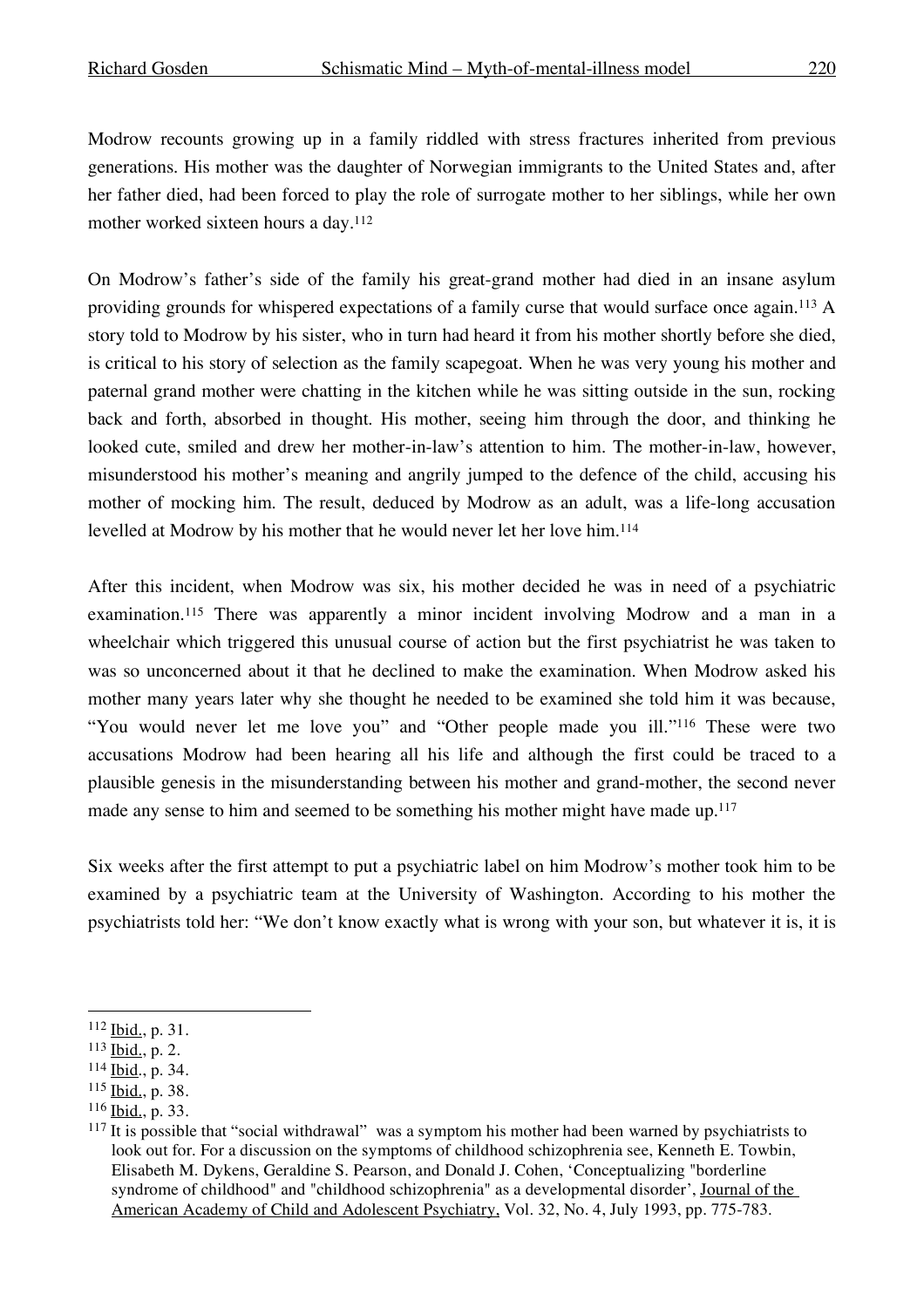very serious. We recommend that you have him committed immediately or else he will be completely psychotic within less than a year". 118

His mother did not follow the advice to have him committed at that time but the assumption that he had a serious mental illness became incorporated into his family identity. Although by his own estimation there was nothing wrong with him, he was by degrees schooled into playing the role of the mad member of the family. Modrow's description is of a family with unusual levels of stress and his supposed difference within this group allowed the other members of the family to contrast themselves with him and thereby assume normal roles. In this way the family maintained outward signs of normality until Modrow was finally hospitalised for schizophrenia as an adolescent.

His stay in hospital was only a short one but it took him another three decades of introspection and family analysis to properly understand what had happened to him. Modrow says he wrote his book because he believes "it is a fact beyond reasonable dispute that I had been victimised by a series of events — not by a disease. And I believe this can be demonstrated to be true of all people who have been labelled schizophrenic."119

Families are not the only groups in need of scapegoats. Work-places also seem to produce a number of schizophrenics. A story describing the ease with which a person can be involuntarily hospitalised on the report of an employer is told in a volume of personal recollections of patients entitled Inside the Cuckoo's Nest: Madness in Australia.<sup>120</sup> The story concerns John Thomas who tells how he went to his place of employment on Christmas eve for the specific purpose of attending a Christmas party. Not long after he arrived,

the Administration Manager approached me and complained of my noisy behaviour — I had shouted hurrah, once, in the board room. A few moments later, the General Manager called me into his office and also began to abuse me about the supposed noise I was making. He told me he would arrange for me to be taken home, because I was sick.121

Thomas decided to leave the party and to make his own way home. He began to walk but found he was being followed by two of his fellow workers who tried to coax him into taking a lift with them. He refused and took a short-cut through a park, hoping to lose them. When he reached the park exit three police cars suddenly appeared with sirens blaring. He was seized by two officers, held over the boot of a police car, and searched.

 $118$  Modrow, op.cit., p. 1.

<sup>119</sup> Ibid., p. 3.

<sup>120</sup> Jim Gardner, Inside the Cuckoo's Nest: Madness in Australia, Planet Press, Sydney, 1976.

<sup>121</sup> Ibid., p. 23.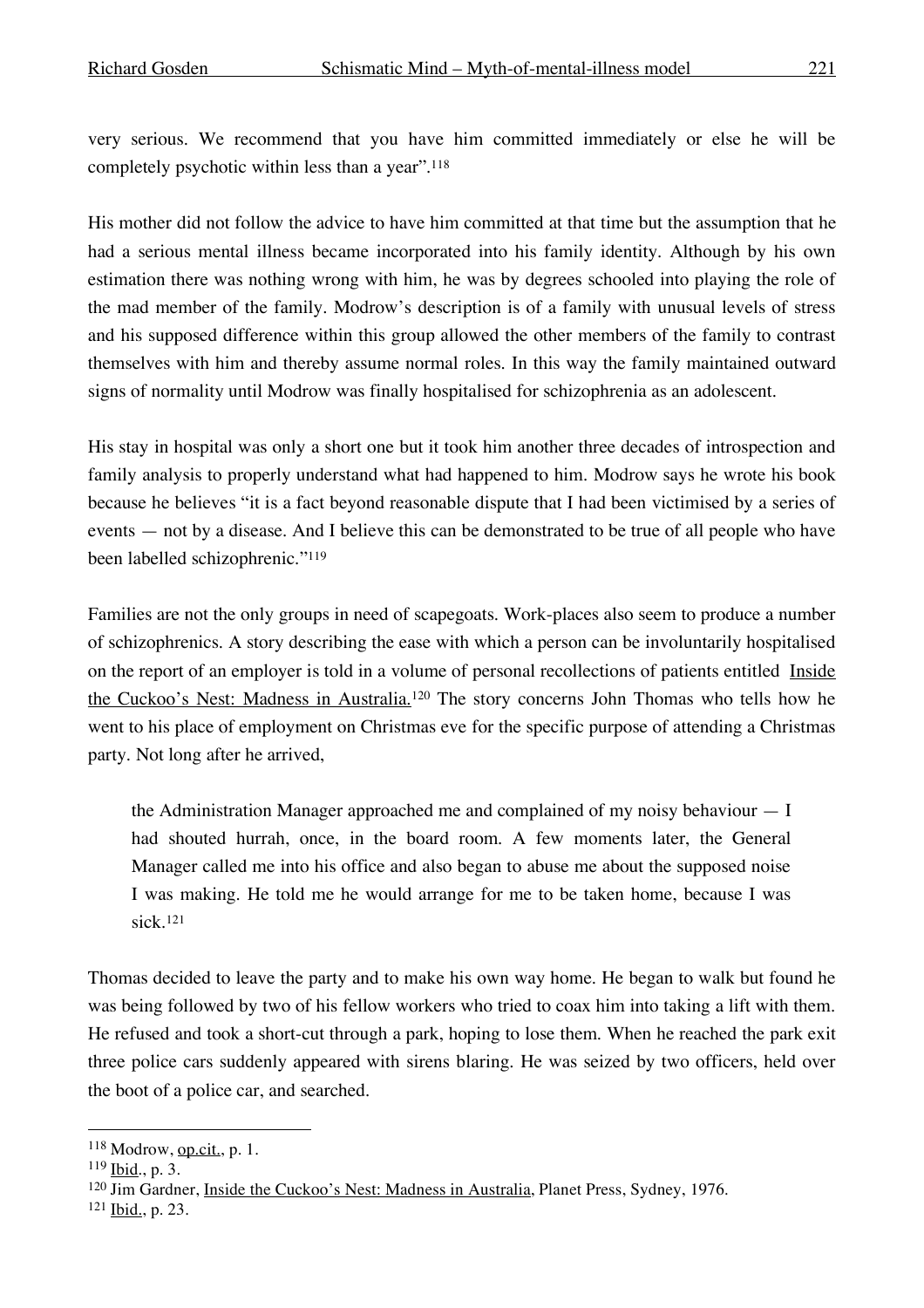Within a few minutes the General Manager arrived at the scene and spoke to the police officers. A cavalcade of cars then returned to the company offices and one of the policemen went into the building with the General Manager. After ten minutes the policeman re-emerged and, against his protests, Thomas was then transported in the back of a police car to the psychiatric ward of a nearby hospital. He was then involuntarily admitted to the hospital, treated against his will with the neuroleptic drugs Melleril and Largactil, used in front-line treatment for schizophrenia, and for several days was not allowed to make contact with his wife or lawyer. When he finally made contact he was quickly released. This appears to have been the only occasion on which Thomas has been involved in the mental health system and he said of the experience: "This frightening incident has caused me and my family great distress and embarrassment, and I feel it should be brought to public notice and fully investigated."122

The use of psychiatry in the scapegoating of Thomas by his employers seems to be so blatant that it might not be representative of how other people become schizophrenic scapegoats at places of employment. However, the story has been briefly retold because it demonstrates in a simple way that the psychiatric label of schizophrenia can be used to scapegoat people in the work-place.

A more consistent pattern of scapegoating by using schizophrenia, and other psychiatric labels, is found in cases of whistleblowing.123 A whistleblower is a person who speaks out in the public interest, typically about corruption or some other kind of wrongful practice at a place of work. Whistleblowing is the act of reporting this wrong-doing to the appropriate authority and/or publicly revealing it through the mass media.<sup>124</sup> There may be numerous reasons for an organisation to avoid acknowledgment of a whistleblower's message — not the least common being that, unbeknown to the whistleblower, people at upper-levels of the organisation may have given tacit or covert approval for the wrong-doing. Another common reason for resisting a whistleblower is fear that the organisation might be damaged by exposure.

Whistleblowing, therefore, can be a hazardous activity and whistleblowers themselves are usually a little bit out of the ordinary in that they are likely to have elevated levels of personal integrity and courage,125 combining with a naive faith in the prevalence of justice. If the organisation chooses to

 <sup>122</sup> Ibid., p. 23.

<sup>123</sup> Whistleblowers Australia, Abuse of Medical Assessments to Dismiss Whistleblowers, accessed December 1997, Available URL,

http://www.uow.edu.au/arts/sts/bmartin/dissent/documents/psychiatry.html

<sup>&</sup>lt;sup>124</sup> For a number of stories about whistleblowing activities see, Gerald Vinten, ed., Whistleblowing: subversion or corporate citizenship?, Paul Chapman, London, 1994.

<sup>&</sup>lt;sup>125</sup> For the story of a whistleblower who was inappropriately incarcerated in a psychiatric facility and subsequently awarded the Cavallo Prize for Moral Courage in 1995 see, The Cavallo Foundation, Navy Lieutenant Speaks Out Against Sexual Harassment in the Military, CitySource, accessed January 1998, Available URL, http://www.cavallo.org/simmons.html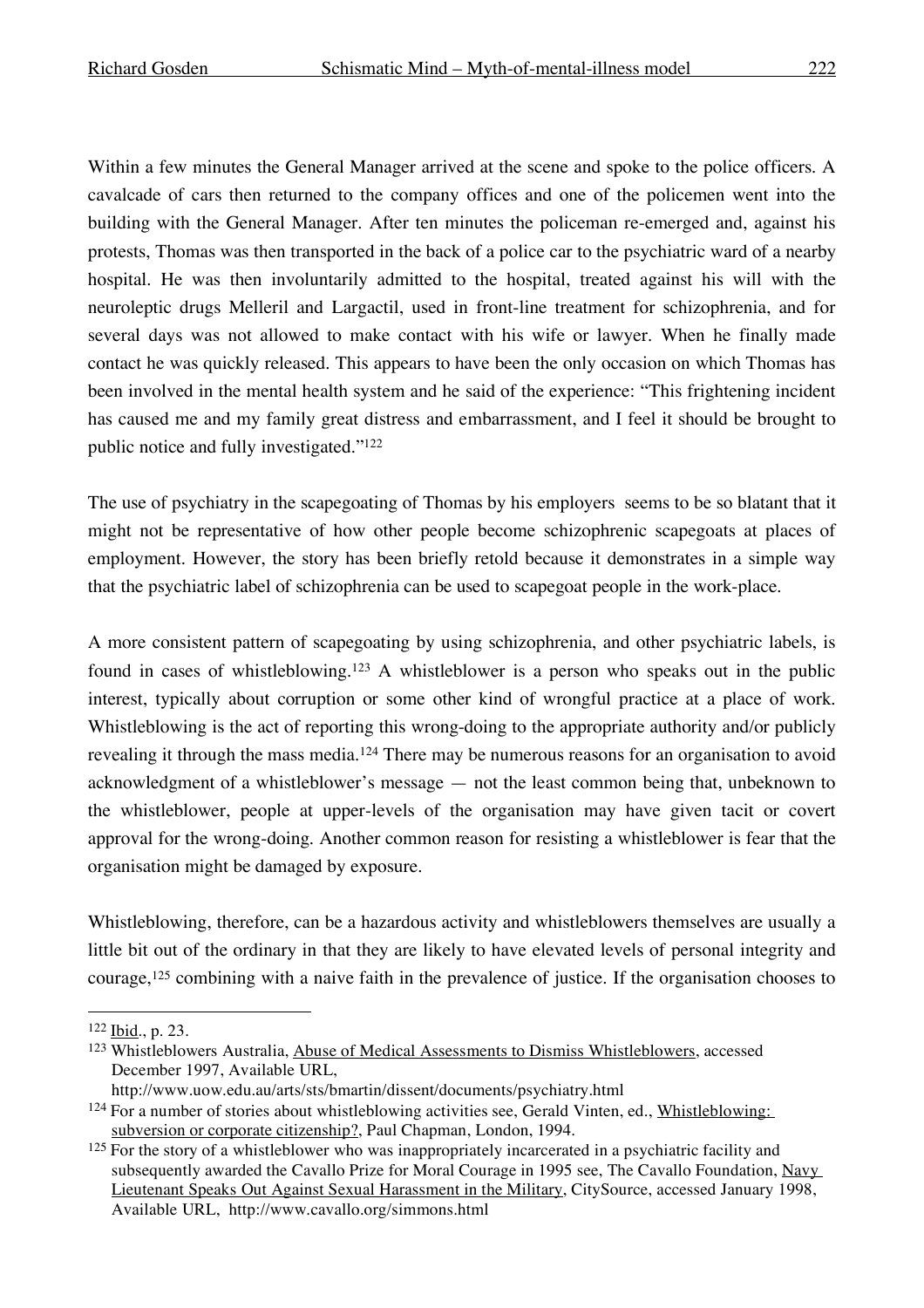ignore the whistleblower's complaint this combination of personality traits can easily lead the whistleblower into a situation of being forced to doggedly repeat assertions that something is wrong in the organisation. The whistleblower is then perfectly positioned to be a scapegoat for the organisation, to relieve the stress that might have been generated by the attempted revelation.126 A favoured tactic is to refer the whistleblower for a psychiatric examination to be carried out by a psychiatrist retained by the organisation.127 Even psychiatrists themselves are not immune from this treatment and in one recent case a psychiatrist who blew the whistle on improper activities in mental hospitals in the United States was "fired and labelled impaired". 128

An example of the use of psychiatry to scapegoat whistleblowers has been documented in a recently-released report by the Commonwealth (Australia) Ombudsman's office. An investigation by the Ombudsman into the harassment of whistleblowers in the Australian Federal Police (AFP) found "four relevant instances since 1992 where the AFP has arranged for officers to undergo inappropriate psychiatric assessments, either under duress, or without their knowledge or consent". 129

Whistleblowers Australia is currently conducting a survey of their members to discover how many have been treated in this way. The number discovered so far in NSW alone is about thirty.130 Most of these people have received psychiatric diagnoses ranging from non-specific conditions like cognitive dysfunction, to personality disorders and schizophrenia.131 There is a strong conviction amongst the members of Whistleblowers that their referrals for psychiatric assessment are a form of harassment and that an allegation of mental disorder is a tactic used to discredit them and also, frequently, to terminate their employment. 132

At least one member of Whistleblowers Australia has lodged a complaint about her harassment with the World Psychiatric Association's Committee to Review the Abuse of Psychiatry. Interestingly, shortly after receiving acknowledgment of the complaint from the Secretary of the Committee in

<sup>&</sup>lt;sup>126</sup> For an analysis of various forms of retaliation taken against whistleblowers by a government instrumentality in the United States see, National Academy of Public Administration, Department of Energy Retaliation Complaint Study, accessed January 1998, Available URL, http://www. accessone.com/gap/www/napa.htm

<sup>&</sup>lt;sup>127</sup> Anon., Whistleblower Protection: Continuing Impediments to Protection of Military Members, Letter Report, 02/02/95, GAO/NSIAD-95-23, accessed January 1998, Available URL, http://www.natcavoice.org/natca/f/nsiad95-23.htm

<sup>&</sup>lt;sup>128</sup> Fred A. Baughman Jr, 'The future of mental health: radical changes ahead', USA Today, Vol. 125, No. 2622, March 1997, pp. 60-63.

<sup>&</sup>lt;sup>129</sup> Commonwealth Ombudsman, AFP professional reporting  $\&$  internal witnesses, November 1997, p. 53.

<sup>&</sup>lt;sup>130</sup> Val Kerrison, Principle organiser of the survey, Personal communication, September, 1998.

<sup>&</sup>lt;sup>131</sup> Louise Roy, Psychiatry and the Suppression of Dissent, unpublished report on the use of psychiatric labels to intimidate whistleblowers, December 1997.

<sup>132</sup> Whistleblowers Australia, Healthquest — Unethical, Immoral and Unjust: Misuse of "Psychiatric Findings" to Aid and Abet Employers in Workplace Dismissals, Press Release, 11 December, 1997.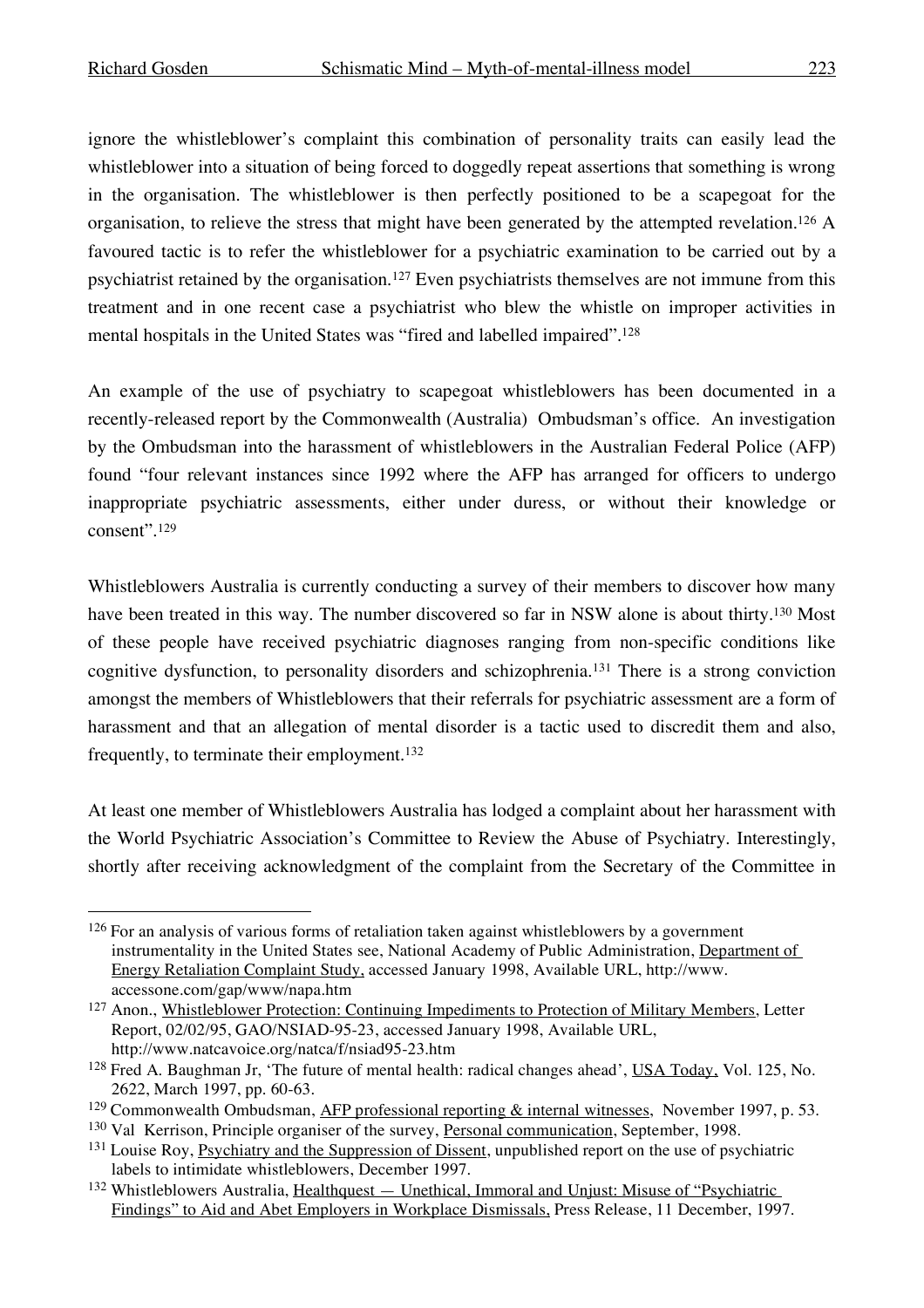Denmark<sup>133</sup> the complainant was asked by her employer to attend another psychiatric examination. The result of this subsequent examination was that she was found to be in perfect mental health.

### Sub-Type 3: Schizophrenia-as-Role-Play

Schizophrenia-as-role-play is a branch of the myth-of-mental-illness model which interprets the symptoms of schizophrenia as being simulations of the prescribed patterns of schizophrenic thought and behaviour. These simulations are required of a person in order to fulfil a role that may have been either chosen by the schizophrenic, or imposed by other people. Analysts who argue that such roles are normally chosen by the schizophrenics themselves are inclined to see schizophrenics as predatory, exploitative types of people. <sup>134</sup> Conversely, those who prefer to see the schizophrenic role as an imposition tend to argue that schizophrenics are victims of labelling who, once diagnosed, are compelled by other people's expectations to behave in the prescribed manner of a schizophrenic. 135

The evolution of Thomas Szasz's myth-of-mental-illness views has involved a passage through both the schizophrenic-as-cultural-outsider and the schizophrenic-as-scapegoat sub-types. But more recently his attachment to libertarian philosophy<sup>136</sup> has swung him into the schizophrenia-as-roleplay model where he shows a distinct lack of sympathy for people who willingly adopt the role of schizophrenic. In a recent article, descriptively entitled 'Idleness and Lawlessness in the Therapeutic State', <sup>137</sup> he refers to schizophrenics as parasites. After establishing that modern society is divided between producers and parasites he goes on to argue that people with 'real' illnesses who adopt the sick role are not idle and therefore not parasites. However, "in contrast, most chronic mental patients — especially schizophrenics — are idle, economically dependent, and inclined (allegedly because of their illness) to lawlessness."138

Szasz's view is that failure to make the necessary transitions in the process of maturation, from childhood to adolescence to adulthood, is what determines whether a person will become identified as a schizophrenic. If a person successfully passes through the three stages and establishes an adult identity by "being useful to other people",<sup>139</sup> i.e. having a productive occupation, then the society will accept the person as being in mental health. But "[i]f this process of maturation goes awry, the adolescent begins to envy his peers and to feel inferior to them". 140

 <sup>133</sup> Hanne Meyn, Secretary to the Committee to Review the Abuse of Psychiatry, World Psychiatric Association, Letter to Louise Roy, 9 January, 1998.

<sup>134</sup> Szasz, 'Psychiatric Diagnosis, Psychiatric Power and Psychiatric Abuse', op.cit., pp. 135-139.

<sup>135</sup> Thomas Scheff, 'Schizophrenia as Ideology', in Scheff, ed., Labelling Madness, op.cit., pp. 5-12.

<sup>136</sup> Roger Neustadter, 'Szasz, Lasch, and Illich on the Problem of the Therapeutic State', Quarterly Journal of Ideology, Vol. 15, Nos. 3-4, 1991-1992, pp. 29-49.

<sup>137</sup> Szasz, Idleness and Lawlessness in the Therapeutic State, op.cit.

<sup>138</sup> Ibid., pp. 30-36.

<sup>139</sup> Ibid.

<sup>140</sup> Ibid.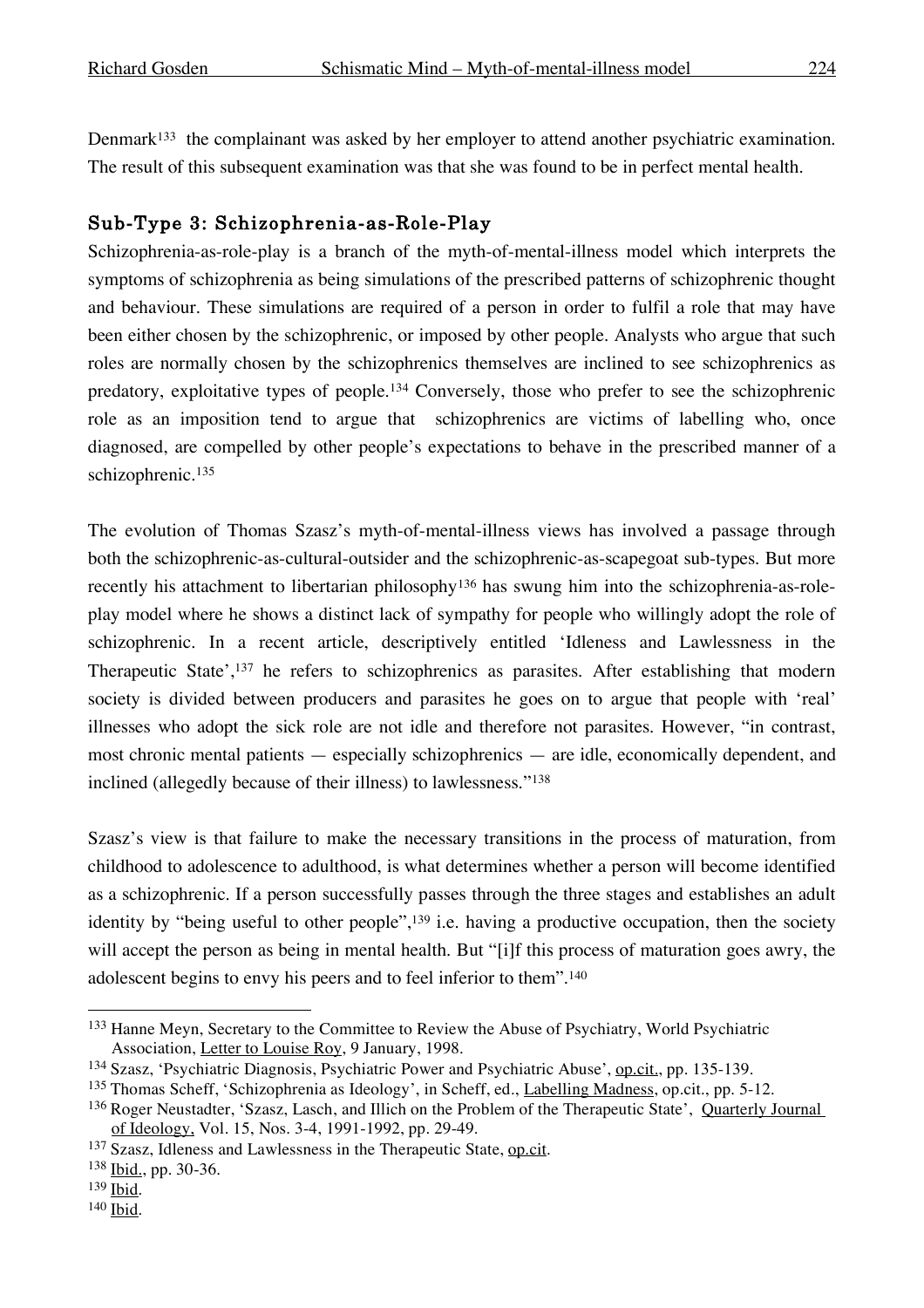When this happens, in order to compensate, the person might intentionally develop delusions of self-importance and perhaps begin to express unusual beliefs and mannerisms, as marks of assumed distinguishment. According to Szasz, as such a person slides further away from a normal productive adult identity, family members, teachers and friends tend to indulge the person and offer more leeway. The process of differentiation continues until the person gives some suggestion of potential violence, which might give warning of self-harm, or harm to somebody else.141 At this point the person is likely to be brought into contact with a psychiatrist who will give a diagnosis of schizophrenia.<sup>142</sup> Henceforth the well-known symptoms of schizophrenia provide an easily followed identity-script to guide the person in his or her future social role.

If one begins an analysis from Szasz's viewpoint  $-$  i.e. that even before diagnosis a schizophrenic will have developed parasitic tendencies — then the key to the cause of schizophrenic symptoms will most likely be found in the perquisites of mental patient-hood. From this angle it is assumed that some people simulate the symptoms in order to get the family attention, $143$  social welfare payments and special human rights considerations that are usually offered to schizophrenics. Indeed, so great has the cost of supporting people with mental illnesses become in the United States that the myth-of-mental-illness is now even being raised in an economic context:

Not well known is the fact that as of 1994, 57 percent of adults receiving SSI disability payments did so based on a diagnosis of a mental disorder and that federal spending on SSI exceeded federal spending on Aid to Families with Dependent Children by some \$7 billion.144

The simulation of madness for personal advantage or disguise is not a new idea. It must have been well understood in 16th century England, for instance, because in a number of Shakespeare's plays characters feign madness in order to disguise either their identities or their intentions. Hamlet feigns madness to put his enemies off guard. In King Lear, Edgar adopts the persona of the madman, Poor Tom, when he falls out of favour with a shifting power structure. When Edgar fears for his life he flees into the countryside, but before he goes he tells the audience about the disguise he will adopt, to avoid detection — and also to help him earn a living.

<sup>&</sup>lt;sup>141</sup> For a demonstration of the way in which mass murder is linked with schizophrenia in sensational magazine articles see, Eugene H. Methvin, 'Bloody murderers', National Review, Vol. 48, No. 10, 3 June 1996, pp. 40-44.

<sup>142</sup> M. S. Humphreys, E. C. Johnstone, J. F. MacMillan, and P. J. Taylor, 'Dangerous Behavior Preceding First Admissions for Schizophrenia', British Journal of Psychiatry, No. 161, 1992, pp. 501-506.

<sup>143</sup> Anon., 'Families in the Treatment of Schizophrenia', The Harvard Medical School Mental Health Letter, June /July 1989.

<sup>&</sup>lt;sup>144</sup> Phillip D. Arben, 'Are Mental Illnesses Biological Diseases? Some Public Policy Implications', Health & Social Work, Vol. 21, No. 1, February 1996, pp. 66-70.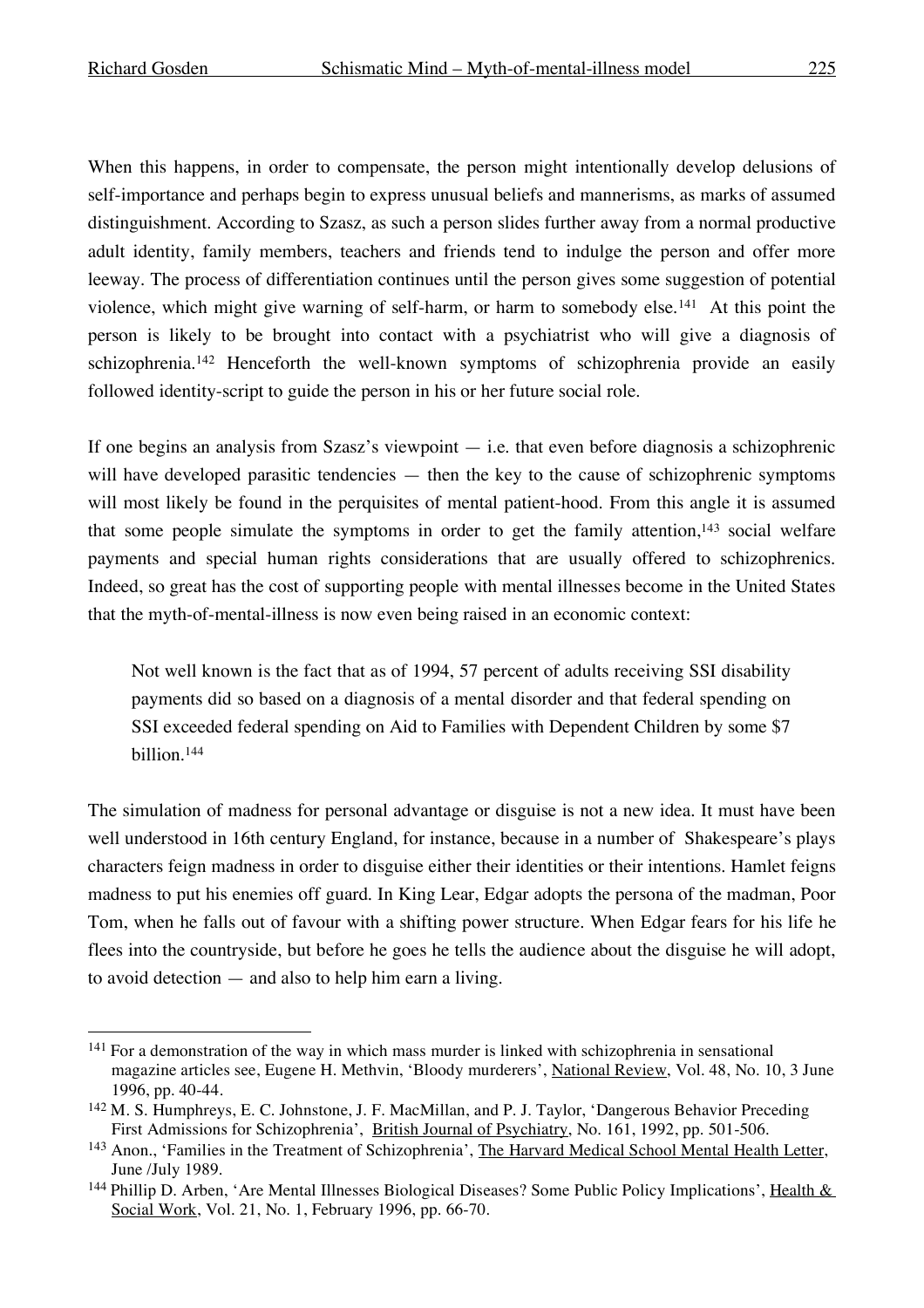My face I'll grime with filth, Blanket my loins, elf all my hair in knots, And with the presented nakedness outface The winds and persecutions of the sky. The country gives me proof and precedent Of Bedlam beggars, who with roaring voices, Strike in their numb'd and mortified bare arms Pins, wooden pricks, nails, sprigs of rosemary; And with this horrible object, from low farms, Poor pelting villages, sheep-cotes, and mills, Sometime with lunatic bans, sometime with prayers, Enforce their charity. Poor Turlygood! poor Tom! That's something yet: Edgar I nothing am. 145

Curiously, DSM-IV now has a diagnostic label for people who fabricate madness in the way that Edgar does. In fact there are two different disorders to choose between. If Edgar were detected in the act of feigning madness by a modern psychiatrist he might be diagnosed with Malingering but only if the diagnostician thought that 'enforcement of charity' was Edgar's motivation. Malingering is only used when a person is perceived to intentionally produce false or exaggerated psychological or physical symptoms because he or she is apparently "motivated by external incentives such as avoiding military duty, avoiding work, obtaining financial compensation, evading criminal prosecution, or obtaining drugs."146

The alternative diagnosis for feigners of madness is Factitious Disorder — With Predominantly Psychological Signs and Symptoms. This label is used when there is the same intentional feigning "of psychological (often psychotic) symptoms that are suggestive of a mental disorder"147 and "the motivation for the behaviour is to assume the sick role".148 But unlike Malingering, people with Factitious Disorder are not motivated by external incentives like economic gain. Factitious Disorder is also known by the name of Munchausen Syndrome.<sup>149</sup>

The existence of these disease categories in DSM-IV points to a somewhat bizarre divergence of opinion between Szasz and mainstream psychiatry. Whereas the existence of Malingering and Factitious Disorder might appear on the one hand to give mainstream confirmation of Szasz's

 <sup>145</sup> William Shakespeare, King Lear, Act II, Scene III, in W. J. Craig, ed., Shakespeare Complete Works, Oxford University Press, London, 1969, p. 920.

<sup>146</sup> American Psychiatric Association, op.cit., p. 683.

<sup>147</sup> Ibid, p. 472.

<sup>148</sup> Ibid., p. 474.

<sup>149</sup> John B. Murray, 'Munchausen Syndrome/Munchausen Syndrome by Proxy', The Journal of Psychology, Vol. 131, No. 3, 1997, pp. 343-353.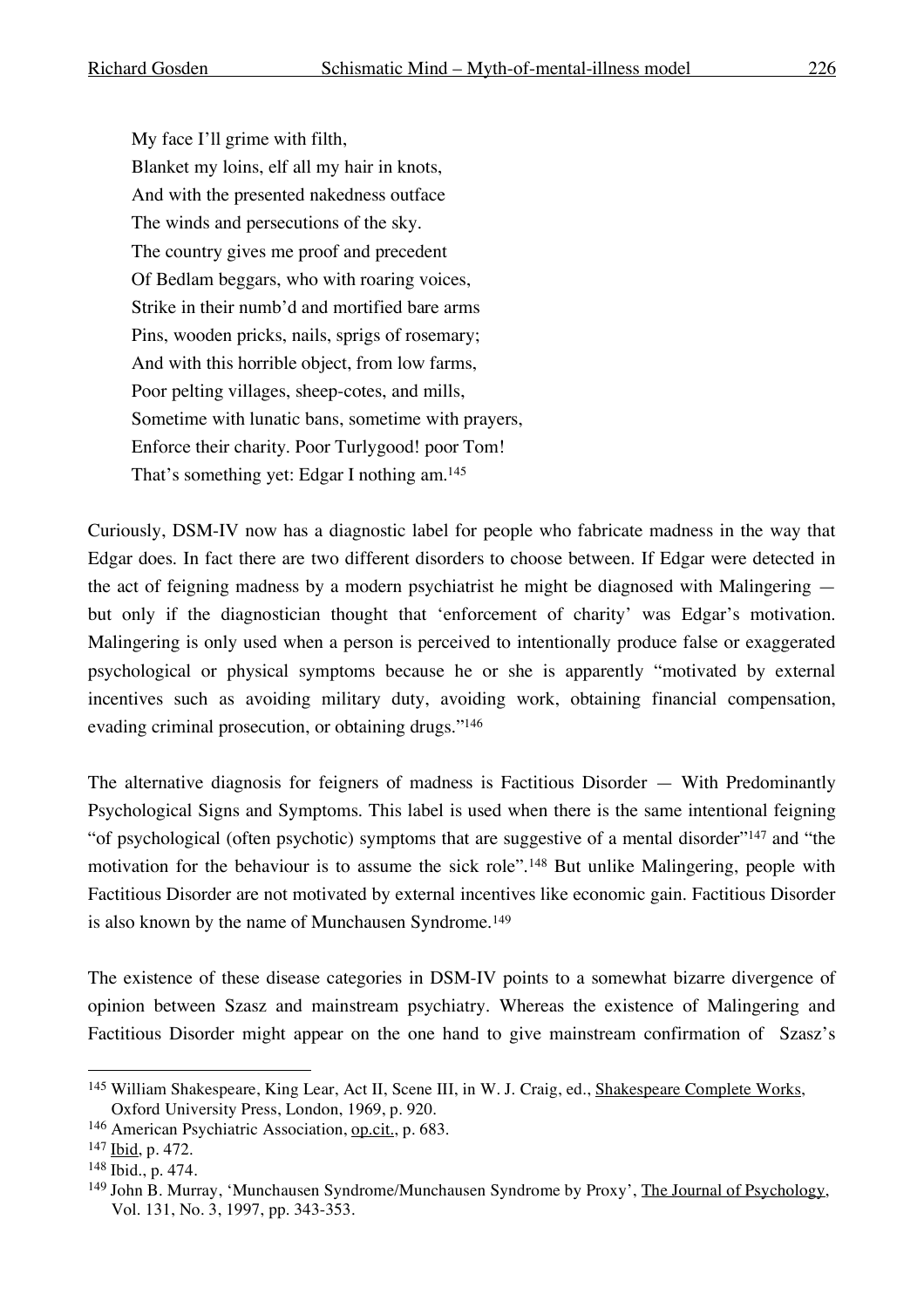The paradoxical situation that arises from the medicalisation of play-acting is further compounded by the inclusion of a variant of Factitious Disorder, called Factitious Disorder By Proxy (FDBP), in an appendix of DSM-IV.<sup>151</sup> FDBP is one of a number of mental disorders that are already recognised by large sections of the psychiatric profession but which have yet to achieve consensual endorsement. In DSM-IV's Appendix B descriptions are given of these disorders and further research into them is recommended.

The essential feature of FDBP:

is the deliberate production of physical or psychological signs or symptoms in another person who is under the individual's care. .... The motivation for the perpetrator's behaviour is presumed to be a psychological need to assume the sick role by proxy. .... The perpetrator induces or simulates the illness or disease process in the victim and then presents the victim for medical care while disclaiming any knowledge of the actual etiology of the problem. 152

If one takes the myth-of-mental-illness model seriously then perhaps FDBP provides the simplest of all explanations for the origins of apparent symptoms of schizophrenia — i.e. they are fabricated by relatives and psychiatrists who are suffering from FDBP and who are adopting the sick role by proxy. But, of course, this point of view presents yet another paradox  $-$  if mental illness is indeed a myth, then so is FDBP.

But even if Malingering and the Factitious Disorders present problems of usage within the context of the myth-of-mental-illness model their inclusion in DSM-IV still provides strong confirmation that mainstream psychiatry recognises the possibility that the symptoms of schizophrenia might sometimes only be role-playing. The question to be answered then concerns whether a significant fraction of people diagnosed with schizophrenia are either role-playing themselves, or are the victims of role-playing by relatives and psychiatrists.

Tests have shown fairly conclusively that people without a diagnosis of schizophrenia can fabricate the symptoms on request so well that psychiatrists are willing to diagnose them with schizophrenia.

 <sup>150</sup> Szasz, 'Psychiatric Diagnosis, Psychiatric Power and Psychiatric Abuse', op.cit., pp. 135-139.

<sup>151</sup> American Psychiatric Association, op.cit., pp. 725-727.

<sup>152</sup> Ibid., p. 725.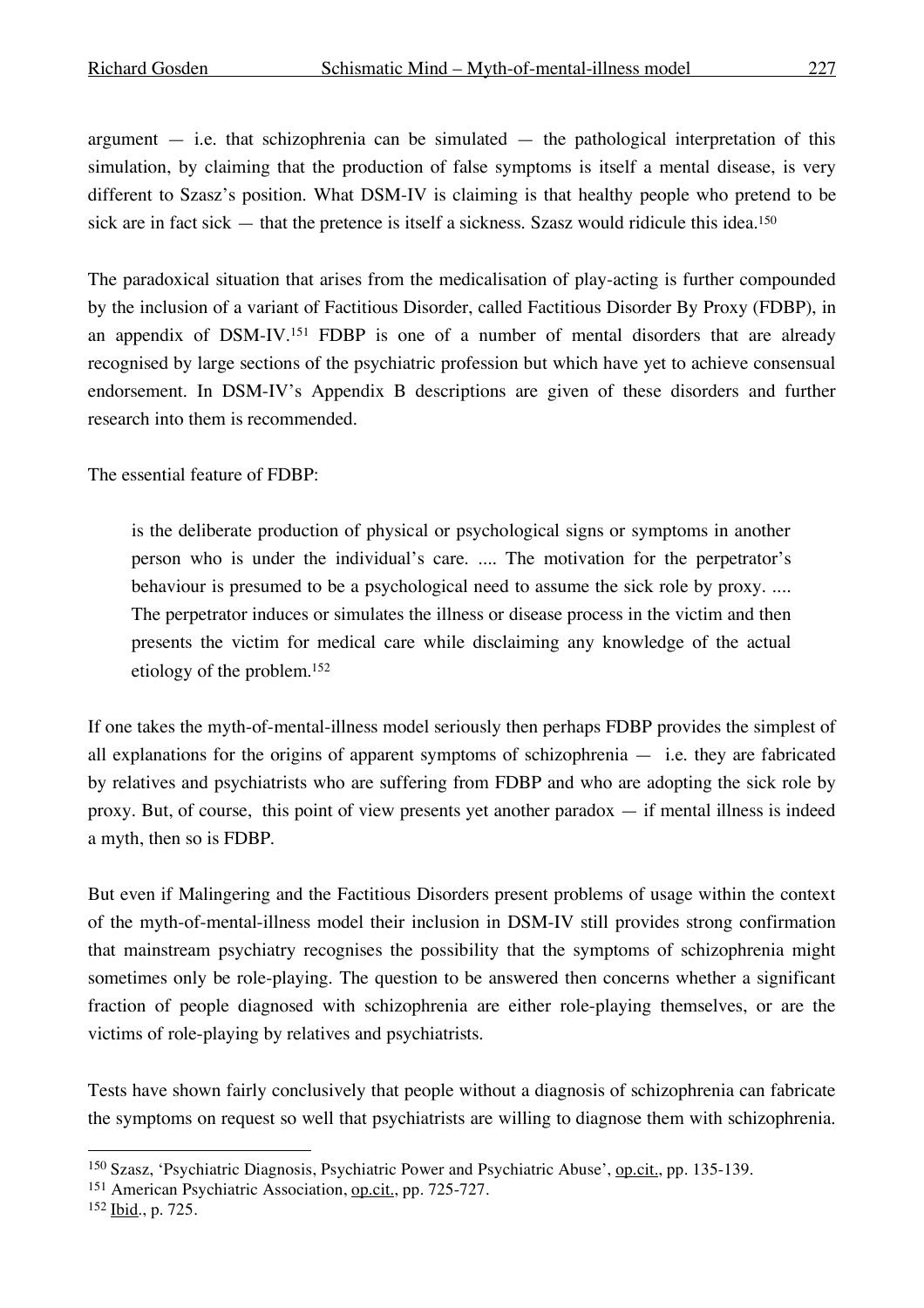The authors of one of these studies using the Rorschach test concluded that all that is required for normal people to successfully simulate schizophrenia is that they have some prior knowledge of the symptoms.<sup>153</sup> Another survey found that when normal people were coached in the methods of detecting schizophrenic simulation, before undertaking psychometric tests like the Minnesota Multiphasic Personality Inventory, a third of them could feign schizophrenia without detection.<sup>154</sup>

However, an accurate knowledge of either the symptoms of schizophrenia, or methods for detecting simulators, might not be necessary for pretenders in real-life situations outside of the laboratory. The much-cited Rosenhan experiment<sup>155</sup> found that a high level of accuracy is not required in the simulation of symptoms, and that practising mental health professionals are unlikely to expose pretenders. Rosenhan enlisted 8 volunteers to act as pseudo-patients. Over a period of time the pseudo-patients presented themselves at 12 psychiatric hospitals and complained of hearing voices saying the words "empty", "hollow" and "thud". These words had been chosen because of their existential connotations suggesting the emptiness of life and because they had never appeared in psychiatric literature as being symptoms of mental illness.

No other symptoms were fabricated and on each occasion the pseudo-patients were admitted to the hospitals, and on all but one occasion they were diagnosed as having schizophrenia. After the initial interview the volunteers did not mention the voices again and acted their normal sane selves. The agreement they had made with the co-ordinator of the experiment was that they would each have to gain their own release without any outside assistance. This had to be done by convincing the hospital staff they were sane. The length of hospitalisation ranged from 7 to 52 days with an average of 19 days. All those originally diagnosed as having schizophrenia were released with the diagnosis of "schizophrenia in remission". One conclusion made by the co-ordinator of the experiment was that, "Psychiatric diagnoses .... are in the minds of the observers and are not valid summaries of the characteristics displayed by the observed".<sup>156</sup> Rosenhan's principal contention was that mental hospitals could not tell the sane from the insane.

Rosenhan was a psychologist and when his study was first published in the journal Science there was widespread protest from members of the psychiatric profession. The next issue of the journal had 15 letters in response, only one of which was favourable.<sup>157</sup> A symposium discussing his experiment was subsequently published in the Journal of Abnormal Psychology. All of the 5

 <sup>153</sup> B. E. Netter and D. J. Viglione Jr, 'An empirical study of malingering schizophrenia on the Rorschach', Journal of Personal Assessment, Vol. 62, No. 1, 1994, pp. 45-57.

<sup>154</sup> R. Rogers, R. M. Bagby, D. Chakraborty, 'Feigning Schizophrenic Disorders on the MMPI-2: Detection of Coached Simulators, Journal of Personality Assessment, Vol. 60, No. 2, 1993, pp. 215-226.

<sup>&</sup>lt;sup>155</sup> David L. Rosenhan, 'On being Sane in Insane Places', Science, Vol. 179, 19 January 1973, pp. 250-258. <sup>156</sup> Ibid, p. 251.

<sup>&</sup>lt;sup>157</sup> Thomas J. Scheff, *Being Mentally Ill*, Aldine, New York, 1984, p. 190.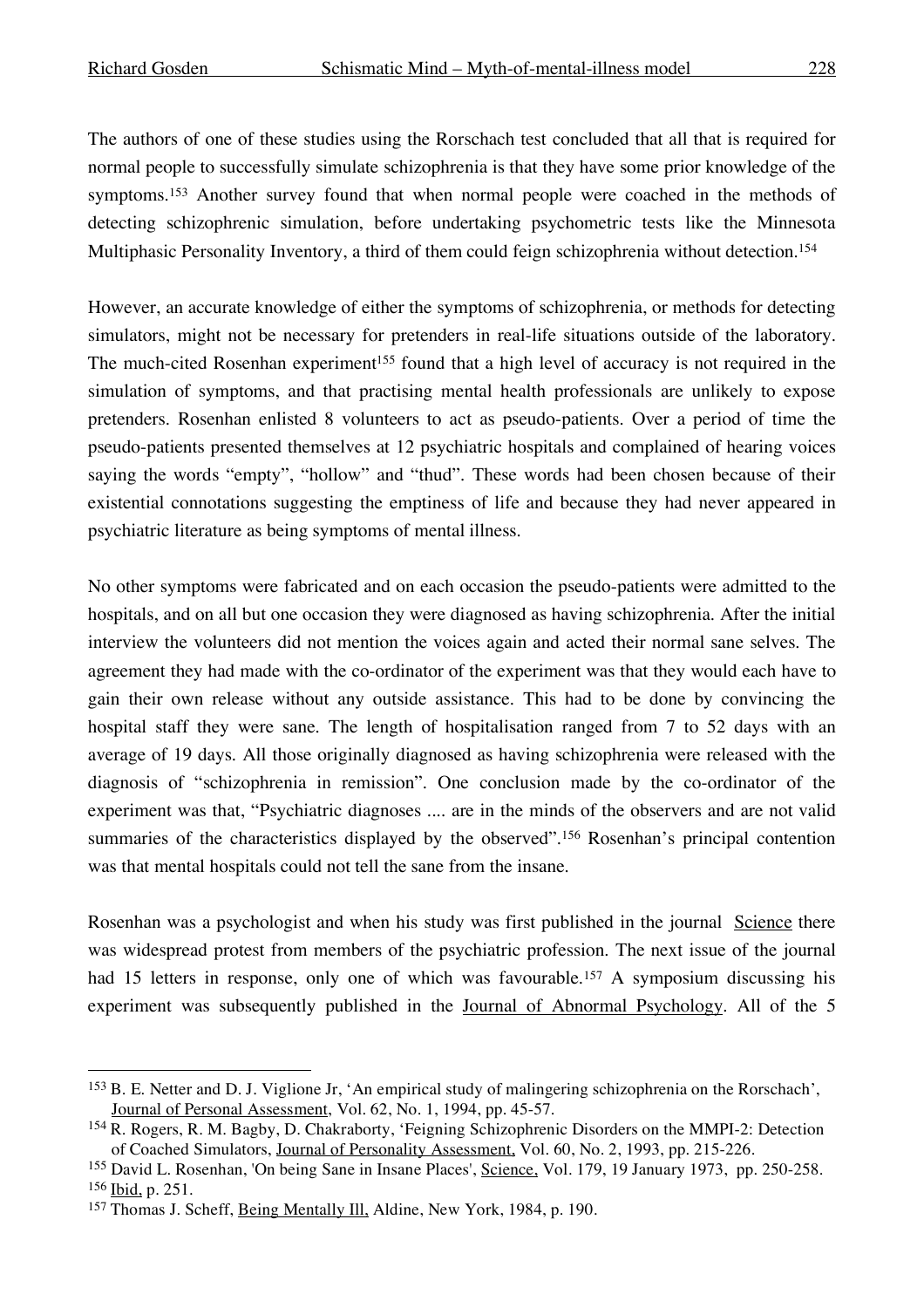psychologists who contributed articles to the symposium were critical of Rosenhan.158 Most of the criticism was concerned with either the ethics of the experiment or the methodology. The ethical problems mostly focussed on the deliberate intention of deceiving hospital staff which was inherent in the design of the experiment. Only one commentator, Thomas Scheff, writing at a later date, seems to have raised a further ethical question concerning the considerable risks that were taken by the pseudo-patients in subjecting themselves to an average 19 days of incarceration and psychiatric treatments. 159

One of the major criticisms about Rosenhan's methodology was the lack of controls. It was argued by one of the contributors to the symposium that the experiment was of little value because no controls had been used. It was proposed that if there had been a control group which was unaware of the purpose of the experiment then the members of this control group might have tried a lot harder to get out of hospital than did Rosenhan's pseudo-patients.<sup>160</sup>

Despite these criticisms Rosenhan's findings still had a considerable impact on the psychiatric profession in the United States by temporarily undermining confidence in the validity of psychiatric diagnoses. Kirk and Kutchins relate how Rosenhan's work particularly affected Robert Spitzer, 161 who was one of the principal architects of the DSM revision that became DSM-III: "He obviously took Rosenhan's work very seriously; it constituted a frontal assault on psychiatric diagnosis."162

Spitzer challenged Rosenhan in a blustering article entitled "On pseudoscience in science, logic in remission, and psychiatric diagnosis: A critique of Rosenhan's 'On being sane in insane places'".163 In this article he offered the simplistic argument that, "A correct interpretation of [Rosenhan's] own data contradicts his own conclusions. In the setting of a psychiatric hospital psychiatrists are remarkably able to distinguish the 'sane' from the 'insane'". <sup>164</sup> Spitzer argued that being released from hospital with "schizophrenia in remission" was tantamount to being found sane.

Although Spitzer claimed a successful refutation, Rosenhan's study is still "often discussed in introductory college courses in psychology and sociology"165 to illustrate problems with psychiatric

 <sup>158</sup> Ibid.

<sup>159</sup> Ibid.

<sup>&</sup>lt;sup>160</sup> T. Millon, 'Reflections on Rosenhan's On being sane in insane places', <u>Journal of Abnormal</u> Psychology, Vol. 81, 1975, pp. 456-461.

<sup>161</sup> Stuart A. Kirk and Herb Kutchins, The Selling of DSM: The Rhetoric of Science in Psychiatry, Aldine De Gruyter, New York, 1992, pp. 90-97.

<sup>162</sup> Ibid., p. 94.

<sup>163</sup> R. L. Spitzer, 'On pseudoscience in science, logic in remission, and psychiatric diagnosis: A critique of Rosenhan's "On being sane in insane places", Journal of Abnormal Psychology, Vol. 84, 1975, pp. 442- 452.

<sup>164</sup> Ibid.

<sup>165</sup> Kirk and Kutchins, op.cit., p. 93.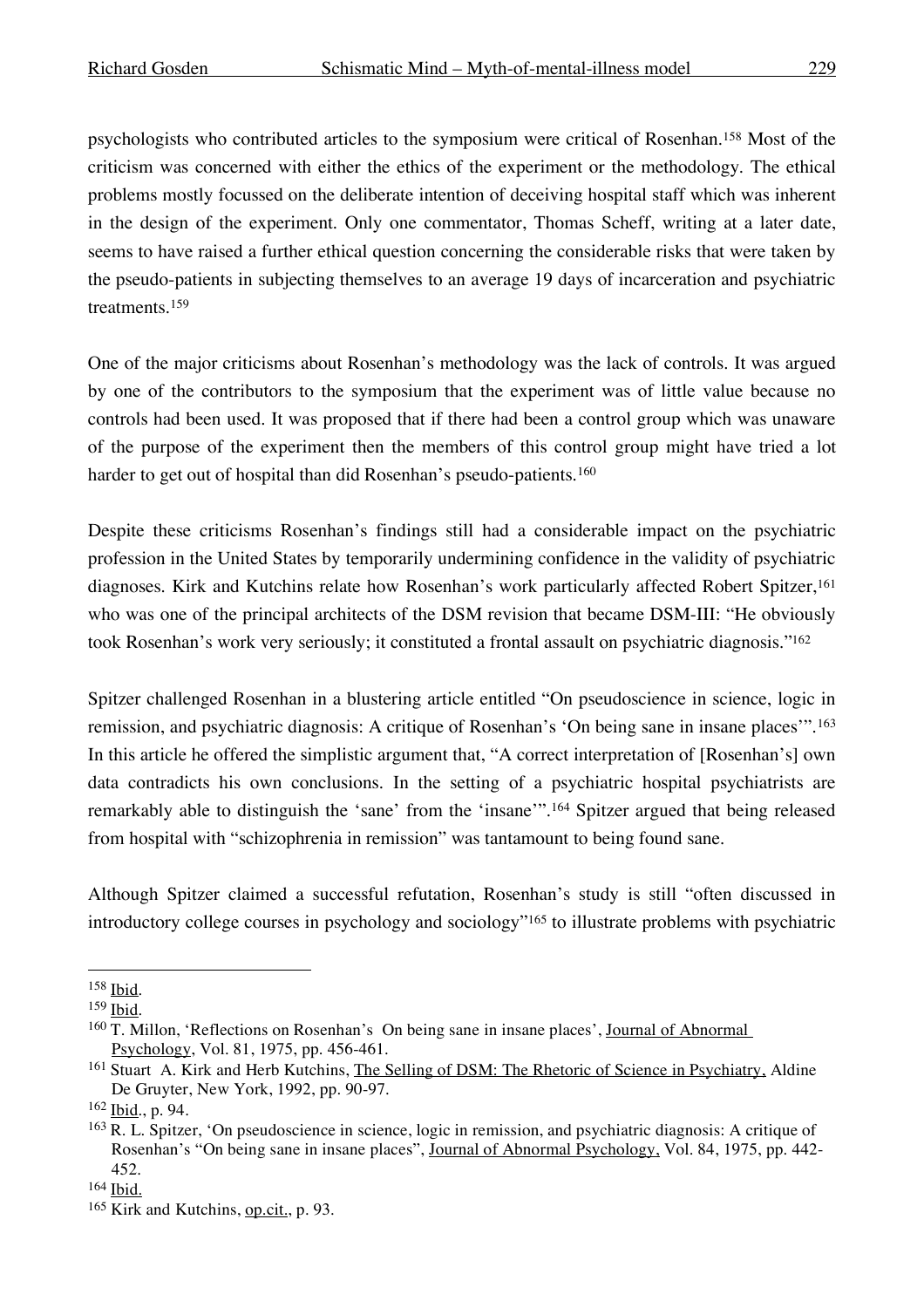diagnosis. It has also recently been recommended in legal literature for use as a courtroom reference to refute the certainty of psychiatric assessments: "Plaintiffs' experts should be asked to admit that psychiatrists can be fooled and that malingering is difficult to detect. In this connection, defence counsel should use the famous Rosenhan study, ....". <sup>166</sup> Despite the many criticisms Rosenhan's experiment has survived as a landmark demonstration of how easy it is to simulate symptoms that lead to a diagnosis of schizophrenia.

Another elaborate experiment has demonstrated the converse of Rosenhan's findings. That is, in order to comply with falsely conceived professional standards, psychiatric and psychological diagnosticians sometimes imagine the symptoms of mental illness in people who are behaving normally. Maurice Temberlin<sup>167</sup> of the University of Okalahoma demonstrated this when he presented a man in perfect mental health for diagnosis by various groups of psychiatrists, psychologists and psychology students. Before these diagnosticians were allowed to observe the man they were supplied with a fabricated suggestion by an expert in the field that the man was mentally disordered.

To set up his experiment Temberlin had a professional actor trained to portray a mentally healthy man using the following criteria:

he was happy and effective in his work; he established a warm, gracious and satisfying relationship with the interviewer; he was self-confident and secure, but without being arrogant, competitive, or grandiose. He was identified with the parent of the same sex, was happily married and in love with his wife, and consistently enjoyed sexual intercourse. He felt that sex was fun, unrelated to anxiety, social-role conflict, or status striving. This was built into his role because mental patients allegedly are sexually anhedonic.168

The actor's role also required him to be agnostic and disinterested in extrasensory perception or occult phenomena. This was to avoid the associations with religion and mysticism that are frequently attached to mental patients. He also had a gentle self-mocking sense of humour to combat the normal perception that mental patients are humourless people who have no insight into themselves. The actor's script required him to deny that he had ever experienced hallucinations, delusions or any other phenomena associated with psychosis.

 <sup>166</sup> James T. Brown, 'Compensation neurosis rides again: a practitioner's guide to defending PTSD claims. (post traumatic stress disorder)', Defence Counsel Journal, Vol. 63, No. 4, 1996, pp. 467-482.

<sup>167</sup> Maurice K. Temerlin, 'Suggestion Effects in Psychiatric Diagnosis', in Scheff, Labelling Madness, op.cit., pp. 46-54.

<sup>168</sup> Ibid., p. 47.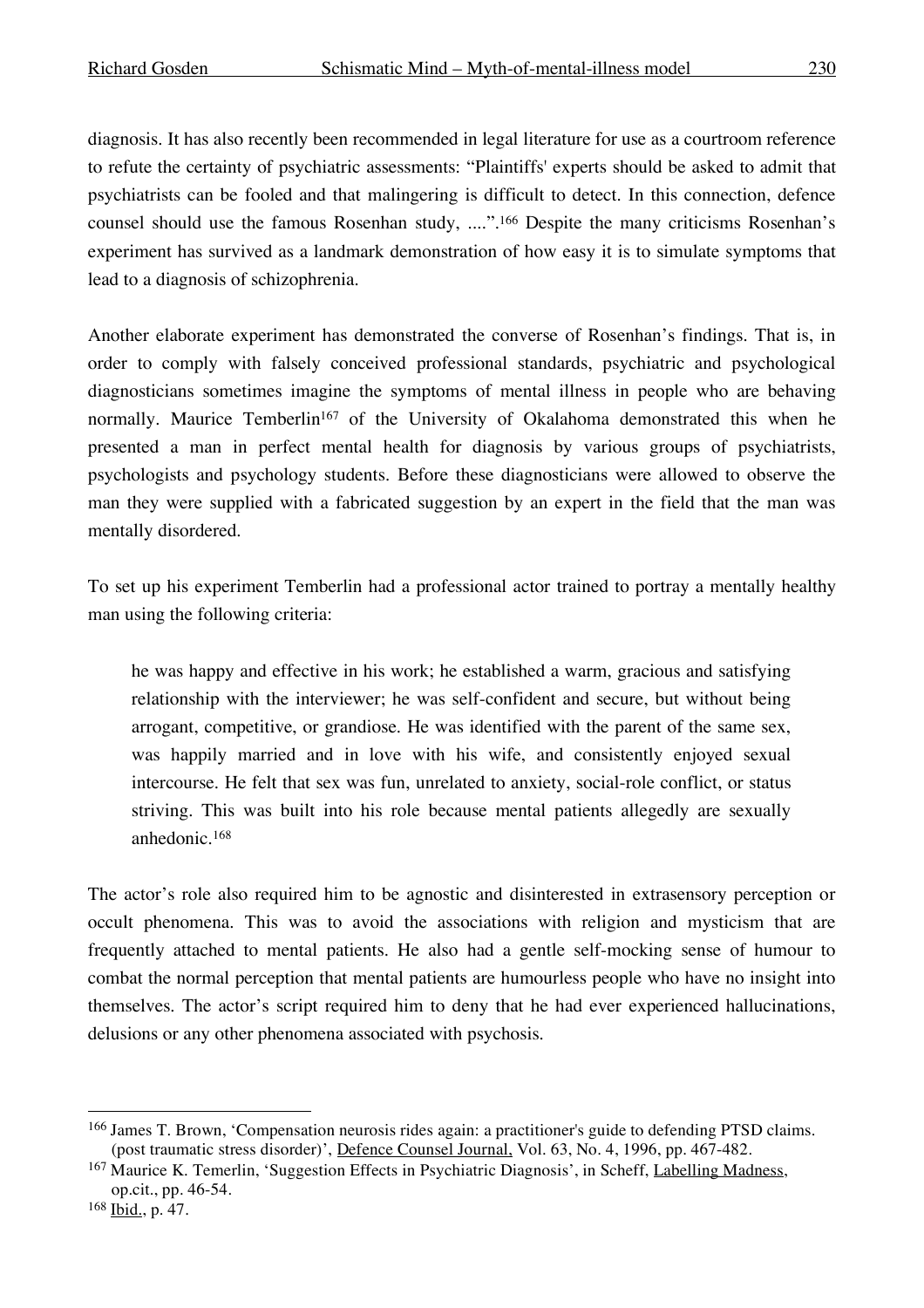To cap it off a happy childhood was created for him together with mild anxieties about current political affairs, to demonstrate social concern and the absence of self-obsession. His domestic life was happy and only punctuated by occasional disagreements with his wife about church-going, and infrequent musings about whether he was raising his children correctly.

The experiment required a recording to be made of Temerlin interviewing the actor as if he were a prospective patient. In order to account for the clinical setting, so that sickness would not automatically be assumed by the audience, the script described the actor as "a successful and productive physical scientist and mathematician (a profession as far away from psychiatry as possible) who had read a book on psychotherapy and wanted to talk about it". 169

The actor himself was not told the purpose of the experiment. After the recording was made three clinical psychologists evaluated the interview to ensure that the actor had indeed portrayed a man in perfect mental health. Temerlin then recruited 25 practising psychologists, 25 psychiatrists and 45 graduate students enrolled in doctoral programs in clinical psychology.

The purpose of the experiment was to test whether diagnosticians could be influenced in their clinical judgement by a false statement given by a 'prestige confederate'. Before the psychologists and psychology students heard the interview they were told by a well-known psychologist who had gained many professional honours that the patient on the taped interview they were about to listen to was "a very interesting man because he looks neurotic, but actually is quite psychotic".170 Similarly, the 25 psychiatrists were told that "two board-certified psychiatrists, one also a psychoanalyst, had found the recording interesting because the patient looked neurotic but actually was quite psychotic."<sup>171</sup>

Control groups were also tested. One control group was asked to diagnose the actor without any prior prestige suggestion at all. Another group made diagnoses after hearing a prestige suggestion that the actor was mentally healthy. The results were quite extraordinary. As can be seen in the following table the psychiatrists were particularly vulnerable to being misled by the 'prestige suggestion'.

 <sup>169</sup> Ibid., pp. 47-48.

<sup>170</sup> Ibid., p. 48.

<sup>171</sup> Ibid.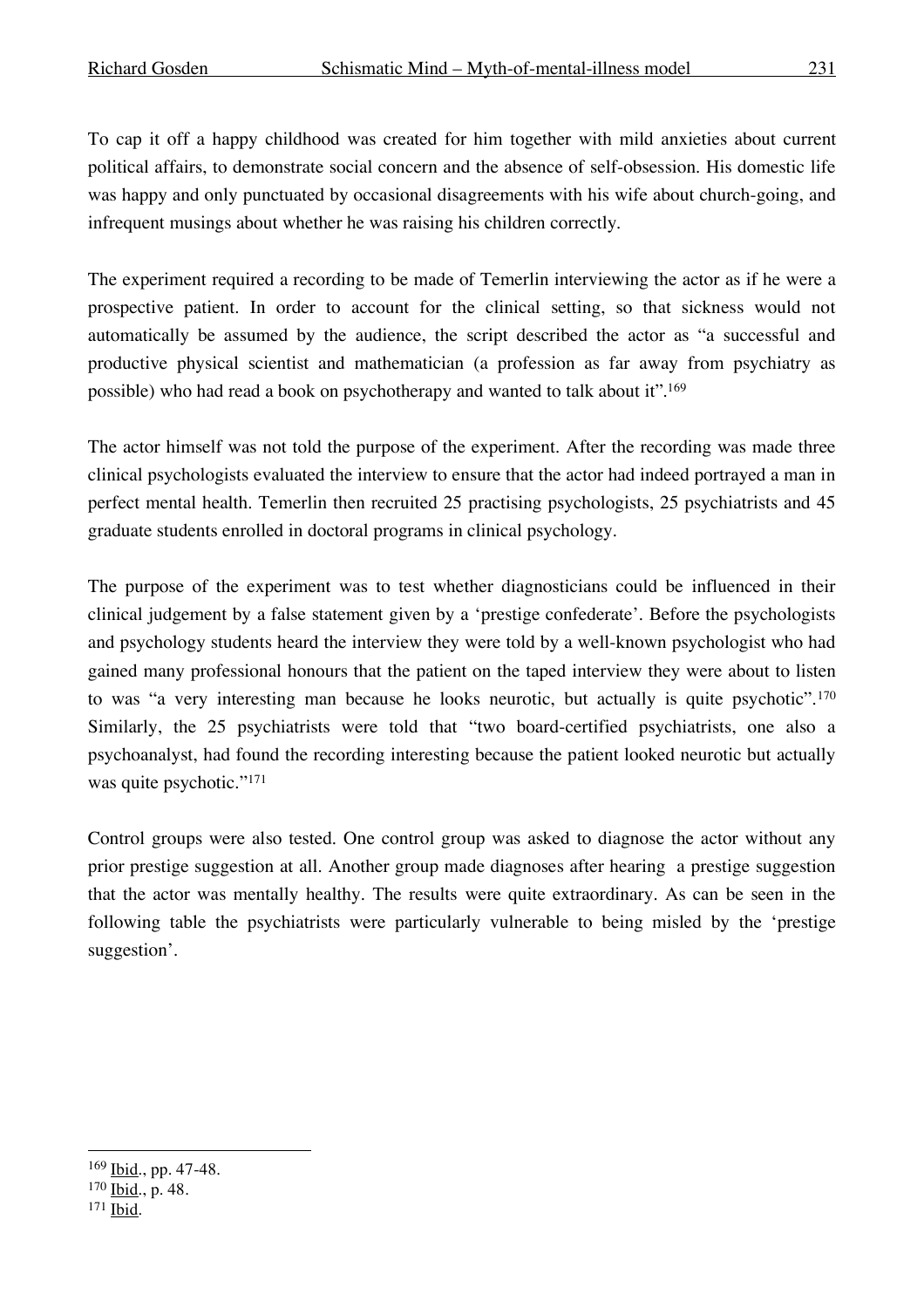| <b>Diagnoses with Suggestion of Psychosis</b> |                  |          |                      |  |
|-----------------------------------------------|------------------|----------|----------------------|--|
|                                               |                  |          |                      |  |
|                                               | <b>Psychosis</b> | Neurosis | <b>Mental Health</b> |  |
| Psychiatrists (25)                            | 15               | 10       | $\boldsymbol{0}$     |  |
| Clinical Psychologists (25)                   | 7                | 15       | 3                    |  |
| Psychology Students (45)                      | 5                | 35       | 5                    |  |
|                                               |                  |          |                      |  |
|                                               |                  |          |                      |  |
| <b>Control Groups</b>                         |                  |          |                      |  |
|                                               |                  |          |                      |  |
|                                               | Psychosis        | Neurosis | <b>Mental Health</b> |  |
| No prestige suggestion $(21)$                 | $\boldsymbol{0}$ | 9        | 12                   |  |
| Suggestion of mental health (20)              | 0                | 0        | 20                   |  |

Adapted from: Maurice K. Temerlin, 'Suggestion Effects in Psychiatric Diagnosis', in Thomas J. Scheff, Labelling Madness, Prentice-Hall, Englewood Cliffs N.J., 1975, p. 50.

Schizophrenia was the most common form of psychosis diagnosed and the results in many ways speak for themselves. Unfortunately Temerlin did not break down the control group results into psychiatrists, psychologists, and students. However he did indicate that the second control group was comprised of all three types: "when the prestige confederate of control group 2 said, 'You know, I think this is a very rare person, a perfectly healthy man', psychologists, psychiatrists, and graduate students agreed unanimously".172

After analysing the data Temerlin concluded that professional identity was the relevant variable and that there was no relationship in diagnostic outcomes with either length of training or experience. What is apparent is that the psychiatrists in particular were inclined to adopt a professional role-play after the appropriate script was supplied to them by a prestige confederate, whose opinion could be assumed to represent professional standards.

In attempting to explain why the psychiatrists were more easily led into diagnosing a healthy person as psychotic Temerlin observed that: "Psychiatrists are, first and foremost, physicians. It is characteristic of physicians in diagnostically uncertain situations to follow the implicit rule 'when in doubt, diagnose illness', because it is a less dangerous error than diagnosing health when illness is in fact present."173 This point was punctuated by a statement from one psychiatrist who, after learning about his error, defended a diagnosis of psychosis by arguing: "Of course he looked

 <sup>172</sup> Ibid., p. 51.

<sup>173</sup> Ibid., p. 52.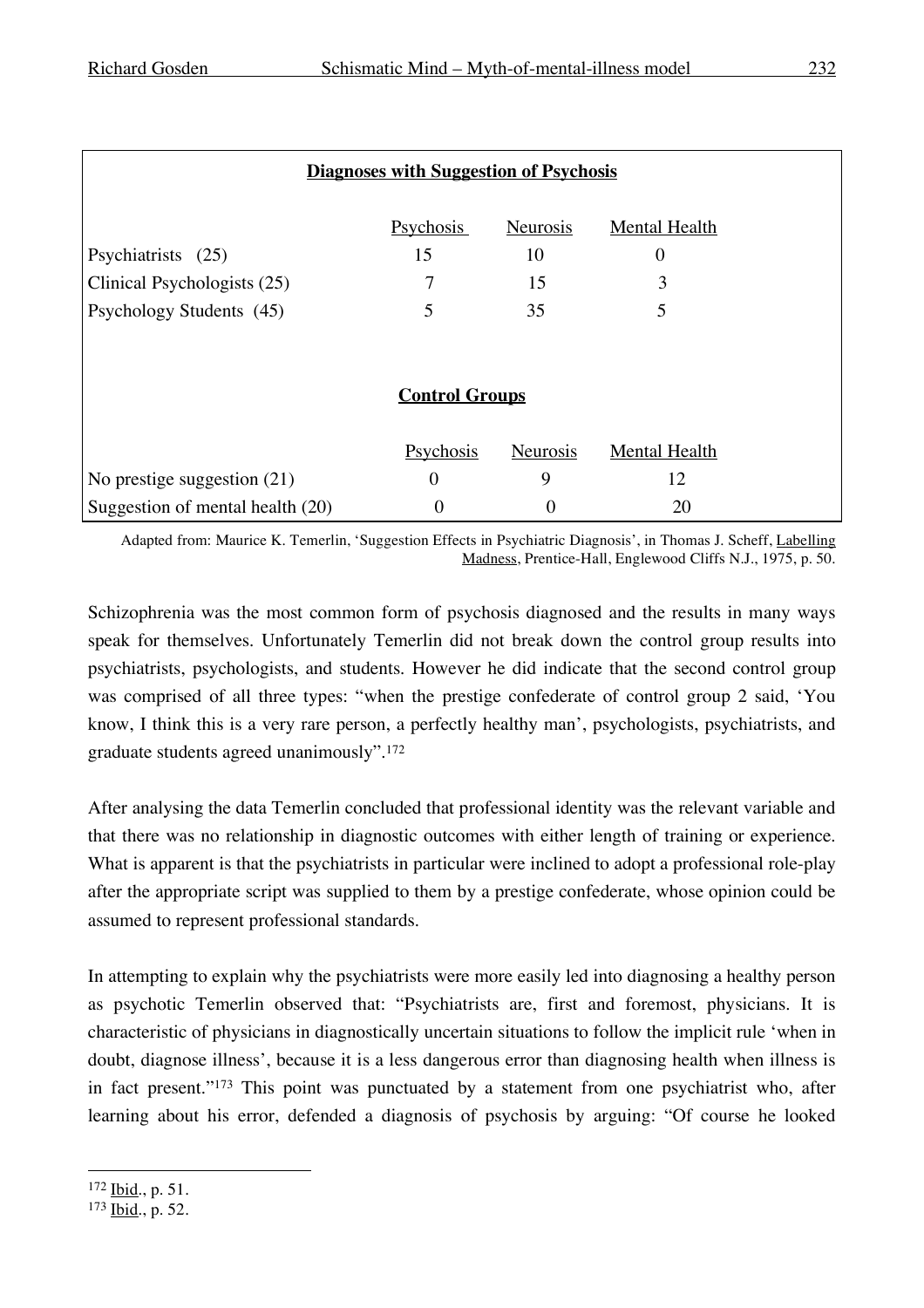healthy, but hell, most people are a little neurotic, and who can accept appearance at face value anyway?"174

One is tempted to speculate about the role of patient fees in this apparent willingness to diagnose mental illness in healthy people. DSM-IV identifies Malingering as a diagnosis for use when patients fabricate symptoms for personal gain. But, unlike Factitious Disorder, the manual does not supply a proxy complement of Malingering which could be used when mental health professionals fabricate symptoms for their personal gain. It is not surprising that Malingering By Proxy fails to even make it into Appendix B, as an area recommended for further research. But this omission leaves the way open for cynics to argue that the compilers of DSM-IV might have insufficient insight into the real cause of at least some supposed mental illness.

## Conclusion

The medical and mystical models both accept the defining characteristic of schizophrenia as selfevidently being concerned with abnormal psychological experience. On this point the myth-ofmental-illness (M-M-I) model deviates from both of them and instead argues that there is no significant psychological abnormality involved and that the abnormality that distinguishes schizophrenics from normal people actually concerns their social relationships, not their minds. When abnormal mental experiences are claimed by schizophrenics, the M-M-I model explains them as being fabrications.

In order to analyse these premises this chapter divided the M-M-I model into three sub-types. Each of these sub-types was found to have plausible arguments and supporting evidence. But this division into three sub-types was only devised as a convenient tool of analysis and it is unlikely that any single one of these sub-types, by itself, could stand up against the medical model. However, when they are combined the M-M-I model provides a powerful alternative explanation.

The wide range of symptoms for schizophrenia, without any certain common denominator, combined with the subjective diagnostic methods, that have no laboratory support, ensure that some cases of schizophrenia will always be best explained by one or another of the M-M-I sub-types. However, there are other cases, particularly those where an unusual inner experience is convincingly described personally by the schizophrenic, for which the M-M-I explanations seem thoroughly inadequate.

All this points to a plurality of types of people who receive diagnoses of schizophrenia. Practitioners of the medical model themselves frequently refer to schizophrenia in the plural when they are prepared to acknowledge the 'grab-bag' nature of their diagnostic criteria:

 <sup>174</sup> Ibid.